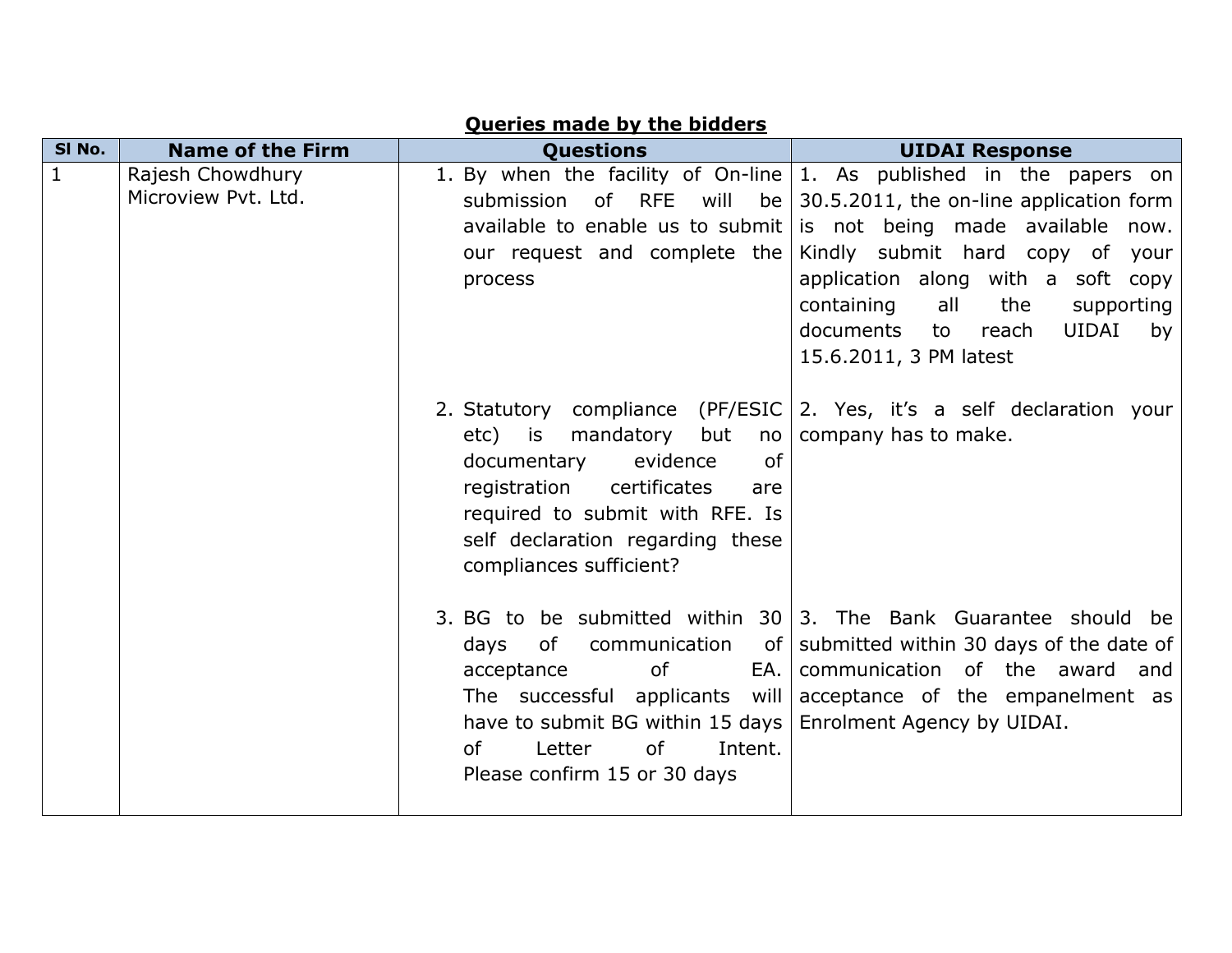|                |              | 4. We are an existing EA for $2 \mid 4$ . You can opt for different States at<br>the time of renewal and not in between<br>States. Can we change the State<br>at the time of request for renewal<br>period.<br>or in between the period.                                                                                                                                                                                                                                                                                                                                                                                                                                               |
|----------------|--------------|----------------------------------------------------------------------------------------------------------------------------------------------------------------------------------------------------------------------------------------------------------------------------------------------------------------------------------------------------------------------------------------------------------------------------------------------------------------------------------------------------------------------------------------------------------------------------------------------------------------------------------------------------------------------------------------|
|                |              | 5. Existing EAs are required to $\vert$ 5. Existing EAs are required to submit<br>the<br>financial<br>the Financial document for the year<br>submit<br>only<br>statement for 2010-11 along with<br>2010-11. Incorporation certification,<br>Annexure-I & II or all documents<br>PAN/Service Tax and profile of the<br>(Cert of incorporation/declaration  <br>company is not required. However, you<br>will have to send a self declaration<br>for<br>being<br>not<br>blacklisted/PAN/Service<br>$\text{Tax} /$<br>stating that you have not been black<br>Profile & details of work done<br>listed during the previous year (s).<br>etc.)<br>as required<br>for<br>new<br>empanelment |
| $\overline{2}$ | Pooja Sharma | 1. As published in the papers on<br>1. As per your RFE uploaded on<br>30.5.2011, the on-line<br>website state at page no. 3 that<br>A separate portal is being created<br>application form is not being<br>for submission of the proposals<br>made available now. Kindly<br>on-line and the same will be<br>submit hard copy of your<br>made available by 20.5.2011, but<br>application along with a soft copy<br>there is no link for filling online<br>containing all the supporting<br>proposals. pls. let us know the<br>documents to reach UIDAI by<br>link for uploading the proposal for<br>15.6.2011, 3 PM latest.<br>the same.                                                |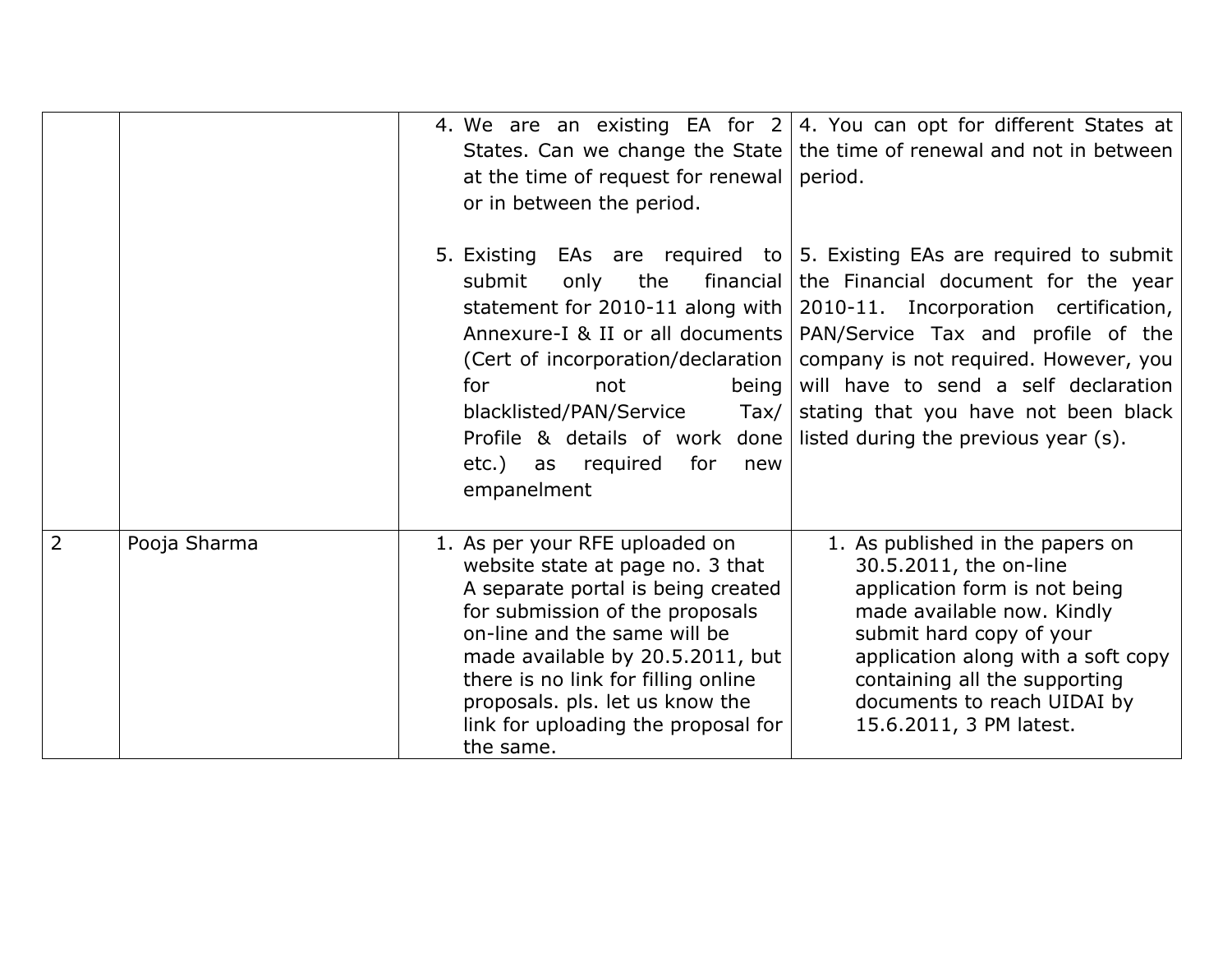| $\overline{3}$ | <b>Vertex Customers Services</b><br>Pvt. Ltd. | 1. This is with reference to the RFE<br>for the empanelment of Enrolling<br>Agencies. Please let me know<br>when will the separate portal be<br>created for submission of the<br>proposals on-line.As per the RFE<br>the same was to be available by<br>20 <sup>th</sup> May 2011.                                                                                                                         | 1. As published in the papers on<br>30.5.2011, the on-line<br>application form is not being<br>made available now. Kindly<br>submit hard copy of your<br>application along with a soft copy<br>containing all the supporting<br>documents to reach UIDAI by<br>15.6.2011, 3 PM latest.   |
|----------------|-----------------------------------------------|------------------------------------------------------------------------------------------------------------------------------------------------------------------------------------------------------------------------------------------------------------------------------------------------------------------------------------------------------------------------------------------------------------|------------------------------------------------------------------------------------------------------------------------------------------------------------------------------------------------------------------------------------------------------------------------------------------|
|                |                                               | 2. 12.17 Only one application: An<br>applicant may only submit one<br>proposal on its own. If an<br>applicant submits more than one<br>proposal on its own, such<br>proposals shall be disqualified.<br>Our query: Please clarify if two<br>separate companies, registered<br>under the Companies Act,<br>meeting the eligibility criteria, of<br>the same Group can bid for<br>Empanelment independently. | 2. Provided the two companies are<br>with<br>different<br>legal<br>entity<br>registration under the Company<br>Act, separate applications can be<br>submitted.                                                                                                                           |
| $\overline{4}$ | <b>SHARE Microfin Limited</b>                 | Link to online application for<br>1.<br>empanelment: This is to request you to<br>kindly provide the link for online<br>application as the RFE (the pdf file)<br>doesn't have a mention on the same.<br>2. Can the applications be submitted<br>and accepted only in the hard copy<br>form?                                                                                                                | 1. & 2. As published in the papers on<br>30.5.2011, the on-line application<br>form is not being made available<br>now. Kindly submit hard copy of<br>your application along with a soft<br>copy containing all the supporting<br>documents to reach UIDAI by<br>15.6.2011, 3 PM latest. |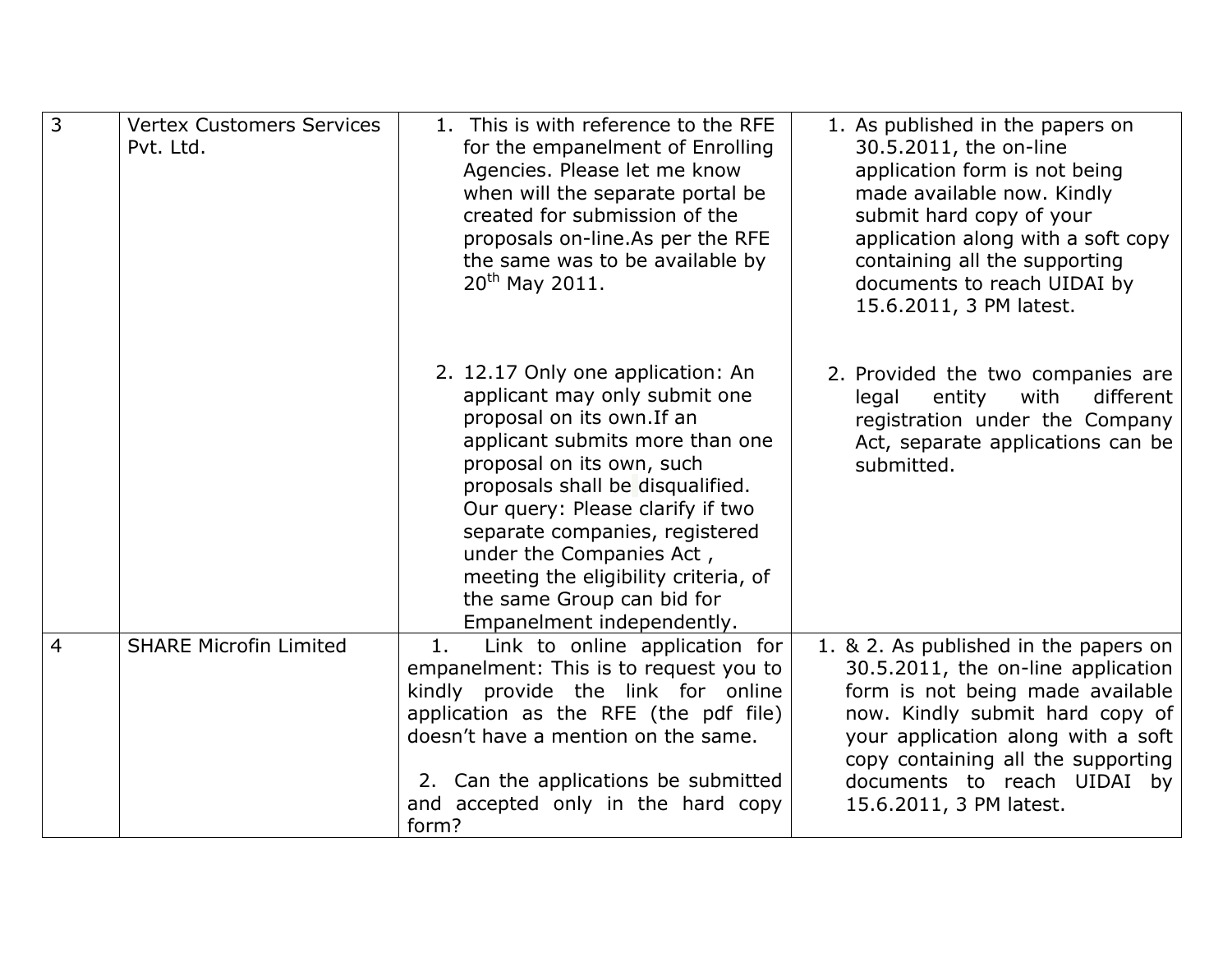| 5 | Nadim Bashir | 1. I am not able to find the link for<br>Online submission of details for<br><b>Empanelment of Enrolment</b><br>Agencies (EA). As per the RFE<br>Document.F.No.A-<br>11016/133/2011-EA UIDAI 4.7<br>Only those applicants / existing<br>EAs who meet the eligibility<br>criteria specified above will be<br>eligible to respond to this RFE.<br>The applicant's request should be<br>submitted online on the portal of<br>UIDAI at www.uidai.gov.in and<br>automatically generated printout<br>should be annexed with the<br>relevant information & supporting<br>documents to substantiate the<br>eligibility of the applicant vis-à-<br>vis the pre-qualification criteria. | 1. As published in the papers on<br>30.5.2011, the on-line<br>application form is not being<br>made available now. Kindly<br>submit hard copy of your<br>application along with a soft copy<br>containing all the supporting<br>documents to reach UIDAI by<br>15.6.2011, 3 PM latest. |
|---|--------------|-------------------------------------------------------------------------------------------------------------------------------------------------------------------------------------------------------------------------------------------------------------------------------------------------------------------------------------------------------------------------------------------------------------------------------------------------------------------------------------------------------------------------------------------------------------------------------------------------------------------------------------------------------------------------------|----------------------------------------------------------------------------------------------------------------------------------------------------------------------------------------------------------------------------------------------------------------------------------------|
|   |              | 2. Should all Consortium members<br>provide financial statements for<br>the financial years or prime<br>agency only?                                                                                                                                                                                                                                                                                                                                                                                                                                                                                                                                                          | 2. Financial statements of only the<br>prime agency are required.                                                                                                                                                                                                                      |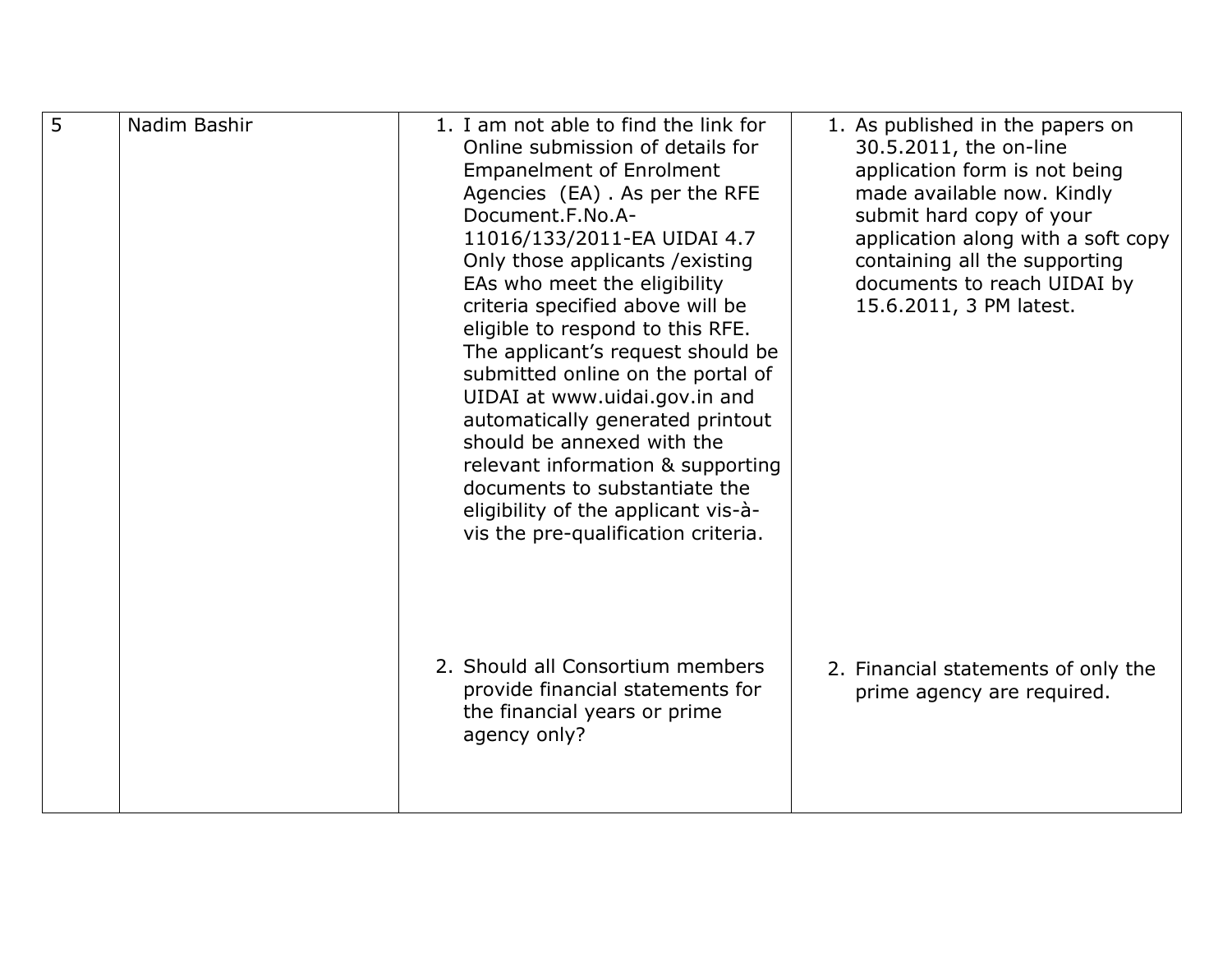| $\overline{6}$ |                                                                | download the<br>unable<br>I<br>am<br>to<br>application for so kindly send me<br>application format for at this mail ID                                                                                                                                                                                                                                                                    | Please Check UIDAI's website<br>www.uidai.gov.in under Tender where<br>the RFE-for empanelment of EA has<br>been posted.                                                                                                                                                            |
|----------------|----------------------------------------------------------------|-------------------------------------------------------------------------------------------------------------------------------------------------------------------------------------------------------------------------------------------------------------------------------------------------------------------------------------------------------------------------------------------|-------------------------------------------------------------------------------------------------------------------------------------------------------------------------------------------------------------------------------------------------------------------------------------|
| $\overline{7}$ | Gaurav Goyal<br>Director<br>Sapphire Info Solutions Pvt<br>Ltd | We want to apply for the Empanelment<br>of Enrolling Agencies as per your doc<br>no. F.No. A-11016/133/2011-EA<br>UIDAI. I tried to find out the Online<br>Application form but did not find on<br>your website. Can you provide me the<br>link of the same if it has been<br>uploaded. Or advice when you are<br>going to upload, if it has not been<br>uploaded on the server till now. | As published in the papers on<br>30.5.2011, the on-line application form<br>is not being made available now.<br>Kindly submit hard copy of your<br>application along with a soft copy<br>containing all the supporting<br>documents to reach UIDAI by<br>15.6.2011, 3 PM latest.    |
| 8              | <b>ITI Limited</b>                                             | 1. We are in the process of<br>preparation of the Bid proposal<br>for the subject RFE. As per the<br>RFE, we need to submit the<br>queries in the portal as per the<br>RFE clause The link to the portal<br>is not available in the UIDAI<br>Website. You are requested to<br>make available the link at the<br>earliest for us to upload our<br>queries.                                 | 1. As published in the papers on<br>30.5.2011, the on-line application<br>form is not being made available<br>now. Kindly submit hard copy of<br>your application along with a soft<br>copy containing all the supporting<br>documents to reach UIDAI by<br>15.6.2011, 3 PM latest. |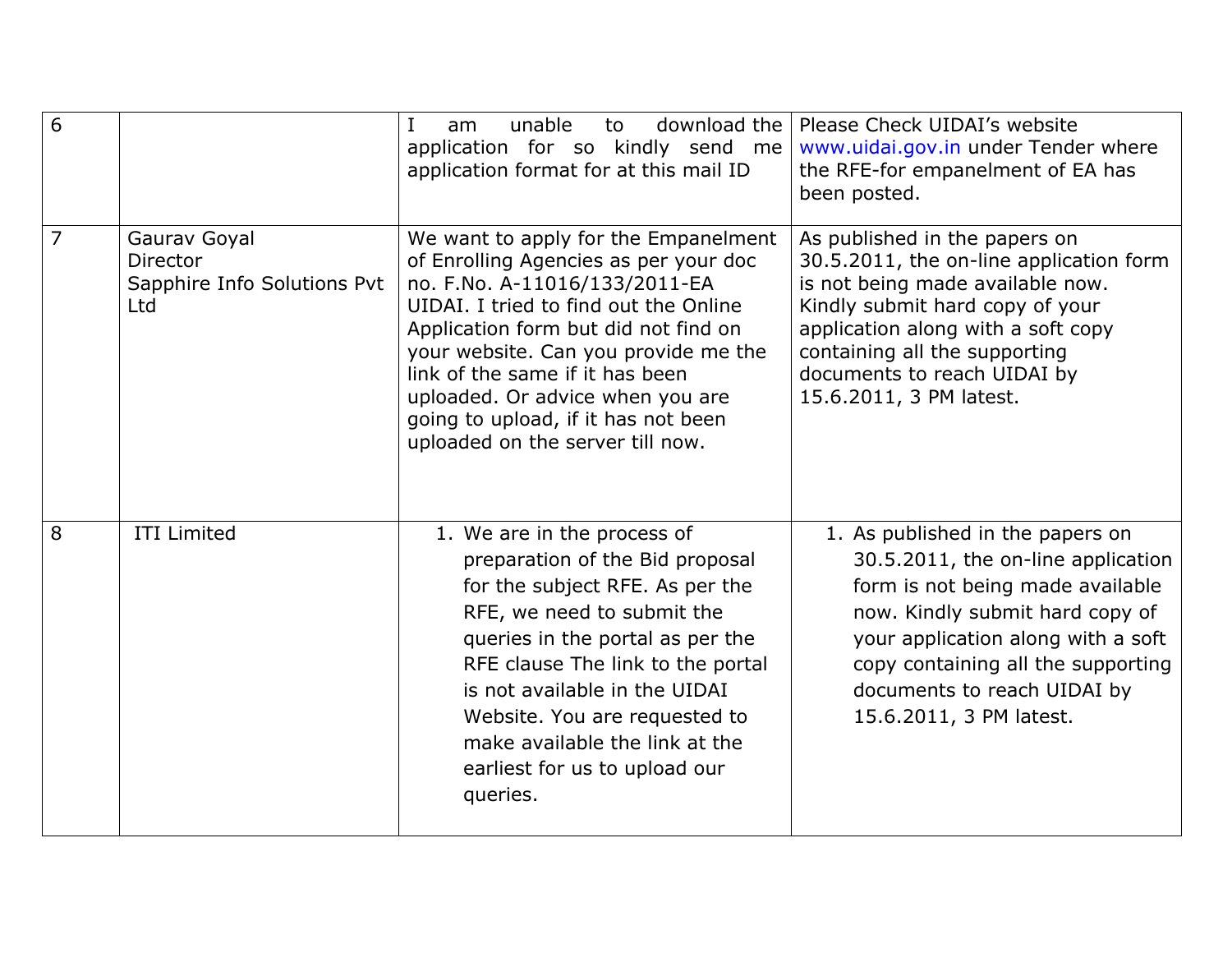| 2. Central PSU's may please be<br>exempted for Profitability Clause.                                                                                                                                                                                                                                                                                                                                                                                                                                                                       | 2. Clause remains unchanged                      |
|--------------------------------------------------------------------------------------------------------------------------------------------------------------------------------------------------------------------------------------------------------------------------------------------------------------------------------------------------------------------------------------------------------------------------------------------------------------------------------------------------------------------------------------------|--------------------------------------------------|
| 3. The clause may be modified as<br>"The applicant in case of Private/<br>PSU/ Govt. Company/<br>Commercial Organization/<br>Autonomous Body (single<br>agency/ Prime Agency in case of<br>a consortium) should have had a<br>Net Worth of at least INR 50 lacs<br>in at least 2 (two) of the last<br>3(three) Financial years, 31st<br>March 2009, 31st March 2010<br>and 31st March 2011 as<br>evidenced by the audited<br>accounts of the organization.<br>Alternately, Central PSU's may<br>please be exempted for Networth<br>Clause. | 3. Clause remains unchanged                      |
| 4. Can the existing Empanelled<br>Agency (prime bidder) change<br>the consortium partner during<br>renewal process.                                                                                                                                                                                                                                                                                                                                                                                                                        | 4. Yes, as long as Prime Agency<br>remains same. |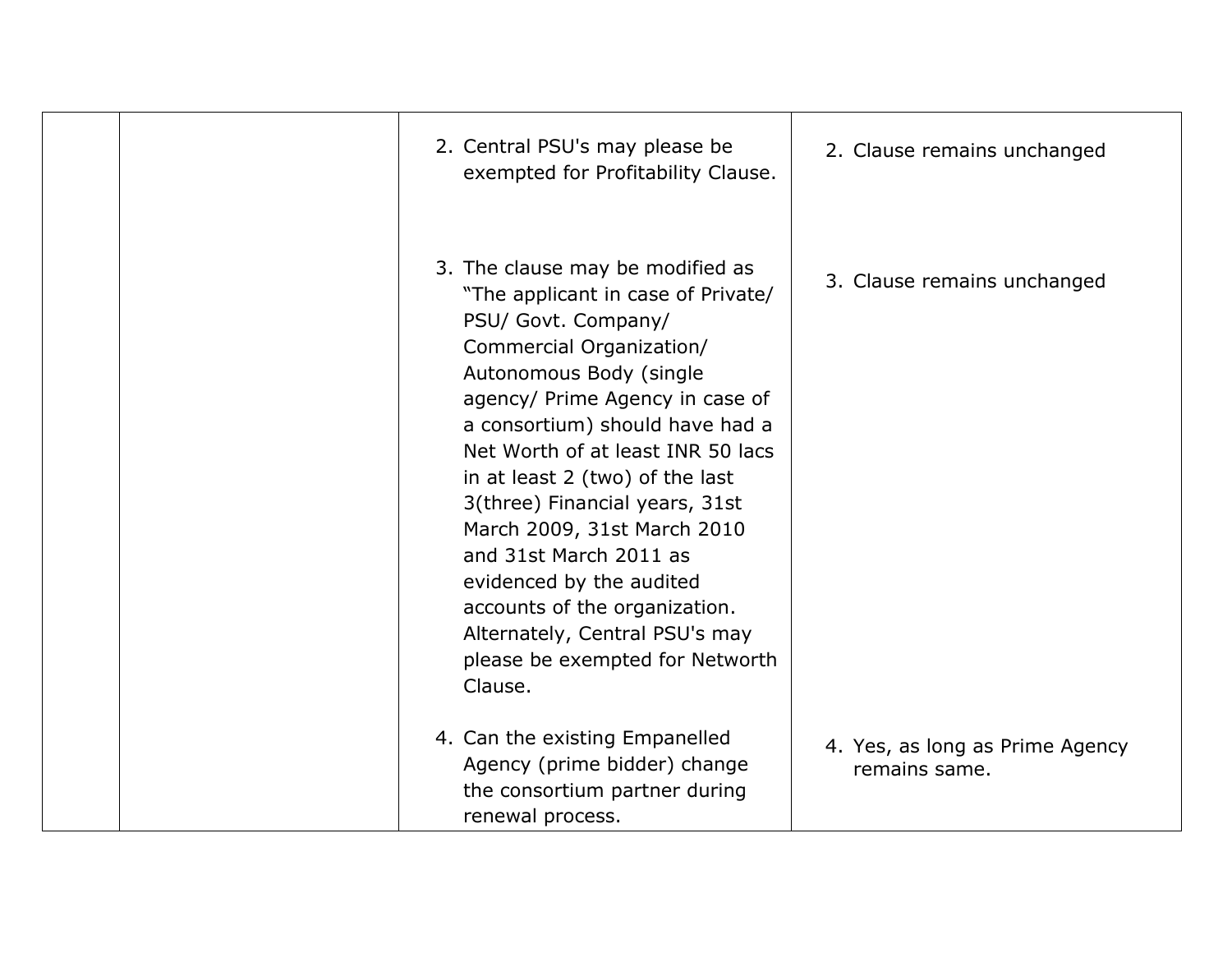| 9  | <b>VFS Global Services Pvt.</b><br>Ltd. | This is in reference to the "RFE for<br>Empanelment of Enrolment Agencies"<br>published in the UIDAI website dated<br>May 11, 2011. As per the said RFE, the<br>deadline for submitting vendor queries<br>was May 30, 2011.<br>As the specified online link in the RFE<br>for submission of the vendor queries is<br>not available, VFS Global is attaching<br>herewith, a list of queries regarding the<br>RFE.                                                                                                                                                                                                                                                                                           | published in the<br>As<br>papers<br>on<br>30.5.2011, the on-line application form<br>is not being made available now.<br>Kindly submit hard copy of<br>your<br>application along with a soft copy<br>containing<br>all<br>the<br>supporting<br>documents<br><b>UIDAI</b><br>reach<br>to<br>by<br>15.6.2011, 3 PM latest.                                                                                                         |
|----|-----------------------------------------|------------------------------------------------------------------------------------------------------------------------------------------------------------------------------------------------------------------------------------------------------------------------------------------------------------------------------------------------------------------------------------------------------------------------------------------------------------------------------------------------------------------------------------------------------------------------------------------------------------------------------------------------------------------------------------------------------------|----------------------------------------------------------------------------------------------------------------------------------------------------------------------------------------------------------------------------------------------------------------------------------------------------------------------------------------------------------------------------------------------------------------------------------|
| 10 | Gamelto                                 | 1. Page 11 of 51 Clause number 5.3<br>under mandatory List of document<br>to be submitted : It has been asked<br>to submit Auditor certified financial<br>statements for the financial Years<br>2010-11, 2009-10 & 2008 -09.<br>Would like to request as Audit of the<br>year ended March 2011 (2010-11)<br>is currently going on and it may not<br>be possible to submit the audited<br>Auditor<br>Balance<br>statement<br>or<br>certificate as it is same and would<br>require audit. We would request for<br>allowing a self certification<br>by<br>Authorized signatory (directors) to<br>be submitted currently for 2010-11<br>and within two months the audited<br>balance sheet to be submitted. Or | 1. In case, the audited certified<br>financial<br>statements for the<br>financial year 2010-11 is not<br>available,<br>provisional<br>$\mathsf{a}$<br>certificate by Auditor specifying<br>the Net worth and Turnover/<br>Grants-in-aid of the organization<br>as of 31.3.2011 should be<br>provided for the same. Existing<br>empanelled<br>EAs should only<br>submit<br>accounts/Auditor's<br>certificate for 2010-11. The EAs |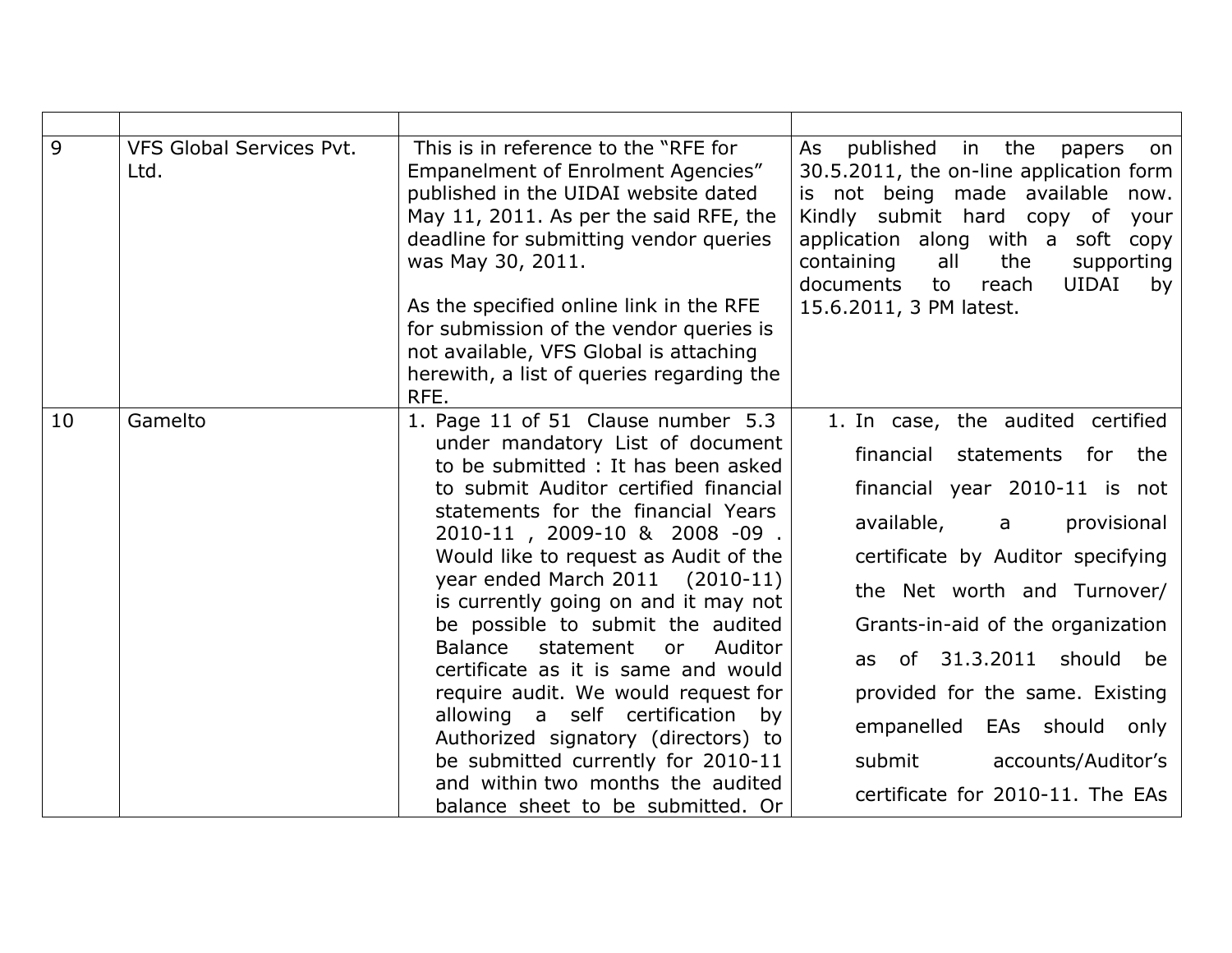|    |                  | request for an extension till 31 <sup>st</sup> July<br>2011.                                                                                                                                                                                                                                                                                                                                                                                                                                                                                                              | that are empanelled will have to<br>submit the audited statement of<br>accounts by 30 <sup>th</sup> September.                                                                                                            |
|----|------------------|---------------------------------------------------------------------------------------------------------------------------------------------------------------------------------------------------------------------------------------------------------------------------------------------------------------------------------------------------------------------------------------------------------------------------------------------------------------------------------------------------------------------------------------------------------------------------|---------------------------------------------------------------------------------------------------------------------------------------------------------------------------------------------------------------------------|
|    |                  | 2. Assuming we are answering in<br>consortium (as a prime agency) and<br>are profitable at least for 2 fiscal<br>years and yet our consortium<br>partner is not (i.e. profitable only for<br>1 fiscal year), how will this be<br>calculated for this tender in terms of<br>eligibility.                                                                                                                                                                                                                                                                                   | 2. Net worth/annual turnover of<br>the Prime Agency alone is taken<br>into consideration.                                                                                                                                 |
| 11 | Venture InfoTech | 1. Page no 11, section 5.3. Auditor<br>certified financial statements for<br>the financial years 2010-11,<br>2009-10 and 2008-09 (Please<br>include the sections on P&L,<br>Turnover, Assets and Balance<br>Sheet) should be provided by all<br>types of applicants. In case, the<br>audited certified financial<br>statements for the financial year<br>2010-11 is not available, an<br>Auditor's certificate specifying the<br>Net worth and Turnover/ Grants-<br>in-aid of the organization as of<br>31.3.2011 should be provided for<br>the same. Existing empanelled | 1. In respect of the financial year<br>2010-11 kindly submit a<br>provisional certificate from your<br>auditor. Financial statements for<br>2007-08 are not required nor<br>acceptable in lieu of those for<br>2010-2011. |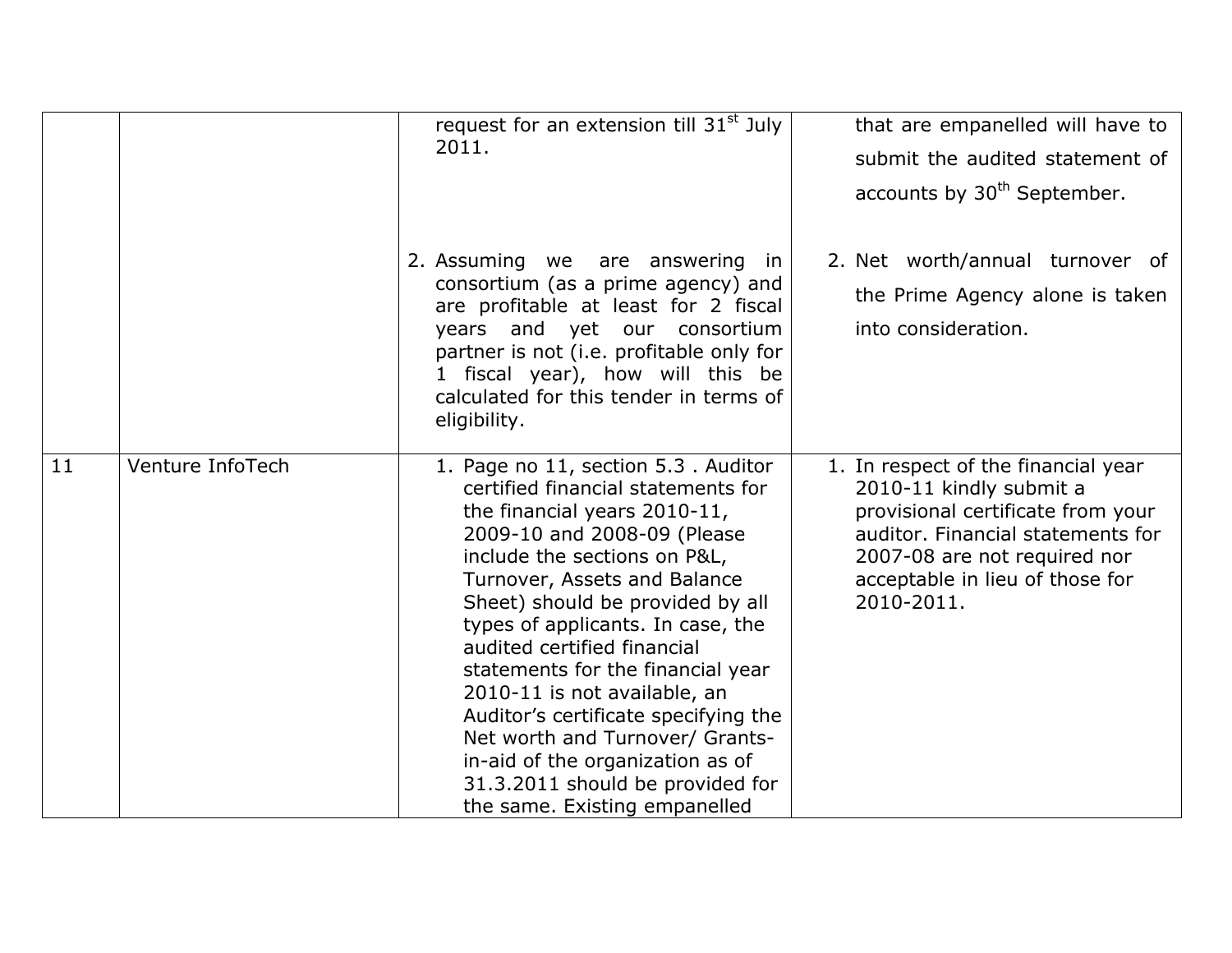| EAs should only submit<br>accounts/Auditor's certificate for<br>2010-11.<br>The financial statements for<br>2010-11 are yet to be finalized.<br>Can we submit financial<br>statements 2007-08, 2008-09 &<br>2009-10 ? and provide the data<br>of 2009-10 for all submission and<br>criteria?                                                                                                                                                                                                                                                                                     |                                                                                                                                                                                                                                                                                                                                               |
|----------------------------------------------------------------------------------------------------------------------------------------------------------------------------------------------------------------------------------------------------------------------------------------------------------------------------------------------------------------------------------------------------------------------------------------------------------------------------------------------------------------------------------------------------------------------------------|-----------------------------------------------------------------------------------------------------------------------------------------------------------------------------------------------------------------------------------------------------------------------------------------------------------------------------------------------|
| 2. Page 44 for the Annexure-II $-$<br>Application Form for<br><b>EMPANELMENT Point 12:</b><br><b>Net</b><br>Worth of the Single Agency/<br>Prime Agency in each of the<br>previous three financial years<br>ending 31 <sup>st</sup> March 2009, 31st<br>March 2010 and 31st March<br>2011, in case of a Private/<br>Commercial organization/ PSU/<br>Govt. Company/Autonomous<br>Body, duly certified by the<br>Company Auditor (do not include<br>intangible assets) Which year data<br>needs to be filled? The financial<br>statements for 2010-11 are yet<br>to be finalized. | 2. All the three years data is<br>required. In case, the audited<br>certified financial statements for<br>the financial year 2010-11 is not<br>available,<br>provisional<br>a<br>certificate by Auditor specifying<br>the Net worth and Turnover/<br>Grants-in-aid of the organization<br>as of 31.3.2011 should be<br>provided for the same. |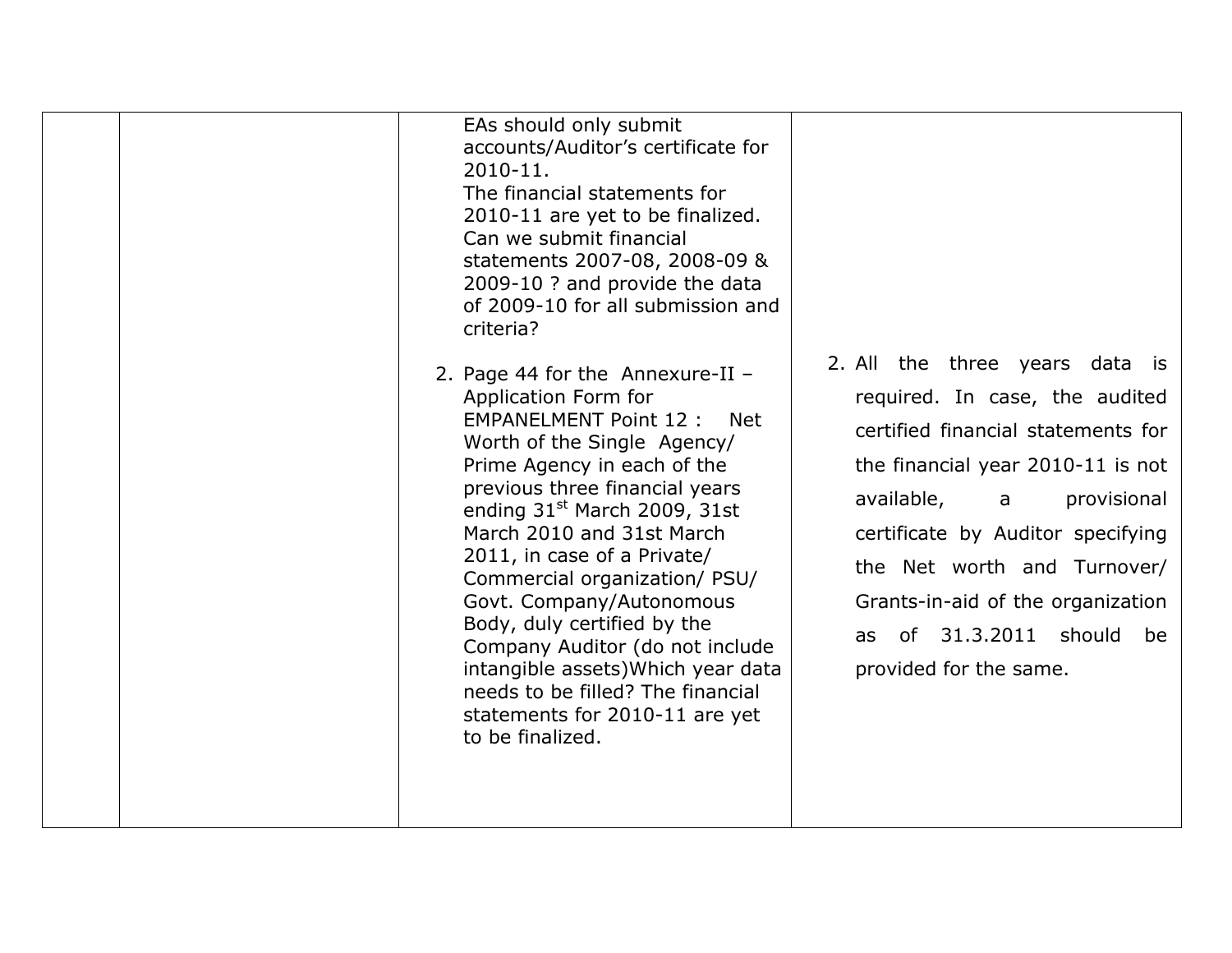| 3. Page no 11, Section 5.4<br>Declaration from the Directors<br>citing that the organization has<br>not been blacklisted by Central/<br>State/ UT Government and has<br>not been charged for any<br>fraudulent activity and not be<br>under a declaration of ineligibility<br>for corrupt practices. The NGO/<br>Not-for-Profit organization must<br>also provide declaration from<br>theDirectors citing that it is non-<br>political and non-denominational<br>organization with no affiliation to<br>any political parties or religion.<br>Along with the Director, Can<br>Company Secretary or also sign<br>the document for the same? | 3. The declaration is a self<br>declaration to be signed by one<br>of the Directors of your company.                                                                                                                                    |
|--------------------------------------------------------------------------------------------------------------------------------------------------------------------------------------------------------------------------------------------------------------------------------------------------------------------------------------------------------------------------------------------------------------------------------------------------------------------------------------------------------------------------------------------------------------------------------------------------------------------------------------------|-----------------------------------------------------------------------------------------------------------------------------------------------------------------------------------------------------------------------------------------|
| 4. Page no 10, Section 4.7<br>Only those applicants / existing<br>EAs who meet the eligibility<br>criteria specified above will be<br>eligible to respond to this RFE.<br>The applicant's request should be<br>submitted online on the portal of<br>UIDAI at www.uidai.gov.in and<br>automatically generated printout<br>should be annexed with the                                                                                                                                                                                                                                                                                        | 4. The on-line application form is<br>not being made available now.<br>Kindly submit hard copy of your<br>application along with a soft copy<br>containing all the supporting<br>documents to reach UIDAI by<br>15.6.2011, 3 PM latest. |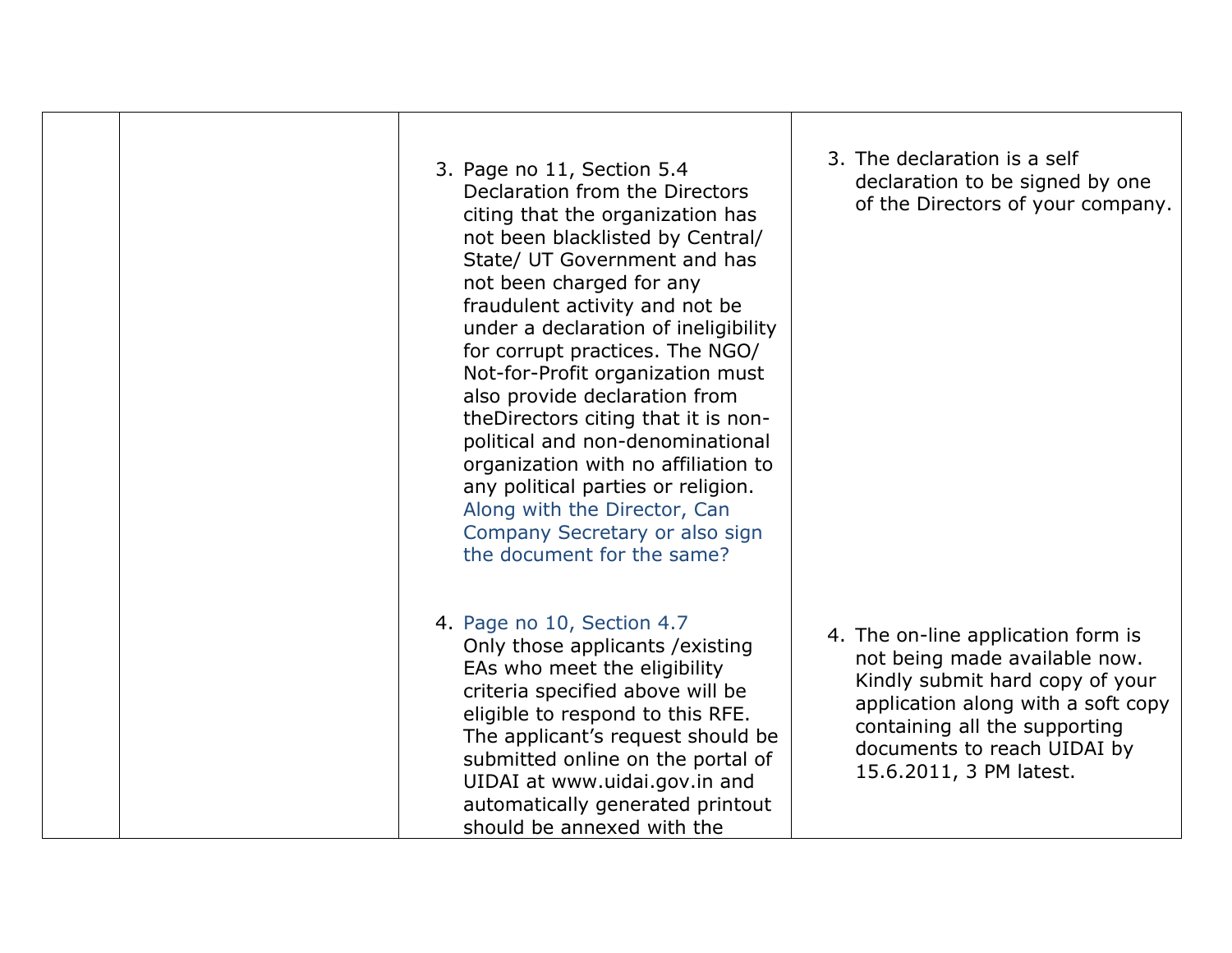|    |                    | relevant information & supporting<br>documents to substantiate the<br>eligibility of the applicant vis-à-<br>vis the prequalification criteria.<br>Please provide the link for online<br>submission of the empanelment<br>on the UIDIA website. Till date it<br>is not visible.                                                                                                                                                                |                                                                                                                                                                                                                                   |
|----|--------------------|------------------------------------------------------------------------------------------------------------------------------------------------------------------------------------------------------------------------------------------------------------------------------------------------------------------------------------------------------------------------------------------------------------------------------------------------|-----------------------------------------------------------------------------------------------------------------------------------------------------------------------------------------------------------------------------------|
| 12 | Pandu ranga rao    | I want to start Empanelment of<br>Enrolling Agency at my native place in<br>Guntur it is situated in Andhra Pradesh<br>but I am employed in reputed<br>Software company.<br>Can you please tell me the information<br>regarding this.                                                                                                                                                                                                          | Please Check UIDAI's website<br>www.uidai.gov.in under Tender where<br>the RFE-for empanelment of EA has<br>been posted.                                                                                                          |
| 13 | Pioneer e Labs Ltd | We are unable to locate the separate<br>link for online bidding for<br><b>EMPANELMENT OF ENROLLING</b><br><b>AGENCIES Unique Identification</b><br>Authority of India (UIDAI) 9th<br>May, 2010 Request for Empanelment<br>(RFE) EMPANELMENT OF ENROLLING<br><b>AGENCIES FOR UNDERTAKING</b><br>DEMOGRAPHIC AND BIOMETRIC DATA<br><b>COLLECTION FOR UID ENROLMENT as</b><br>mentioned in the document.<br>Please help for the same by providing | The on-line application form is not<br>being made available now. Kindly<br>submit hard copy of your application<br>along with a soft copy containing all<br>the supporting documents to reach<br>UIDAI by 15.6.2011, 3 PM latest. |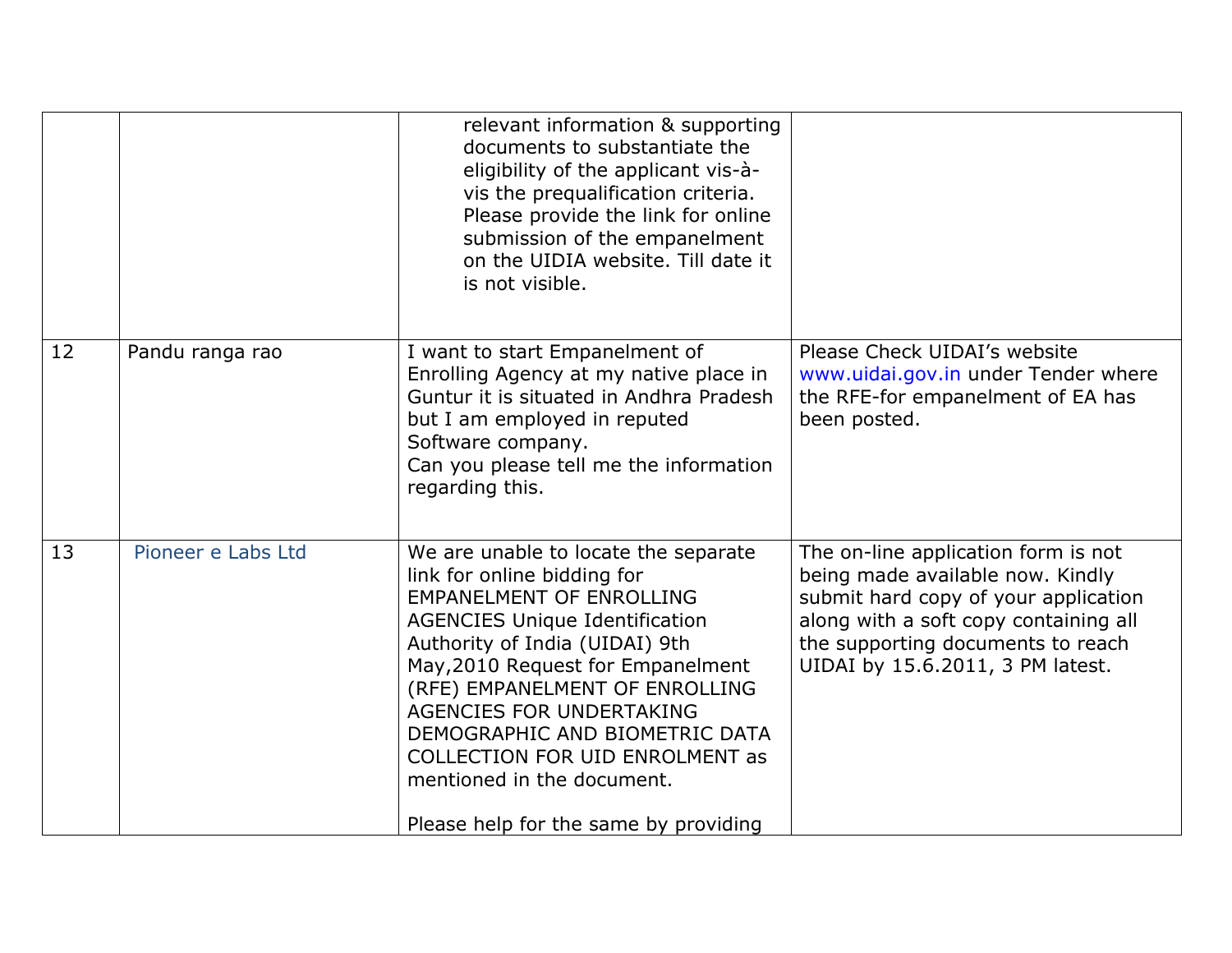|    |                            | the link and any of the contact number<br>whom can be contacted for further<br>assistance.                                                                                                                                                                                                                                                                                              |                                                                                                                                                                                                                                   |
|----|----------------------------|-----------------------------------------------------------------------------------------------------------------------------------------------------------------------------------------------------------------------------------------------------------------------------------------------------------------------------------------------------------------------------------------|-----------------------------------------------------------------------------------------------------------------------------------------------------------------------------------------------------------------------------------|
| 14 | <b>Hitesh Chawla</b>       | Can a single company (agency) be a<br>part of multiple consortiums as non-<br>prime agency?                                                                                                                                                                                                                                                                                             | NO. not permissible                                                                                                                                                                                                               |
| 15 | Atishay Infotech Pvt. Ltd. | As you had specified in your 'Request<br>for Empanelment of Enrolment<br>Agencies' F.No.A-11016/133/2011-EA<br>UIDAI:<br>"A separate portal is being created<br>for submission of the proposals on-line<br>and the same will be made available<br>by 20.5.2011".<br>We are waiting for the same portal to<br>upload our docs for further needful<br>action.<br>Please provide the same. | The on-line application form is not<br>being made available now. Kindly<br>submit hard copy of your application<br>along with a soft copy containing all<br>the supporting documents to reach<br>UIDAI by 15.6.2011, 3 PM latest. |
| 16 | Ashish Chatterjee          | This is regarding Online Portal which<br>was suppose to be launched for "RFE -<br><b>EMPANELMENT OF ENROLLING</b><br>AGENCIES".<br>As per RFE it was mentioned that "A<br>separate portal is being created for<br>submission of the proposals on-line and<br>the same will be made available by                                                                                         | The on-line application form is not<br>being made available now. Kindly<br>submit hard copy of your application<br>along with a soft copy containing all<br>the supporting documents to reach<br>UIDAI by 15.6.2011, 3 PM latest. |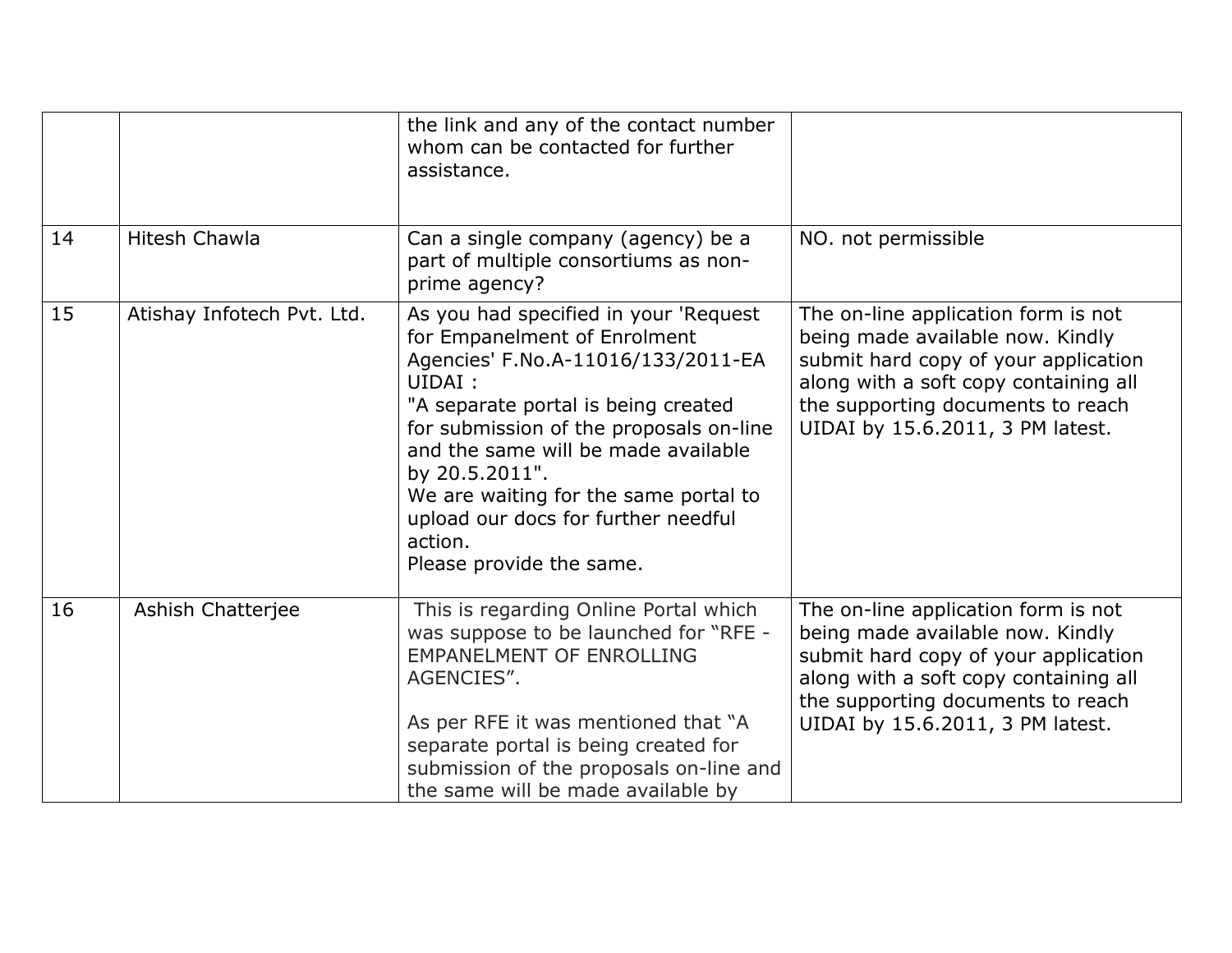|    |                                                    | 20.5.2011."<br>Please give us the portal link along with<br>user manual from where we can submit<br>our tender bid online                                                                                                                                                                                                                                                   |                                                                                                                                                                                                                                                                                                                                  |
|----|----------------------------------------------------|-----------------------------------------------------------------------------------------------------------------------------------------------------------------------------------------------------------------------------------------------------------------------------------------------------------------------------------------------------------------------------|----------------------------------------------------------------------------------------------------------------------------------------------------------------------------------------------------------------------------------------------------------------------------------------------------------------------------------|
| 17 | (APEC)                                             | 1. Where companies with formation<br>year of 2008 can participate.<br>formation month December 2008.<br>however the paid up capital of the<br>company is more than Rs. 50 Lacks<br>2. Is there any cap on the number of<br>EA centers that T1 participant can<br>apply/open, as long as this is the<br>only state allocated to the EA.                                      | 1. As per RFE, your company should<br>have already been in existence for the<br>lasty three years. That is one of the<br>minimum requirements.<br>2. In respect of your second query, the<br>enrolment centres are set up based on<br>the agreements entered into by the<br>Registrars and EAs upon entering into<br>a contract. |
| 18 | Govind Agrawal<br>Anaxee Technologies Pvt.<br>Ltd. | We are biometrics company based out<br>of Hyderabad. We have some of our<br>customers who wish to get empaneled<br>in UIDAI as enrolment agencies. They<br>wish to include us in their consortium.<br>Please do let us know if we can make<br>consortium with more than one Prime<br>agency? We will play role of biometric<br>consultant & supplier in these<br>companies. | NO. Not Permissible                                                                                                                                                                                                                                                                                                              |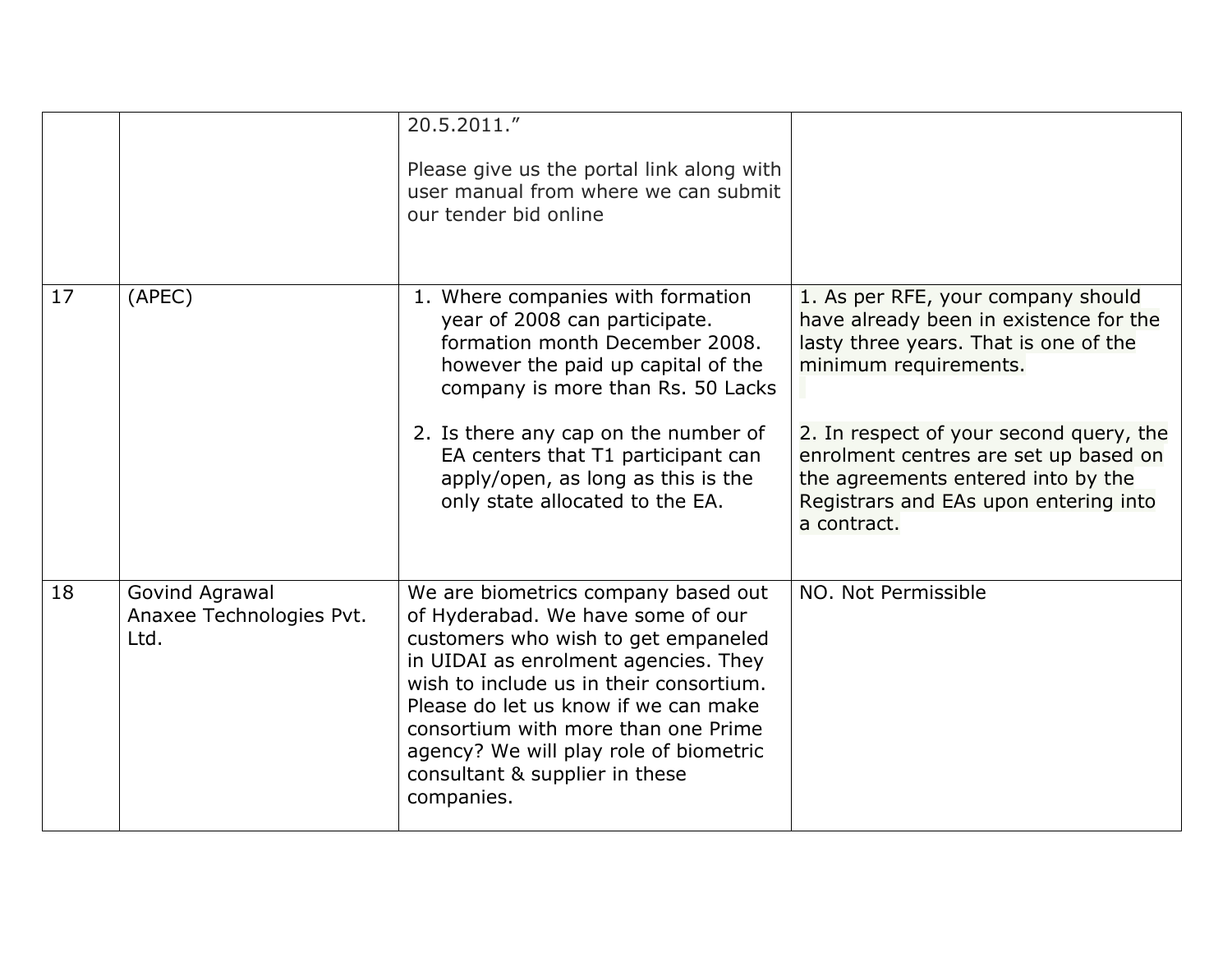| 19 | Management and Computer<br><b>Consultants</b>                   | Please let us know the link of Portal for<br>on-line submission as we are unable to<br>locate it.                                      | The on-line application form is not<br>being made available now. Kindly<br>submit hard copy of your application<br>along with a soft copy containing all<br>the supporting documents to reach<br>UIDAI by 15.6.2011, 3 PM latest.                                                  |
|----|-----------------------------------------------------------------|----------------------------------------------------------------------------------------------------------------------------------------|------------------------------------------------------------------------------------------------------------------------------------------------------------------------------------------------------------------------------------------------------------------------------------|
| 20 | <b>West Bengal Consultancy</b><br>Organisation Ltd.<br>(WEBCON) | 1. Kindly send details of specification<br>and approximate cost for procuring<br>hardware and software                                 | 1. The Resident Enrolment Process<br>document has Checklist for Setting up<br>Enrolment Center that lists all<br>mandatory and desired requirements<br>for the Enrolment Centre. Please use<br>the same for calculation of approx<br>costs.                                        |
|    |                                                                 | 2. Provide name/Address and contact<br>details of UIDAI authorized agency<br>from whom the above<br>hardware/software may be procured. | 2. For certified biometric devices<br>make and model, visit STQC<br>website.<br>http://www.stgc.nic.in/writereaddat<br>a/mainlinkFile/UID%20Provisional<br>%20certificate%20list%20%2031-<br>$03 -$<br>2011%20with%20rev%20for%20Li<br>nux%20and%20extn%20&%20cha<br>nge%20reg.pdf |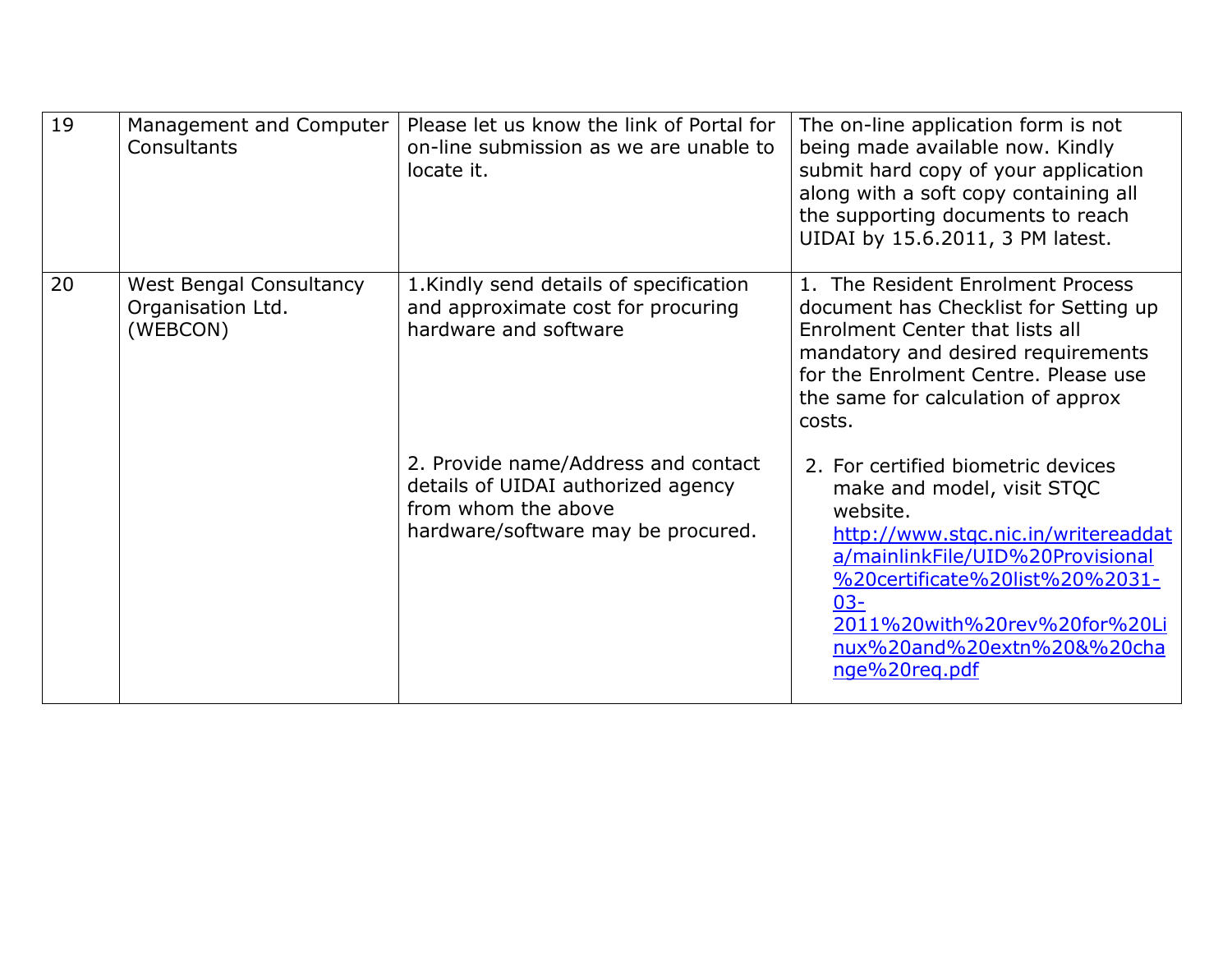| $\overline{21}$ | Surjit Khuntia                          | I own a software firm having turn-over<br>of approx. 15-20 lakhs annually.<br>Whether I am eligible to apply for the<br>empanelment for agency who<br>participate in the Tender directly?                                                                                                                                                                                       | The applicant in case of Private/ PSU/<br>Govt. Company/ Commercial<br>Organization/ Autonomous Body<br>(single agency/ Prime Agency in case<br>of a consortium) should have had a Net<br>Worth of at least INR 50 lacs in each of<br>the last three financial years ending<br>$31st$ March 2009, 31 <sup>st</sup> March 2010 and<br>31 <sup>st</sup> March 2011 as evidenced by the<br>audited accounts of the organization. |
|-----------------|-----------------------------------------|---------------------------------------------------------------------------------------------------------------------------------------------------------------------------------------------------------------------------------------------------------------------------------------------------------------------------------------------------------------------------------|-------------------------------------------------------------------------------------------------------------------------------------------------------------------------------------------------------------------------------------------------------------------------------------------------------------------------------------------------------------------------------------------------------------------------------|
| 22              | <b>Thrinaina Informatics</b><br>Limited | 1. Clarification regarding details on<br>ensuring compliance to labour<br>regulations; i.e., PF, ESI, Minimum<br>Wages, Industrial disputes Act,<br>Contract Labour Act etc.; on page<br>no. 21 in RFE: - Whether this point is<br>a mandatory pre-qualification /<br>eligibility criteria to be fulfilled and<br>relevant documents need submitted<br>by the Empanelled Agency | 1. No documentary evidence<br>required at the time of applying<br>for empanelment. However, for<br>continuity of empanelment, the<br>EA must comply with these<br>regulations.                                                                                                                                                                                                                                                |
|                 |                                         | 2. Clarification regarding filling the<br>Application form for Empanelment<br>as per "Process for Empanelment -<br>How to Apply for Empanelment with<br>UIDAI (point b)" on page no. 25 of<br>RFE: - Whether the Annexure II in<br>the RFE is sufficient to be filled and<br>submitted in online portal to be<br>provided by 20.05.2011 OR there is                             | 2. 3. & 4. As published in the<br>papers on 30.5.2011, the on-line<br>application form is not being<br>made available now. Kindly<br>submit hard copy of your<br>application along with a soft copy<br>containing all the supporting<br>documents to reach UIDAI by                                                                                                                                                           |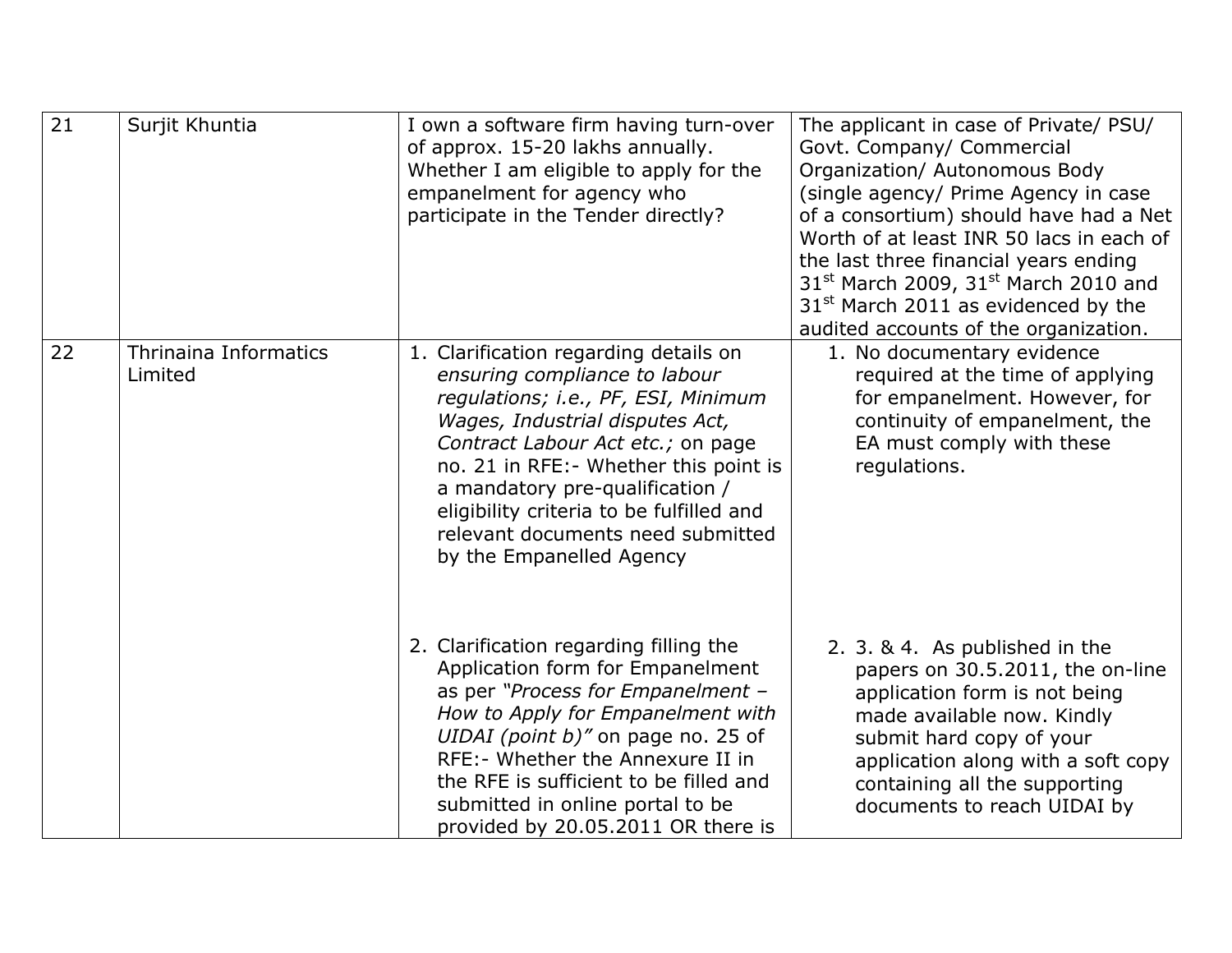|    |                                                    | an exclusive online form on the<br>UIDAI website. If so, kindly provide<br>specific web link for the online form.<br>3. Information about completion and<br>availability of the online portal by<br>20.05.2011 for submission of<br>proposal as per "Invitation for<br>Proposal (point 4)"on page no. 3 of<br><b>RFE</b><br>4. Online submission of queries by<br>prospective bidders as per "Pre-<br>Application Queries" on page no. 25<br>of RFE :- Portal / web link for<br>queries submission online                | 15.6.2011, 3 PM latest.                                                                                                                                                                                                                                                                                                        |
|----|----------------------------------------------------|--------------------------------------------------------------------------------------------------------------------------------------------------------------------------------------------------------------------------------------------------------------------------------------------------------------------------------------------------------------------------------------------------------------------------------------------------------------------------------------------------------------------------|--------------------------------------------------------------------------------------------------------------------------------------------------------------------------------------------------------------------------------------------------------------------------------------------------------------------------------|
| 23 | <b>Onicra Credit Rating</b><br>Agency of India Ltd | applicant<br>(single agency/<br>all<br>The<br>members)/NGO/Not<br>consortium<br>for<br>Profit organization should have been in<br>existence for a period of at least 3<br>years as of 31.3.2011. The applicant,<br><b>NGOs</b><br>and<br>Not<br>for-profit<br>except<br>organisations, should have been<br>profitable, in at least 2 (two) of the last<br>3(three) Financial years, ie.2008-<br>09,2009-10 and 2010-11 as declared<br>by audited account / certified balance<br>sheet of financial statement reported in | The applicant<br>(single agency/<br>all<br>members)/NGO/Not for<br>consortium<br>Profit organization should have been in<br>existence for a period of at least 3<br>years as of 31.3.2011. The applicant,<br>except NGOs and Not for-profit<br>organisations, should<br>have<br>been<br>profitable, in at least 2 (two) of the |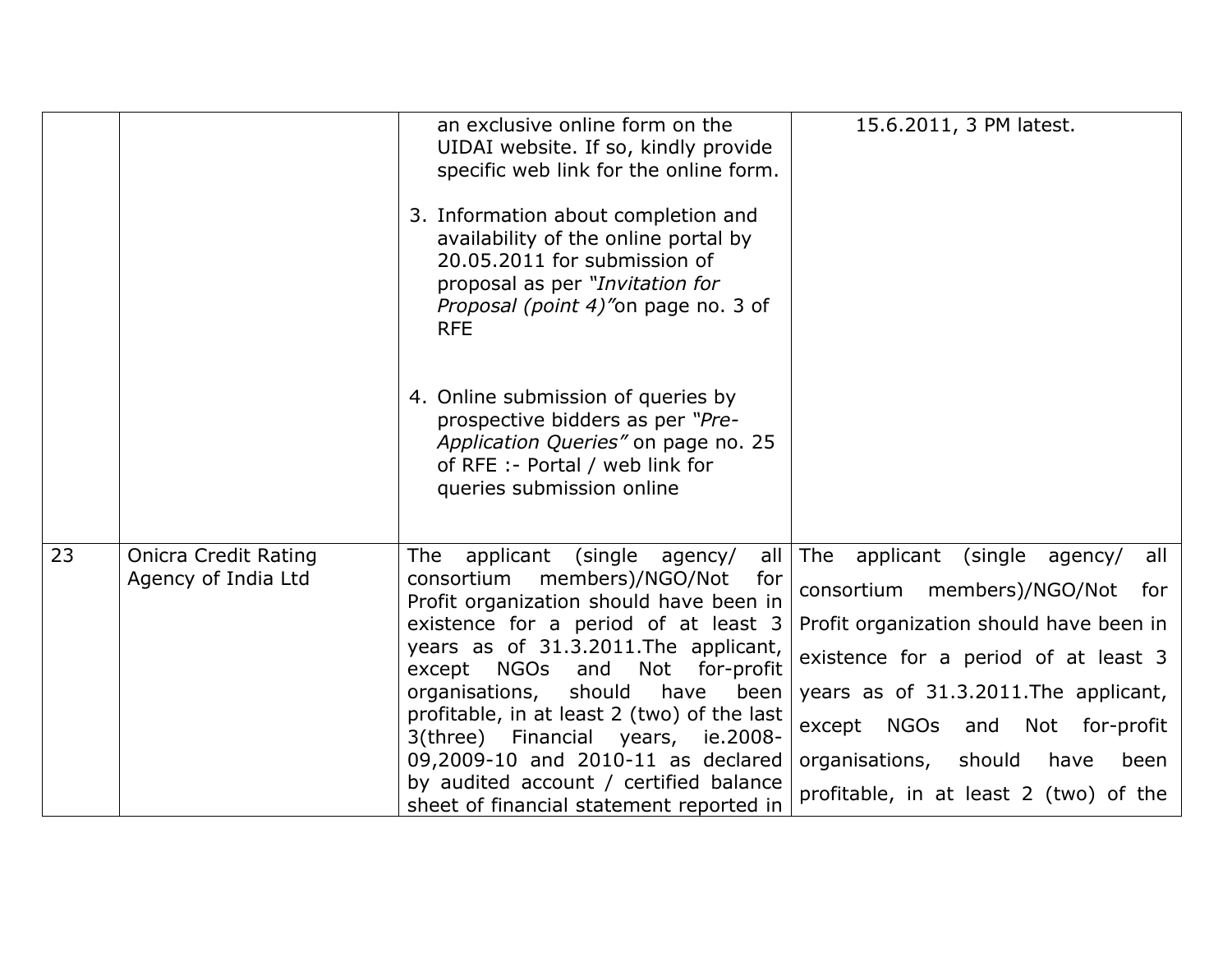|    |              | India.                                                                                                                                                                                                                                                                                                                                                                                              | last 3(three) Financial years, ie.2008-                                                          |
|----|--------------|-----------------------------------------------------------------------------------------------------------------------------------------------------------------------------------------------------------------------------------------------------------------------------------------------------------------------------------------------------------------------------------------------------|--------------------------------------------------------------------------------------------------|
|    |              |                                                                                                                                                                                                                                                                                                                                                                                                     | 09, 2009-10 and 2010-11 as declared                                                              |
|    |              |                                                                                                                                                                                                                                                                                                                                                                                                     | by audited account / certified balance                                                           |
|    |              |                                                                                                                                                                                                                                                                                                                                                                                                     | sheet of financial statement reported                                                            |
|    |              |                                                                                                                                                                                                                                                                                                                                                                                                     | in India.                                                                                        |
|    |              |                                                                                                                                                                                                                                                                                                                                                                                                     |                                                                                                  |
| 24 | <b>Basix</b> | 1. "Commercial<br>Organizations                                                                                                                                                                                                                                                                                                                                                                     | 1. a) & 2. c) Financial Tier will                                                                |
|    |              | (Single Agency/ Prime Agency in<br>case of a consortium) which have                                                                                                                                                                                                                                                                                                                                 | determined by UIDAI<br>be                                                                        |
|    |              | a Net worth above INR 50 Lacs                                                                                                                                                                                                                                                                                                                                                                       | Annual<br><b>Net</b><br>based<br>on                                                              |
|    |              | and not exceeding INR 2 Crores<br>as of 31.3.2011 shall be eligible<br>for 'Tier F1' empanelment                                                                                                                                                                                                                                                                                                    | Worth/Turnover/Grants in Aid                                                                     |
|    |              |                                                                                                                                                                                                                                                                                                                                                                                                     | the<br>Agency<br>of<br>as<br>on                                                                  |
|    |              | a) We are assuming that a firm that a<br>firm with Net worth more than INR 2<br>Crore as of 31.03.2011 shall also be<br>eligible for Tier F1 empanelment<br>Kindly confirm our assumption<br>b) Kindly confirm eligibility criteria for<br>Tier F1 empanelment for a firm that<br>has Net worth of more than INR 2<br>crores however it lacks the technical<br>capabilities of "Level T2 - Skilled" | 31.3.2011<br>1. b) & 2.d) The<br>Financial<br>capacity is not linked to<br>Technical Capability. |
|    |              | 2. "Commercial<br>Organizations<br>(Single Agency/ Prime Agency in<br>case of a consortium) which have                                                                                                                                                                                                                                                                                              |                                                                                                  |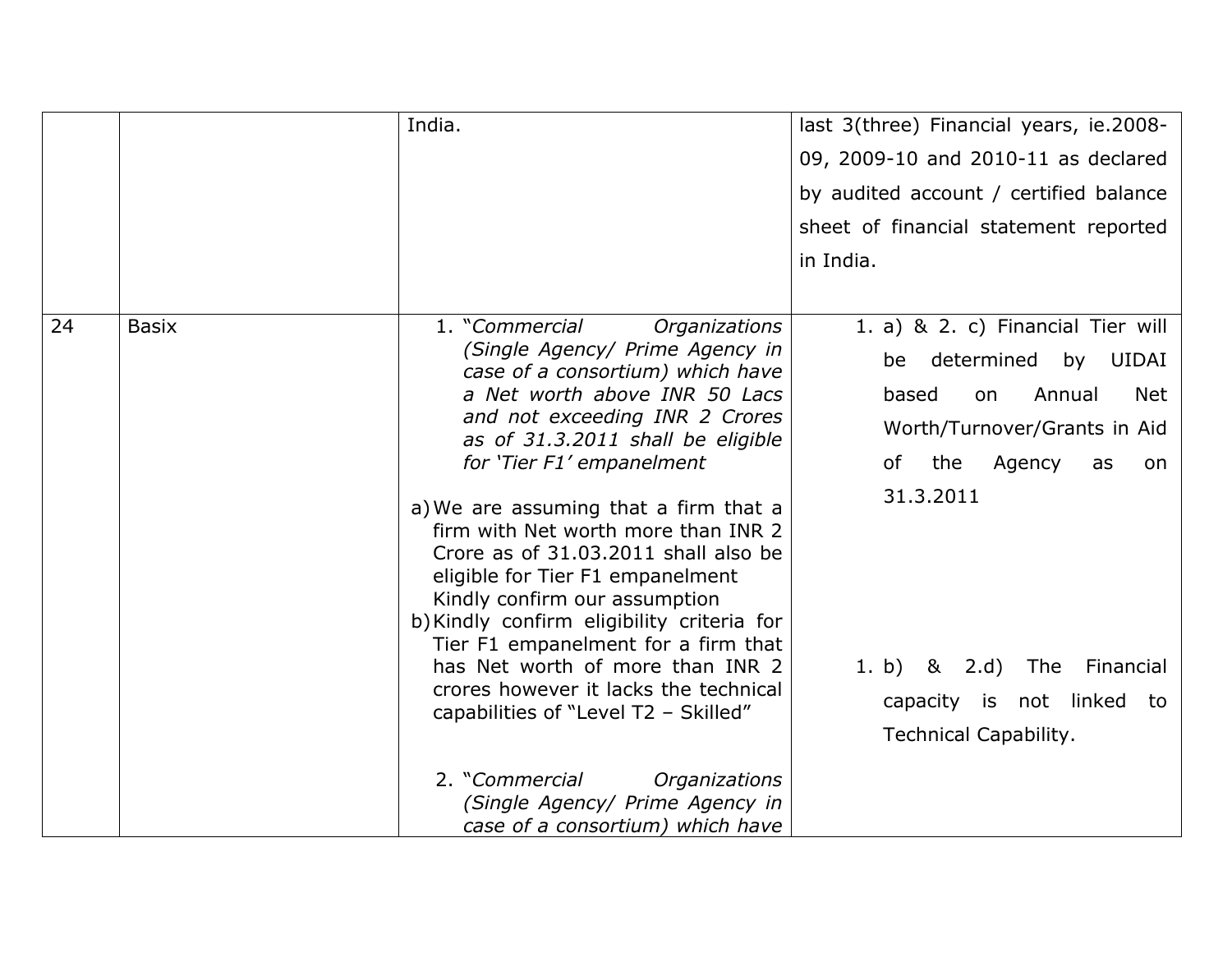|    |            | a Net worth above INR 2 crores<br>and not exceeding INR 5 Crores<br>as of 31.3.2011 shall be eligible<br>for 'Tier F1' empanelment<br>c) We are assuming that a firm that<br>a firm with Net worth more than<br>INR 5 Crore as of 31.03.2011<br>shall also be eligible for Tier F2<br>empanelment provided it meets<br>the Technical capabilities as<br>detailed out on section 6.1 bullet<br>point II, page 13 of 51<br>Kindly confirm our assumption |                                                                   |
|----|------------|--------------------------------------------------------------------------------------------------------------------------------------------------------------------------------------------------------------------------------------------------------------------------------------------------------------------------------------------------------------------------------------------------------------------------------------------------------|-------------------------------------------------------------------|
|    |            | d) Kindly confirm eligibility criteria<br>for Tier F2 empanelment for a<br>firm that has Net worth of more<br>than INR 5 crores and it complies<br>with<br>the<br>technical<br>only<br>capabilities of "Level T2 - Skilled"<br>as detailed out on section 6.1<br>bullet point II, page 13 of 51                                                                                                                                                        |                                                                   |
| 25 | <b>HCL</b> | 1. Can we change consortium for<br><b>Renewal Case?</b>                                                                                                                                                                                                                                                                                                                                                                                                | 1. Yes, as long as Prime Agency<br>remains same.                  |
|    |            | 2. We observe July to June financial<br>year, therefore financial<br>statements for FY 2010-11 may<br>be allowed to be certified by                                                                                                                                                                                                                                                                                                                    | 2. In case, the audited certified<br>financial statements for the |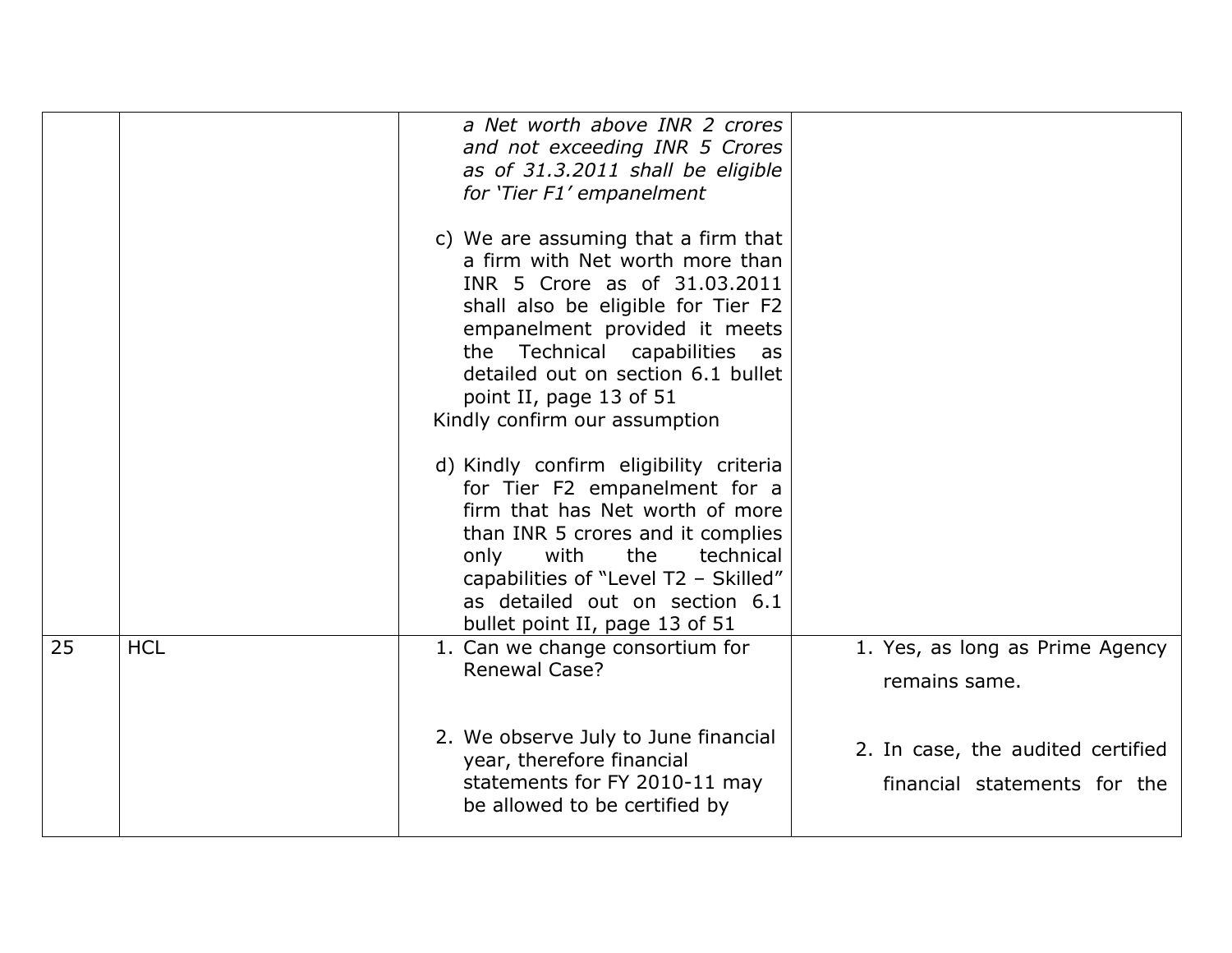|    |           | Company Secretary.                                                                                                                                                                                                             | financial year 2010-11 is not   |
|----|-----------|--------------------------------------------------------------------------------------------------------------------------------------------------------------------------------------------------------------------------------|---------------------------------|
|    |           |                                                                                                                                                                                                                                | Auditor's<br>available,<br>an   |
|    |           |                                                                                                                                                                                                                                | certificate specifying the Net  |
|    |           |                                                                                                                                                                                                                                | worth and Turnover/ Grants-     |
|    |           |                                                                                                                                                                                                                                | in-aid of the organization as   |
|    |           |                                                                                                                                                                                                                                | 31.3.2011<br>should<br>be<br>0f |
|    |           |                                                                                                                                                                                                                                | provided<br>the<br>for<br>same. |
|    |           |                                                                                                                                                                                                                                | Existing<br>empanelled<br>EAs   |
|    |           |                                                                                                                                                                                                                                | should<br>submit<br>only        |
|    |           |                                                                                                                                                                                                                                | accounts/Auditor's certificate  |
|    |           |                                                                                                                                                                                                                                | for 2010-11.                    |
|    |           | 3. Declaration from the Directors<br>citing that the organization has<br>not been blacklisted by Central/<br>State/ UT Government.<br>Declaration from Company<br>Secretary may also be allowed<br>for Clause 5.4 page no. 11. | 3. Clause remains unchanged     |
| 26 | Techsmart | As per the RFE issued by UIDAI for                                                                                                                                                                                             | Clause remains unchanged        |
|    |           | empanelment, for upgrading $T@$ to $T#$<br>(Page 13-6.1 Para III) eligibility was                                                                                                                                              |                                 |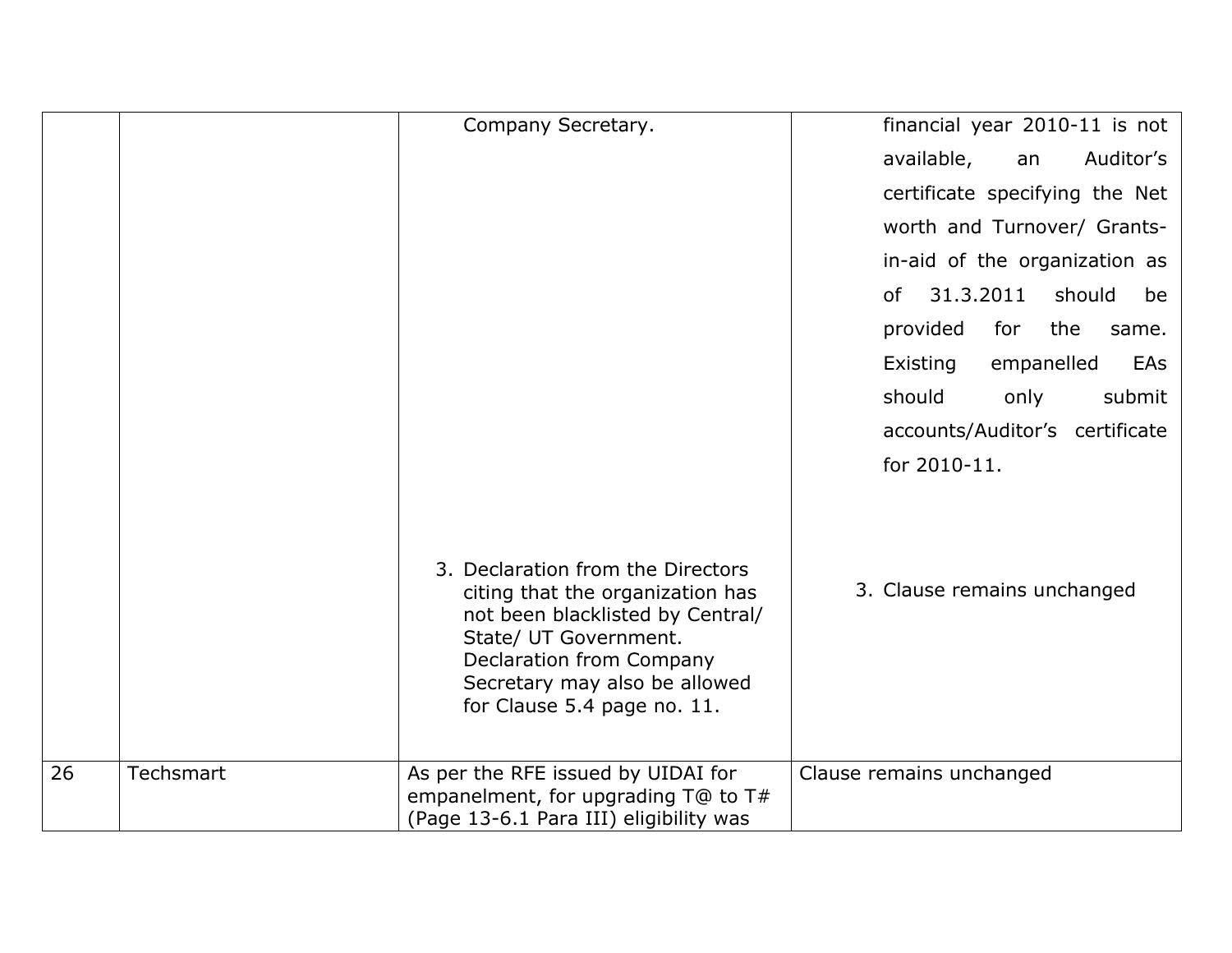|    | mentioned as 10 Lakh enrolments and<br>issuance of Aadhaar numbers. As<br>issuance of Aadhaar numbers is not our<br>responsibility, please restrict the clause<br>to submission of data to the extent of<br>10 Lakh data to CIDR. Otherwise this<br>will be a penalty for all the companies<br>who have submitted data to CIDR to<br>the tune of 10 Lakh and still haven't<br>received the Aadhaar numbers. |                                                                                   |
|----|-------------------------------------------------------------------------------------------------------------------------------------------------------------------------------------------------------------------------------------------------------------------------------------------------------------------------------------------------------------------------------------------------------------|-----------------------------------------------------------------------------------|
| 27 | 1. Please inform if authorized<br>signatory/ company secretary of<br>the organization submit the<br>declaration.                                                                                                                                                                                                                                                                                            | 1. Clause remains unchanged                                                       |
|    | 2. Do we need to submit a technical<br>solution for the enrolment work<br>(scope of work)                                                                                                                                                                                                                                                                                                                   | 2. No. Only details /overview of<br>company's existing profile<br>is<br>required. |
|    | 3. Please suggest if we directly bid<br>for Level T2.                                                                                                                                                                                                                                                                                                                                                       | 3. You can bid for T2, if you satisfy<br>either of the clause                     |
|    | 4. Please suggest if we can bid for<br>T2 in Technical & F4 in financial<br>evolution.                                                                                                                                                                                                                                                                                                                      | 4. Yes, provided you meet the<br>criteria for T2 & F4                             |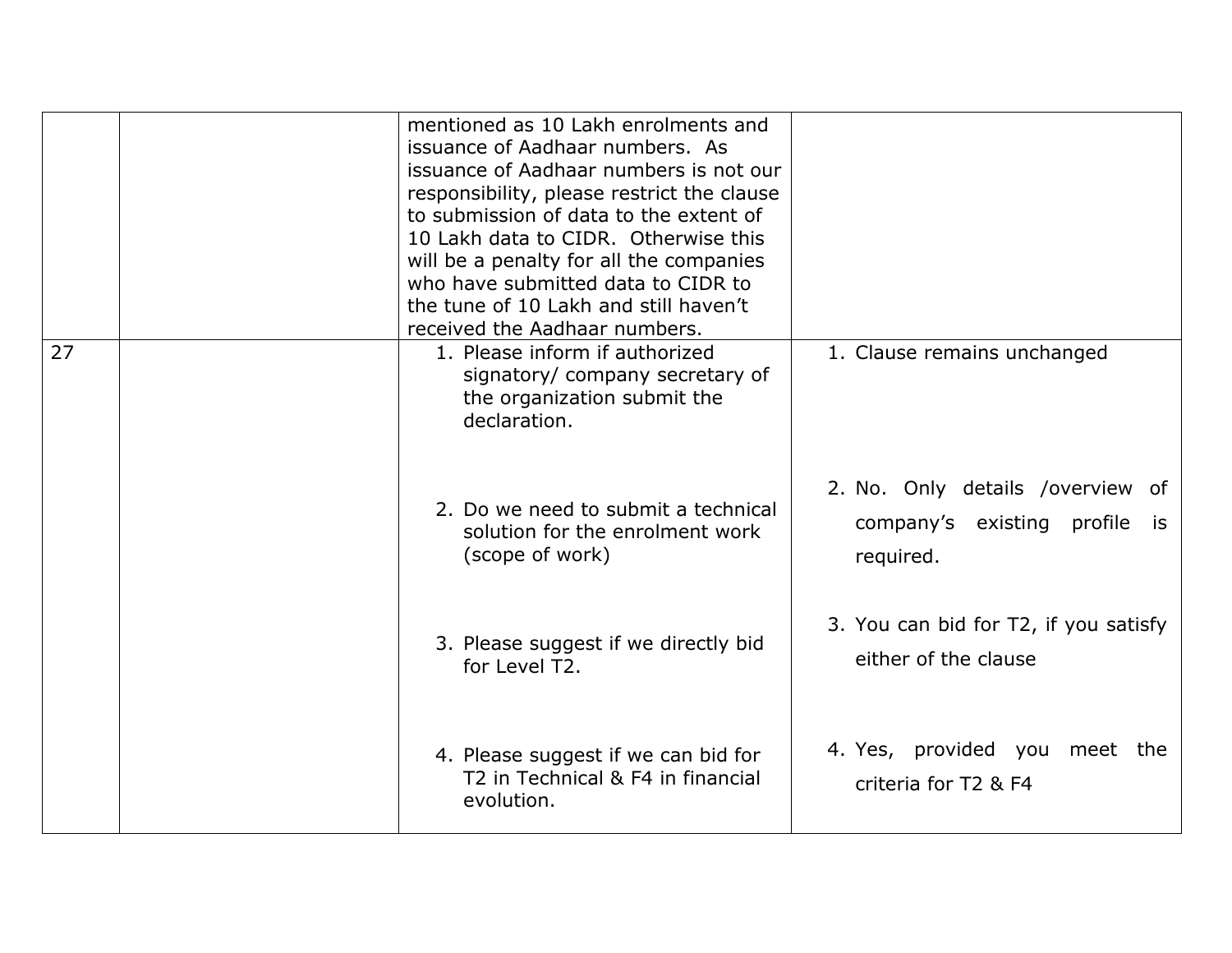| 28 | <b>Tata Communications</b><br>Banking InfraSolutions Ltd. | In order to cater exclusively to the<br>needs of the Banking, Financial and<br>Insurance segment, Tata<br>Communications has promoted its<br>100% owned subsidiary Tata<br><b>Communications Banking</b><br>InfraSolutions Limited (TCBIL) as a<br>strategic initiative in the Payments<br>System & Hosted Managed Application<br>space. TCBIL has widest range of in-<br>house capabilities across banking<br>infrastructure management and<br>leverages the extensive, robust pan-<br>India network of Tata Communications<br>Ltd. | Minimum Eligibility criteria needs to be<br>fulfilled for an agency to be considered<br>for empanelment |
|----|-----------------------------------------------------------|--------------------------------------------------------------------------------------------------------------------------------------------------------------------------------------------------------------------------------------------------------------------------------------------------------------------------------------------------------------------------------------------------------------------------------------------------------------------------------------------------------------------------------------|---------------------------------------------------------------------------------------------------------|
|    |                                                           | TCBIL has a wide range of solution<br>offerings which include End-to-End ATM<br>Managed Services, PoS Managed<br>Services, Hosted Core Banking and<br>more recently - Financial Inclusion                                                                                                                                                                                                                                                                                                                                            |                                                                                                         |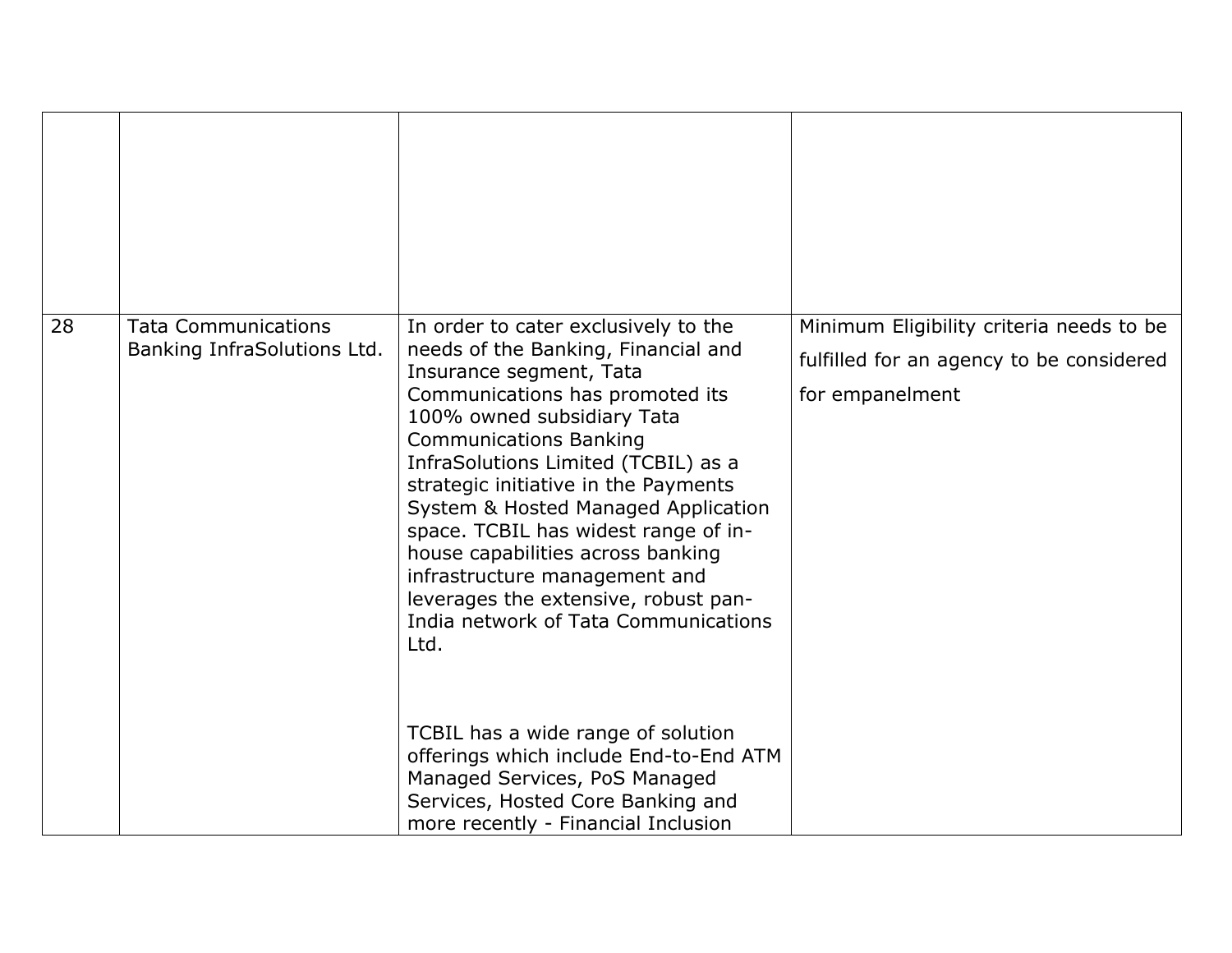| Solutions. After achieving strong<br>growth in its existing business-lines,<br>TCBIL has committed itself in the<br>Financial Inclusion (FI) space with an<br>existing order and is also engaging with<br>various entities in the FI space. We<br>have also successfully completed the<br>EOI field-trial for the Department of<br>Posts' ICT hardware RFP. |  |
|-------------------------------------------------------------------------------------------------------------------------------------------------------------------------------------------------------------------------------------------------------------------------------------------------------------------------------------------------------------|--|
| We feel that our experience,<br>capabilities and vision align to the<br>UIDAI's goals and we would like to<br>partner in the UIDAI's efforts by<br>empanelling ourselves as an enrolment<br>agency. However, being a company<br>established recently we do not fit in the<br>following eligibility criteria:                                                |  |
| Net-worth of Rs. 50 lakhs in<br>Q<br>the last 3 financial years                                                                                                                                                                                                                                                                                             |  |
| Profit-making in the last 3<br>Q<br>financial years                                                                                                                                                                                                                                                                                                         |  |
| We would like to emphasize that being<br>a 100% owned subsidiary of Tata<br>Communications Ltd., we have the<br>financial backing of a large, established<br>organization. In light of this, we                                                                                                                                                             |  |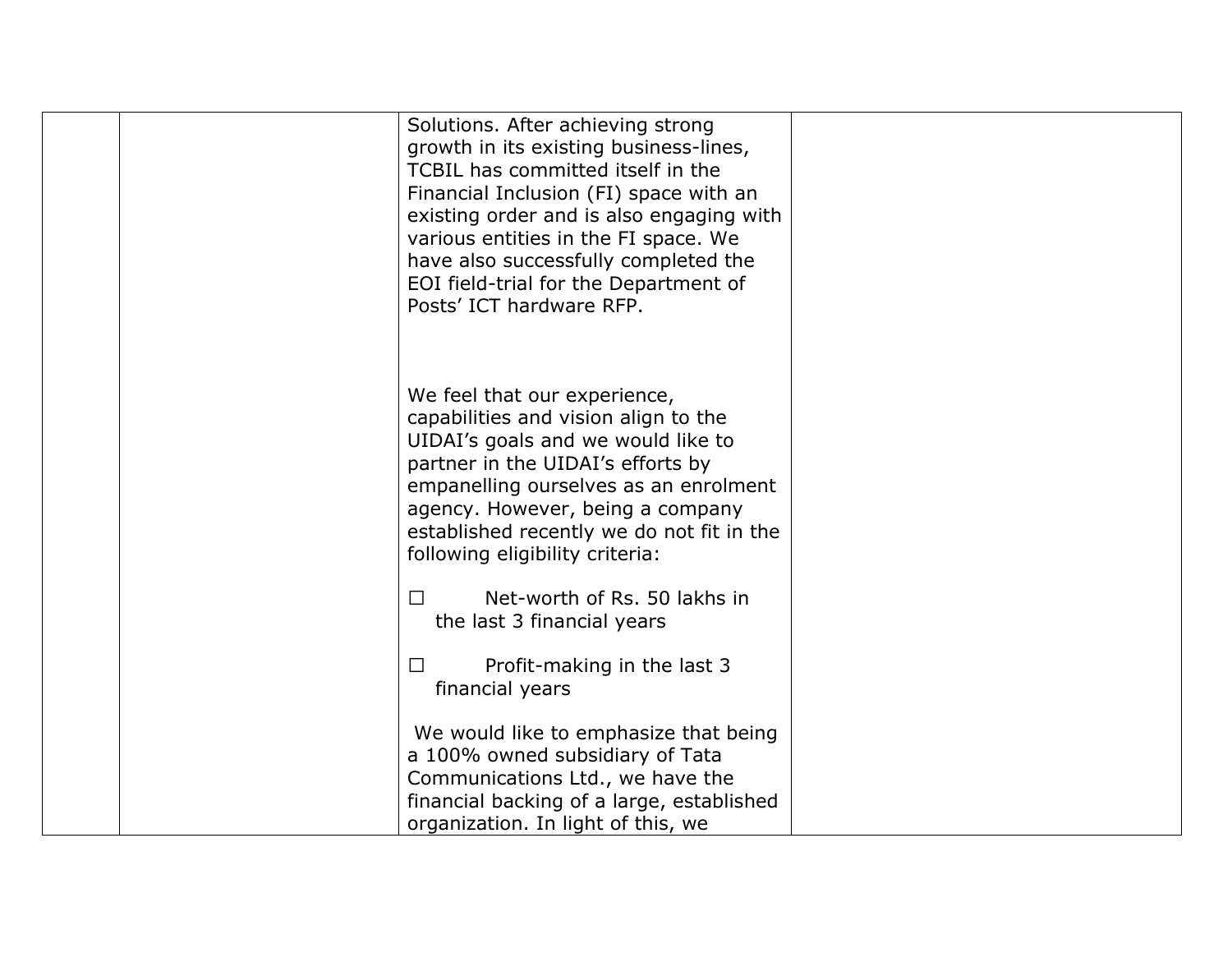|    |                            | request the UID to kindly amend the<br>minimum eligibility criteria to read:<br>Company or company's parent<br>Q<br>company of which the company is a<br>100% owned subsidiary of should<br>have been profitable in 2 of the last<br>3 financial years (Section 4.3)<br>Company or company's parent<br>Q<br>company of which the company is a<br>100% owned subsidiary of should<br>have Net-worth of Rs. 50 lakhs in<br>each of the last 3 financial years<br>(Section 4.4) |                                                                                                                                                                                                                                                                                           |
|----|----------------------------|------------------------------------------------------------------------------------------------------------------------------------------------------------------------------------------------------------------------------------------------------------------------------------------------------------------------------------------------------------------------------------------------------------------------------------------------------------------------------|-------------------------------------------------------------------------------------------------------------------------------------------------------------------------------------------------------------------------------------------------------------------------------------------|
| 29 | Lohia Jute Press Pyt. Ltd. | 1. How Can I fill Application form<br>online in UIDAI portal?                                                                                                                                                                                                                                                                                                                                                                                                                | 1. As published in the papers<br>on 30.5.2011, the on-line<br>application form is not<br>being made available now.<br>Kindly submit hard copy of<br>your application along with<br>a soft copy containing all<br>the supporting documents<br>to reach UIDAI by<br>15.6.2011, 3 PM latest. |
|    |                            | 2. About Bank guarantee of<br>Rs.200000/- when it will be<br>given?                                                                                                                                                                                                                                                                                                                                                                                                          | 2. The Bank Guarantee should<br>be submitted within<br>30<br>of<br>of<br>the<br>days<br>date<br>of<br>communication<br>the                                                                                                                                                                |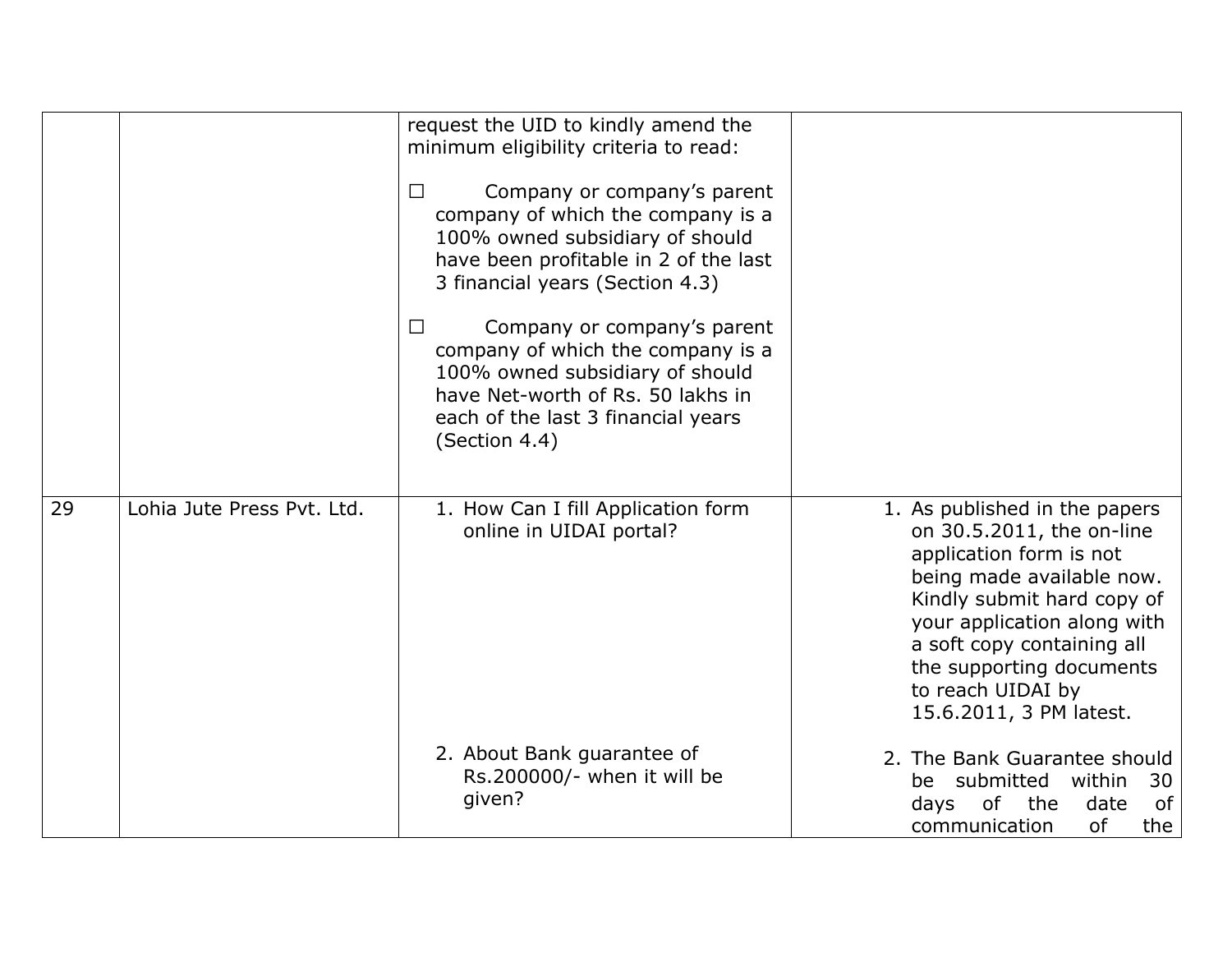|    |                                         |                                                                                                                                                                                                                                                                                                                                             | of<br>and acceptance<br>award<br>empanelment<br>the<br>as<br>Enrolment<br>Agency<br>by<br>UIDAI.                                                                                                                                                                                                                            |
|----|-----------------------------------------|---------------------------------------------------------------------------------------------------------------------------------------------------------------------------------------------------------------------------------------------------------------------------------------------------------------------------------------------|-----------------------------------------------------------------------------------------------------------------------------------------------------------------------------------------------------------------------------------------------------------------------------------------------------------------------------|
| 30 | Virgosoftech Limited                    | 1. We have carried out over 12 lakh<br>enrolments for different<br>registrars but due to slow<br>generation of Aadhaar Numbers a<br>meager count of just 1.5 Lac<br>Aadhaar is being displayed on the<br>portal. We would request you to<br>kindly change the existing clause<br>to only Completing 10 Lac<br>successful Aadhaar enrolments | 1. Clause remains unchanged<br>2. Please read the clarification at                                                                                                                                                                                                                                                          |
|    |                                         | 2. Do we have to state Technical<br>capability in between T1 and T2<br>categories only?                                                                                                                                                                                                                                                     | Box on page 15 of the RFE<br>document                                                                                                                                                                                                                                                                                       |
| 31 | Jayams Information<br>Services Pvt. Ltd | I would appreciate if we are given to<br>understand the 'Payout Structure' per<br>Biometric Registration and the 'Payout<br>Schedule'.                                                                                                                                                                                                      | UIDAI reimburses to the Registrar Rs.<br>50/- for every successful Aadhaar<br>Number generated and the Registrar in<br>turn release the funds to the EA on the<br>basis of the terms of agreement in the<br>contract. The reimbursement is based<br>on the monthly report from CIDR<br>regarding the successful generation. |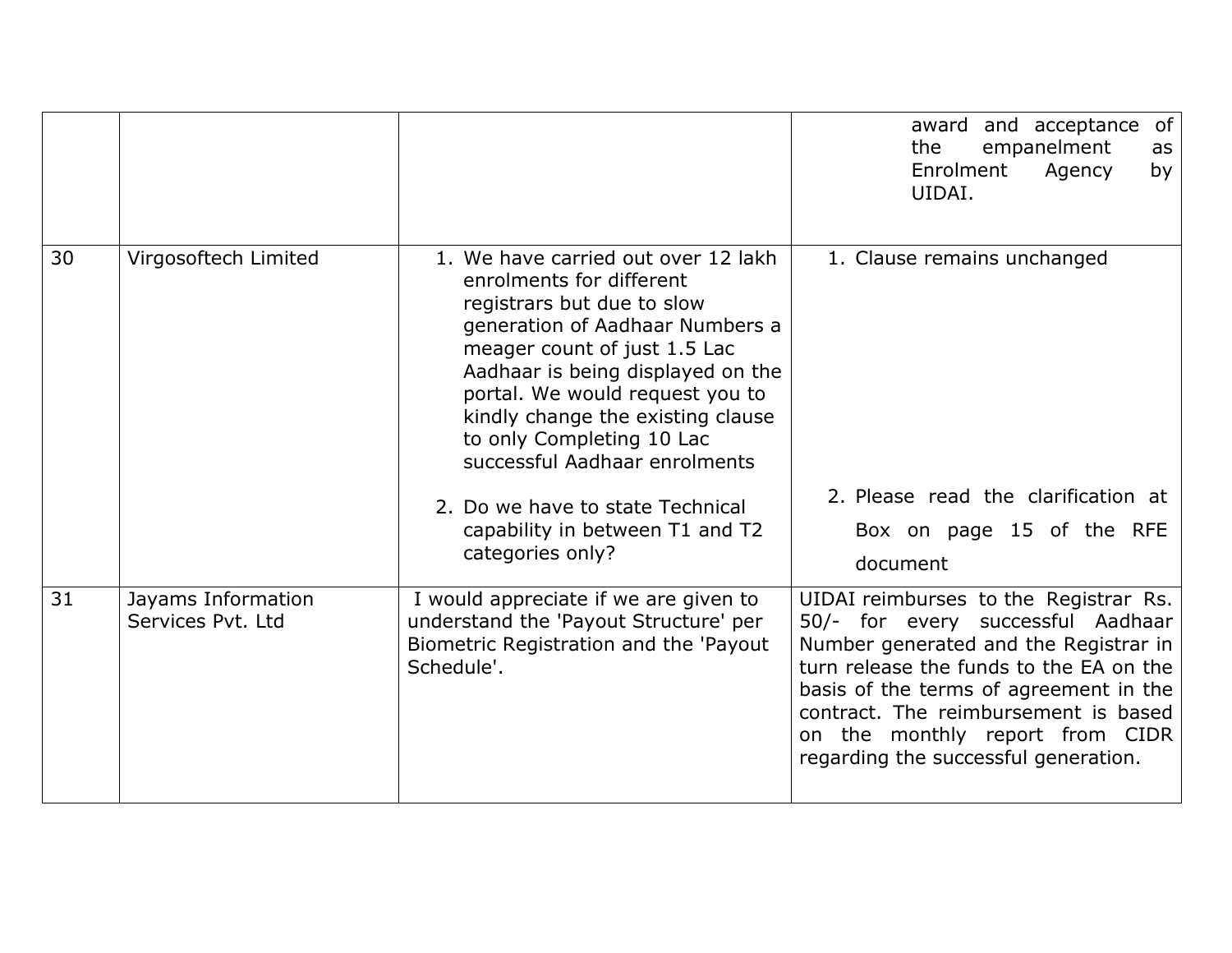| 32 | Gujarat Infotech Limited | 1. Who will decide enrolment<br>centers, either enrolment<br>agencies (EA) or registrar?               | 1. Registrar<br>decides<br>enrolment<br>based<br>center<br>on<br>several<br>Registrar<br>parameters.<br>may<br>however,<br>take<br>EAs<br>advice/suggestions<br>into<br>consideration. Final approval is<br>from Registrar. |
|----|--------------------------|--------------------------------------------------------------------------------------------------------|-----------------------------------------------------------------------------------------------------------------------------------------------------------------------------------------------------------------------------|
|    |                          | 2. Who will conduct awareness<br>program in resident, either<br>enrolment agency (EA) or<br>registrar? | is responsible<br>2. Registrar<br>for<br>while<br>creating<br>awareness<br>enrolment agency has to assist<br>Registrar in communication and<br>generating resident awareness.                                               |
|    |                          | 3. Software will provide by EA or<br>UIDAI.                                                            | 3. Aadhaar application for resident<br>enrolment will be provided by<br>UIDAI.<br>All<br>other<br>software<br>requirements like OS, antivirus,<br>printer drivers etc need to be<br>arranged by EA.                         |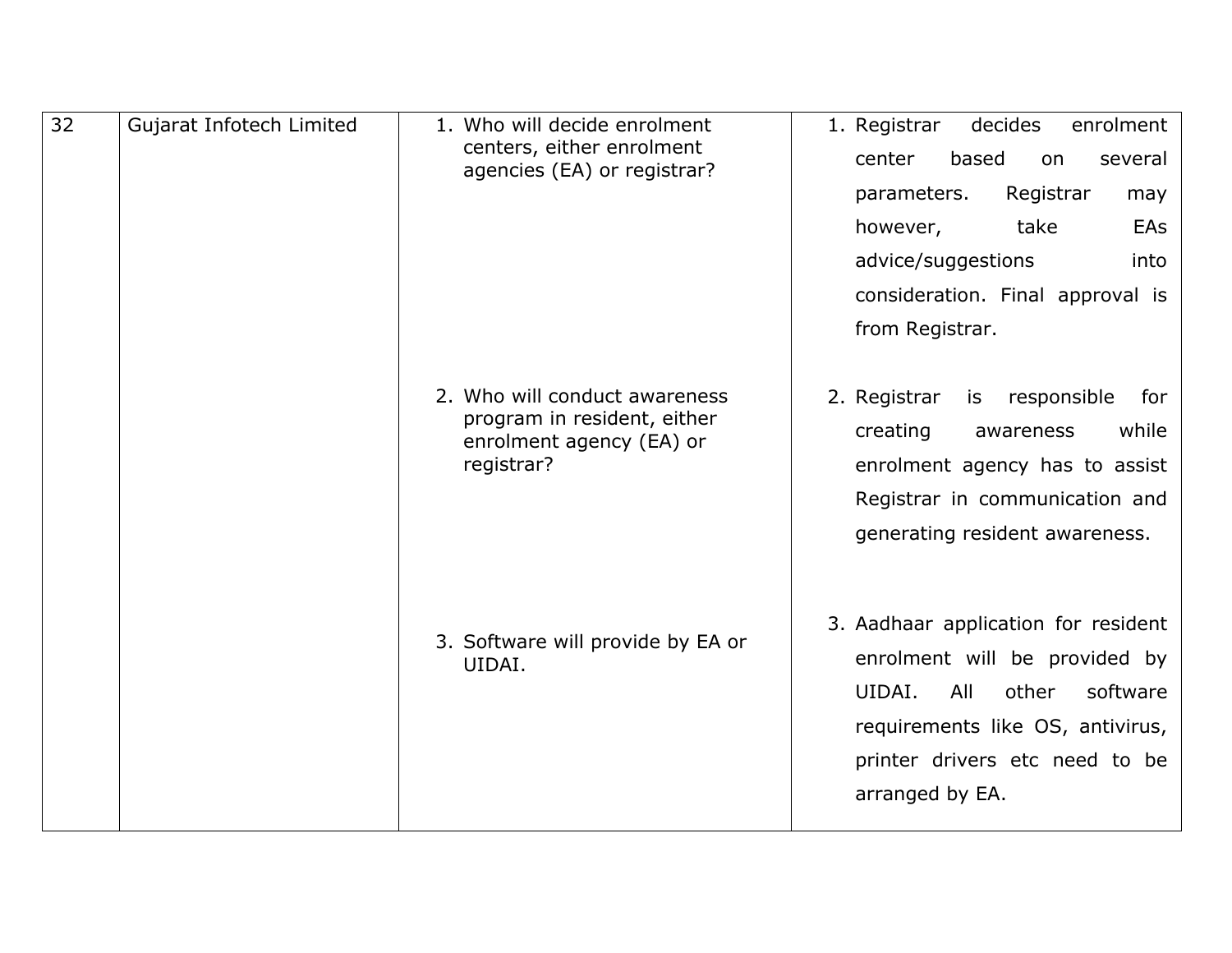| 4. Apart from UIDAI experience is it<br>OK if the agency has experience<br>in other work. | 4. For level T1 no experience is<br>required. For level T2, agency<br>must have employed at least 25<br>enrolment operators and other<br>staff trained and certified in<br>Aadhaar enrolment processes.<br>Alternatively, they should have<br>50,000<br>completed<br>biometric<br>enrolments in the last 3 financial |
|-------------------------------------------------------------------------------------------|----------------------------------------------------------------------------------------------------------------------------------------------------------------------------------------------------------------------------------------------------------------------------------------------------------------------|
|                                                                                           |                                                                                                                                                                                                                                                                                                                      |
|                                                                                           | in any other project. However,                                                                                                                                                                                                                                                                                       |
|                                                                                           | for Level T3 the agency must<br>have 75 certified enrolment                                                                                                                                                                                                                                                          |
|                                                                                           | operators/supervisors in UIDAI                                                                                                                                                                                                                                                                                       |
|                                                                                           | enrolment processes and 10 lakh                                                                                                                                                                                                                                                                                      |
|                                                                                           | UIDAI<br>enrolments.<br>successful                                                                                                                                                                                                                                                                                   |
|                                                                                           | For details refer section 6.1 of                                                                                                                                                                                                                                                                                     |
|                                                                                           | the RFE.                                                                                                                                                                                                                                                                                                             |
|                                                                                           |                                                                                                                                                                                                                                                                                                                      |
|                                                                                           |                                                                                                                                                                                                                                                                                                                      |
|                                                                                           |                                                                                                                                                                                                                                                                                                                      |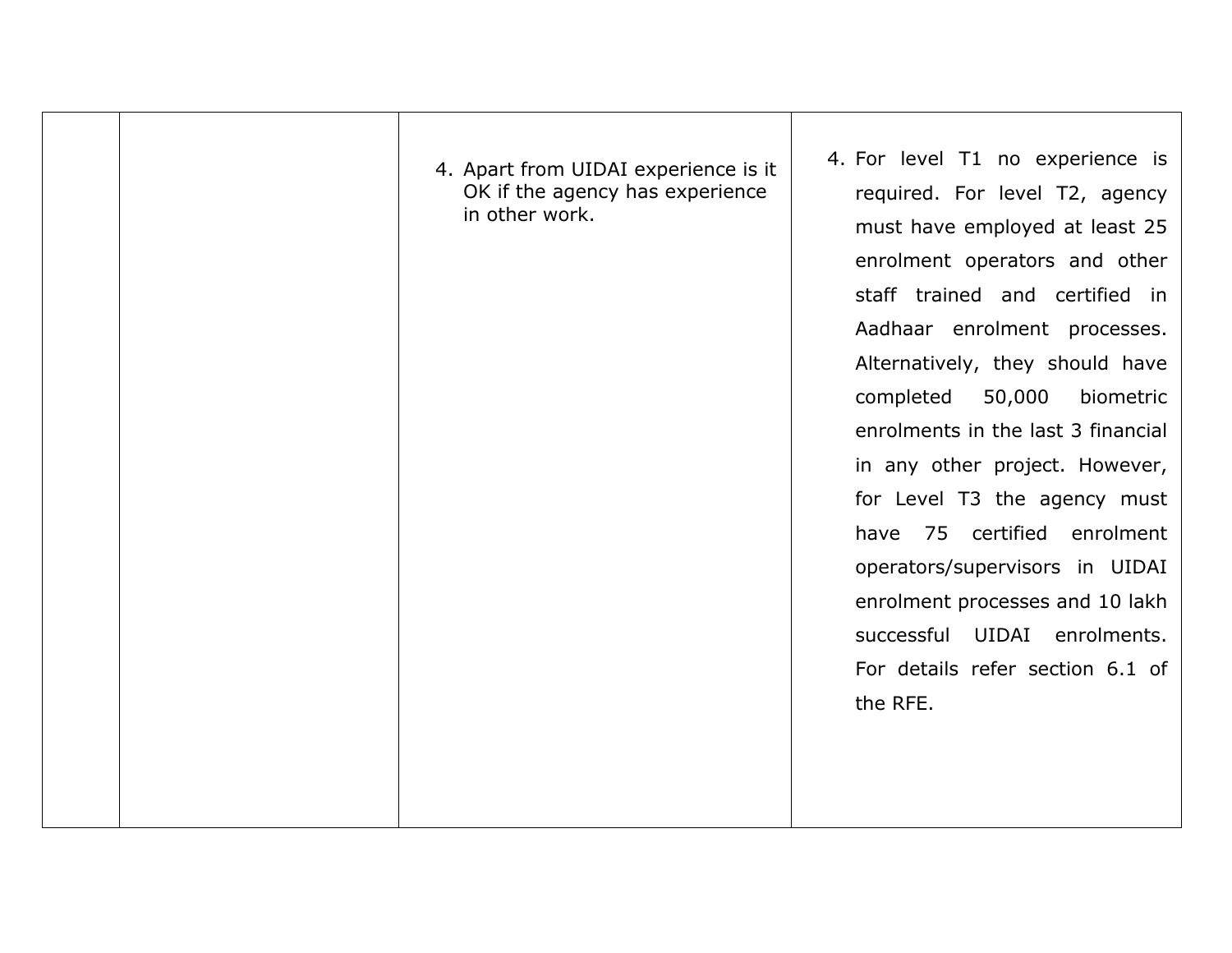|    |             | 5. 35 Lac for each State or for 4                                                                                                                                                                                                                                                                                   | 5. Cumulative 35 lacs i.e. for all 4                                                                                                                                                                                                                                                                        |
|----|-------------|---------------------------------------------------------------------------------------------------------------------------------------------------------------------------------------------------------------------------------------------------------------------------------------------------------------------|-------------------------------------------------------------------------------------------------------------------------------------------------------------------------------------------------------------------------------------------------------------------------------------------------------------|
|    |             | States.                                                                                                                                                                                                                                                                                                             | States/UTs                                                                                                                                                                                                                                                                                                  |
|    |             | 6. Portal has not been developed.<br>We need to submit tender<br>document only hardcopy along<br>with 1 CD?                                                                                                                                                                                                         | 6. As published in the papers on<br>30.5.2011,<br>the<br>on-line<br>application form is not being<br>made available now.<br>Kindly<br>submit hard copy of your<br>application along with a soft<br>containing<br>the<br>all<br>copy<br>supporting documents to reach<br>UIDAI by 15.6.2011, 3 PM<br>latest. |
| 33 | WBEIDC Ltd. | We would like to renew our<br>empanelment as Enrolling Agency for<br>this year also for the state of West<br>Bengal and Tripura and in addition to<br>this, we would like to empanel for other<br>states also like Orissa,<br>Assam, Bihar, Sikkim, Meghalaya,<br>Manipur & Jharkhand, as we fall under<br>F4 tier. | While sending your proposal kindly<br>indicate the names of the States/UT<br>that your company is interested in.<br>Otherwise also as per F4 category you<br>are eligible for pan India. Please<br>indicate either.                                                                                         |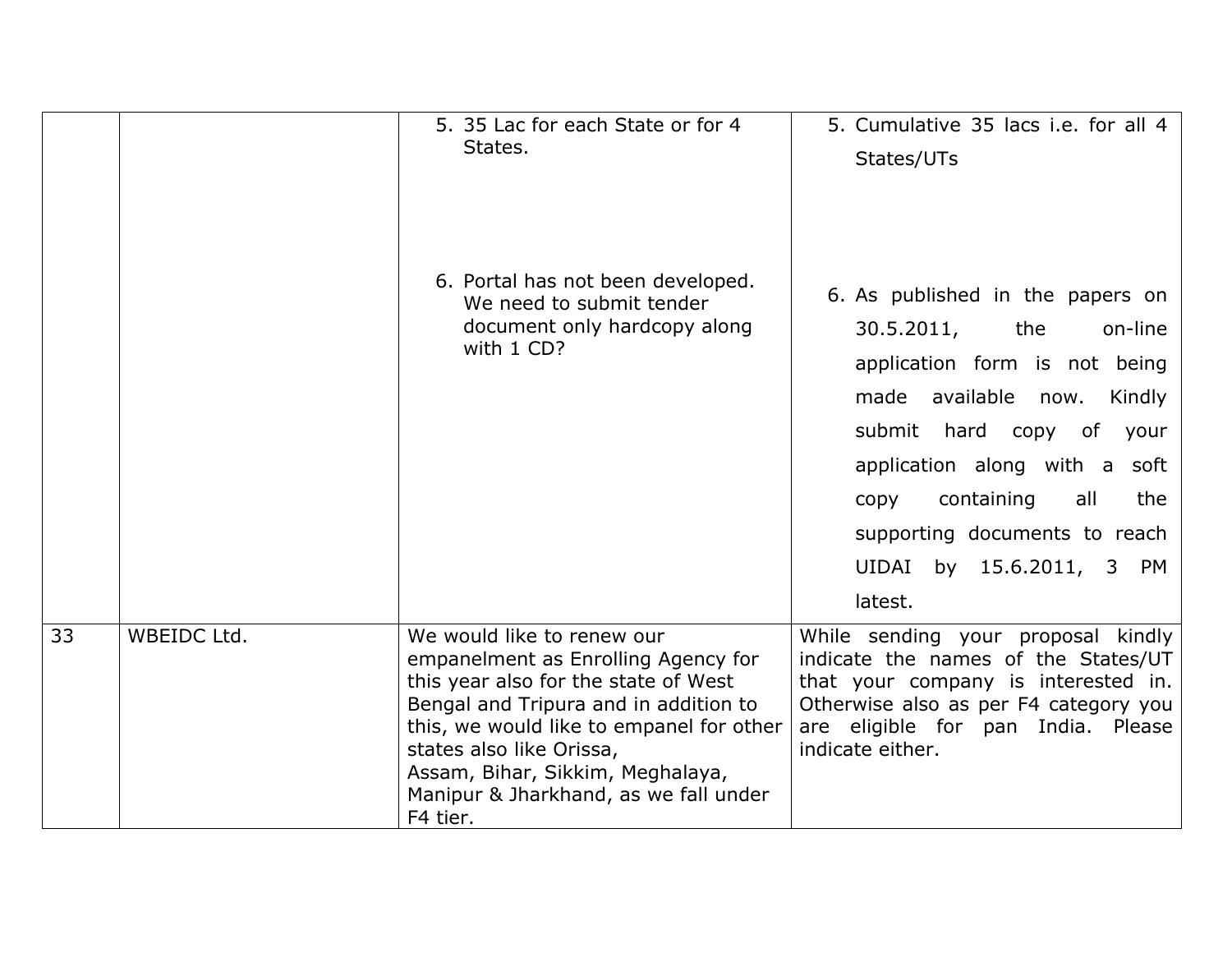|    |             | Kindly advise us on how to renew and<br>empanel for additional states also.                                                                                                                                                                                                                                                                                                                                                                                                             |                                                                                                                                              |
|----|-------------|-----------------------------------------------------------------------------------------------------------------------------------------------------------------------------------------------------------------------------------------------------------------------------------------------------------------------------------------------------------------------------------------------------------------------------------------------------------------------------------------|----------------------------------------------------------------------------------------------------------------------------------------------|
| 34 | <b>ILFS</b> | 1. It is suggested that Declaration<br>either from CEO / MD / Chief Secretary<br>of the organization should be make<br>eligible under this clause.<br>2. i. Is there any specific template for<br>Certificate of Satisfactory Performance<br>available with UIDAI, if yes then it is<br>requested to please share the same<br>with the Bidders. It is suggested that<br>one template may be shared with all<br>the Registrars and Eas to maintain the<br>uniformity of the information. | 1. Clause remains unchanged<br>2. i) No                                                                                                      |
|    |             | ii. We have conducted certain pilots<br>with few registrars based on certain<br>communications. Since there shall not<br>be any continuing association of the EA<br>with registar, as the excercise was<br>taken up on special request to do small<br>launch and to create awareness among                                                                                                                                                                                              | ii) Any enrolment exercise taken<br>on special request for small<br>launch<br>involving<br>enrolments<br>below<br>5K<br>do<br>not<br>require |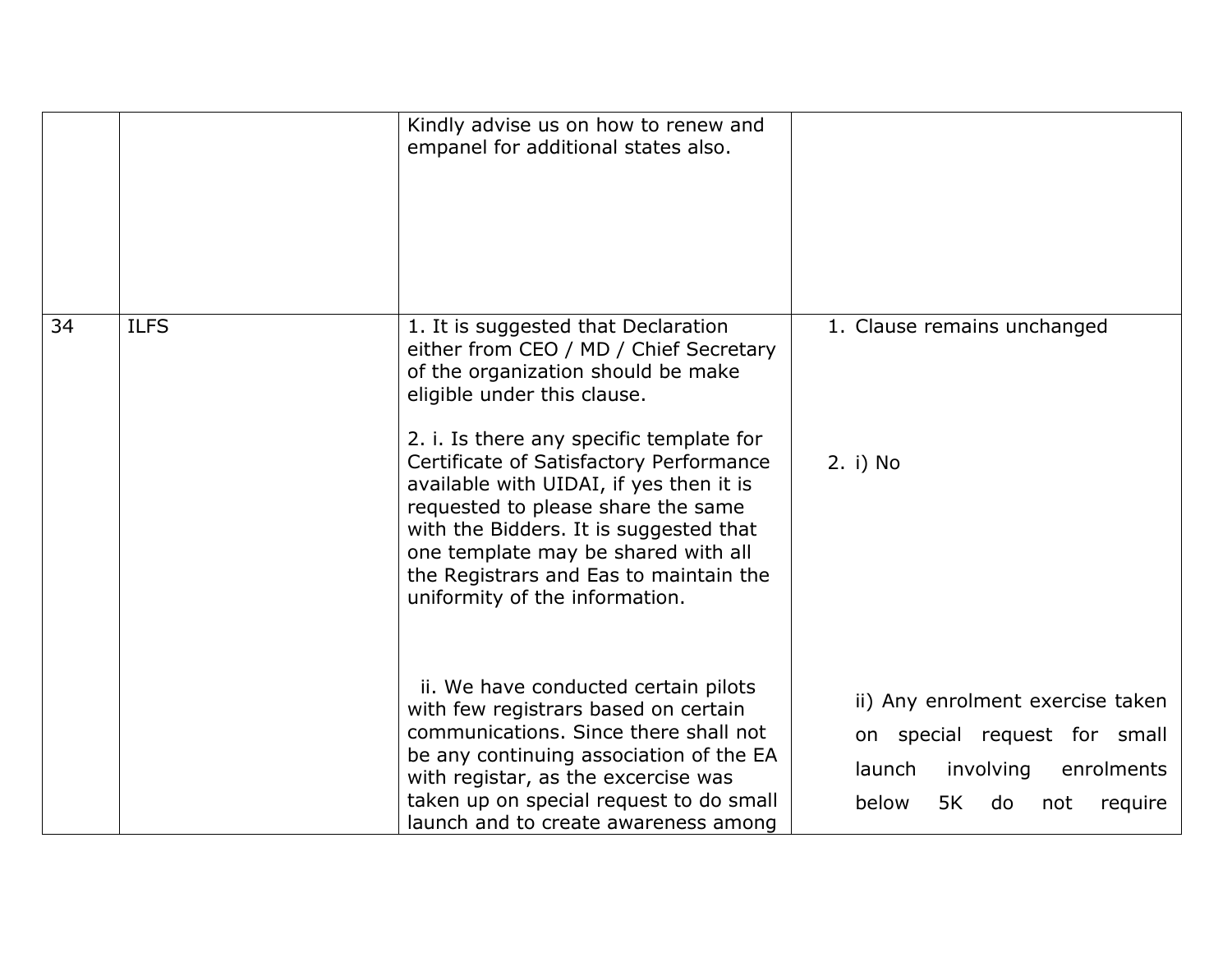| the registrar, it is therefore suggested<br>that UIDAI may give exemption to the<br>EA for satisfactory certificates for such<br>pilots.                                                                                                                                                                                                                                                                                                      | certificate<br>of<br>satisfactory<br>performance from the Registrar.                                                                                                                                                          |
|-----------------------------------------------------------------------------------------------------------------------------------------------------------------------------------------------------------------------------------------------------------------------------------------------------------------------------------------------------------------------------------------------------------------------------------------------|-------------------------------------------------------------------------------------------------------------------------------------------------------------------------------------------------------------------------------|
| iii) We have entered into Agreements<br>with several Registrars very recently<br>(in past few weeks), since the work<br>could not be started because of<br>Registrar Readiness and other<br>administrative issues. It is suggested<br>that certificate should not be requested<br>from EA as the project have hardly<br>begun and the Registrar may not be<br>comfortable enough to give any such<br>kind of satisfactory performance letter. | iii) No certificate required if work<br>has not commenced                                                                                                                                                                     |
| iv) It is requested that only certificate<br>of satisfactory performance from<br>registrars should be sought, as in most<br>of the cases registrars did not<br>commence the SLA evaluation exercise.<br>Hence it would not be possible for EA<br>to get SLA performance certificate from<br>Registrar.                                                                                                                                        | iv) Clause Number 9.3.B.(i) is<br>amended as under:<br>Certificate<br>of<br>Satisfactory<br>Performance<br>from<br>their<br>Registrar. However, for<br>any<br>enrolment exercise taken on<br>special request for small launch |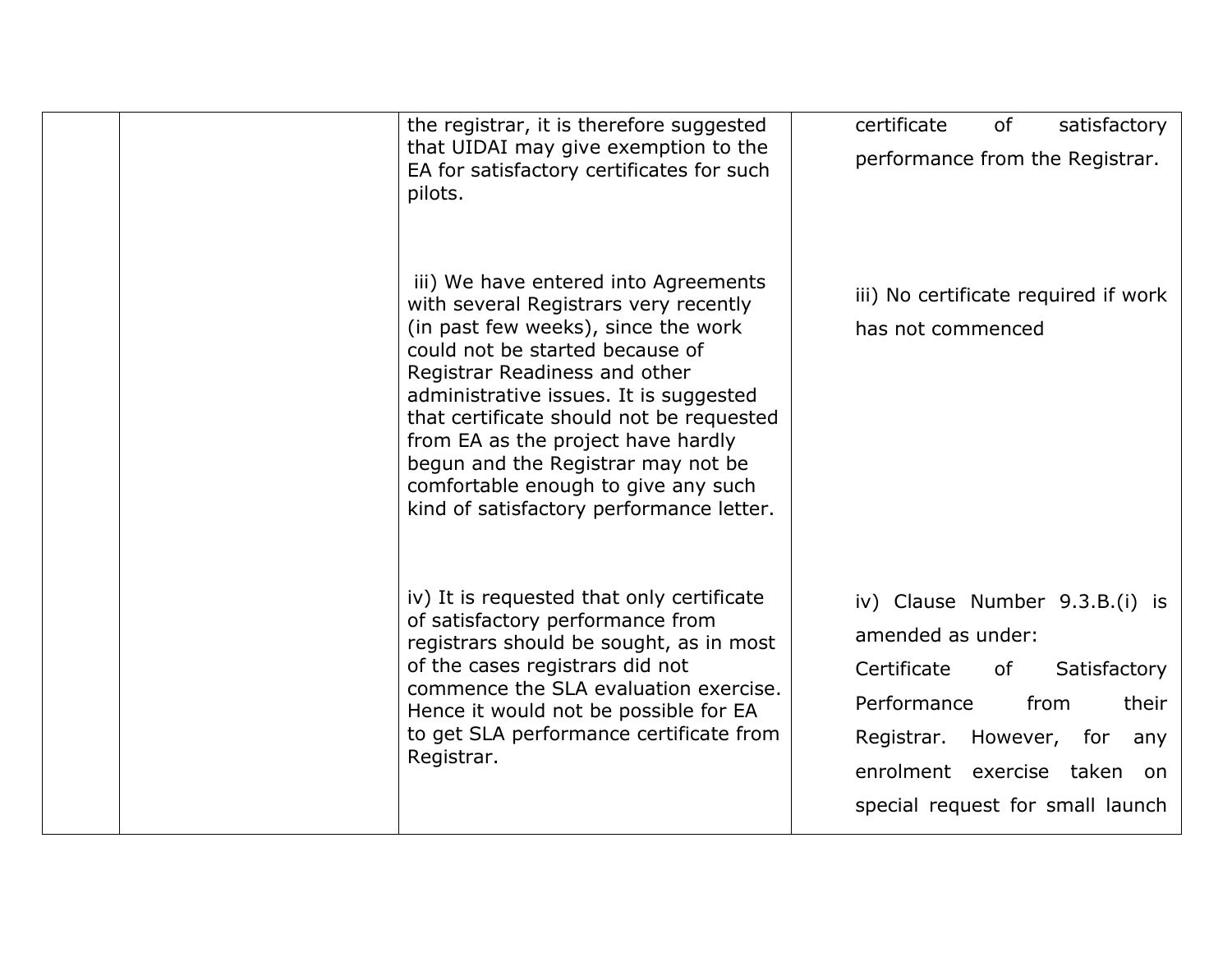|                                                                                                                                                                                                                                                                                                                                                                                                                                                                                                                                                                                                                                                                                                                                           | involving enrolments below 5K<br>do not require certificate of<br>satisfactory performance from<br>the Registrar.                                                                          |
|-------------------------------------------------------------------------------------------------------------------------------------------------------------------------------------------------------------------------------------------------------------------------------------------------------------------------------------------------------------------------------------------------------------------------------------------------------------------------------------------------------------------------------------------------------------------------------------------------------------------------------------------------------------------------------------------------------------------------------------------|--------------------------------------------------------------------------------------------------------------------------------------------------------------------------------------------|
| v) It is requested that all the Registrars<br>and ROs may be informed by UIDAI<br>directly about the requirement of such<br>satisfactory performance letter for re-<br>empanelment with the timelines of the<br>submission of RFE so that they may<br>issue letter in time to the EAs to enable<br>submission of the bid. In case a<br>Registrar is not able to issue a letter<br>because of any administrative or any<br>other reason to the EA then they<br>should inform UIDAI and the concerned<br>EA in writing clearly specifying that by<br>what time they will be able to issue<br>such letter and UIDAI should<br>accordingly provide adequate grace<br>period to the EAs for submission of<br>such certificate for empanelment. | v) RFE is a published document<br>available to all<br>UIDAI<br>on<br>website. In case of any issues,<br>existing agencies may get in<br>touch with respective Regional<br>Offices of UIDAI |
| 3. i) As on 29.05.11, IL&FS has done<br>Cumilative Enrolments of 29,39,548,<br>packets uploaded to CIDR is 19,45,865                                                                                                                                                                                                                                                                                                                                                                                                                                                                                                                                                                                                                      | 3. i) Clause remains unchanged                                                                                                                                                             |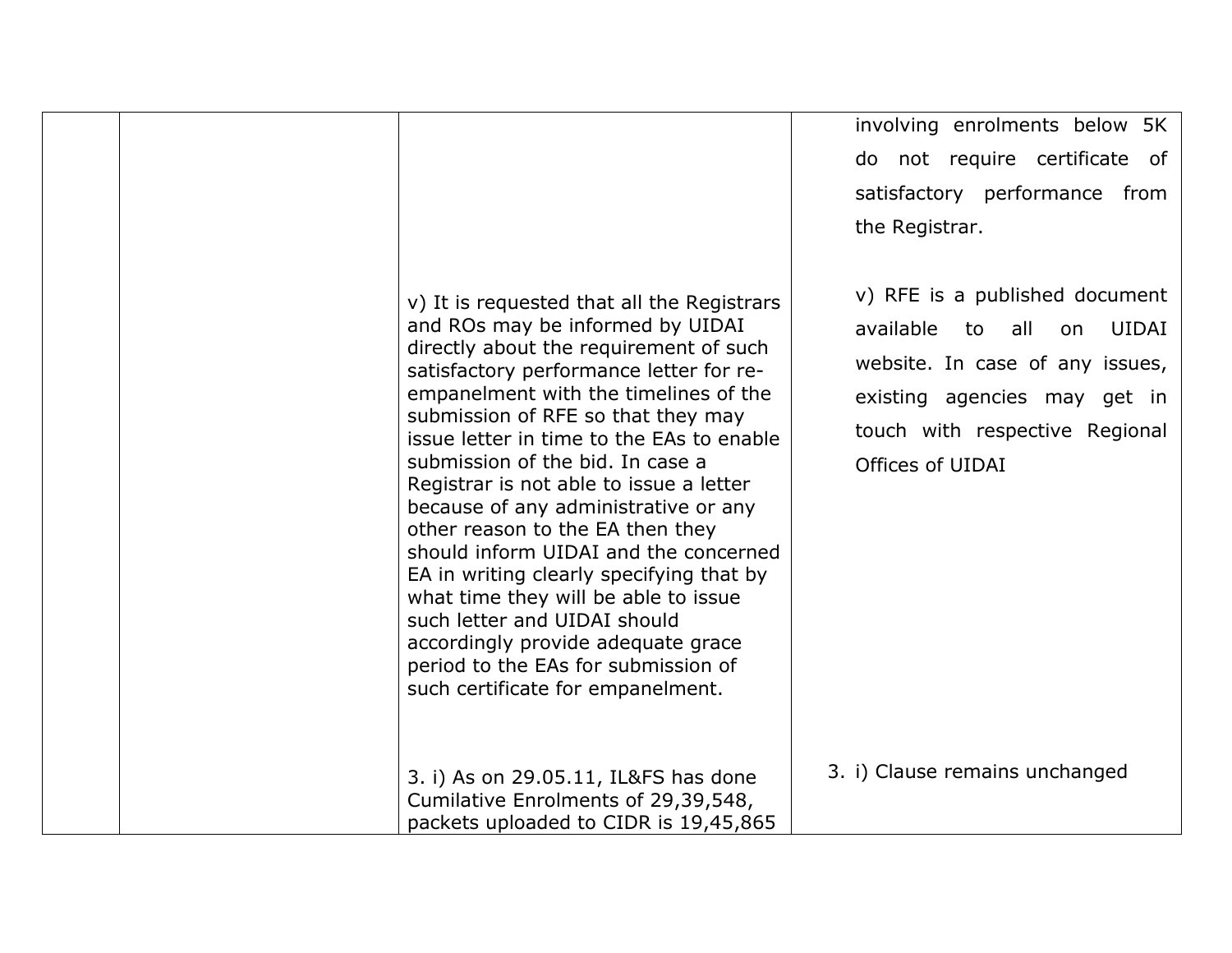|  | and UID generated is 501,305. We<br>have completed enrolments of nearly<br>30 lacs but UID generated is nearly<br>about 5 lacs which is entirely<br>dependent on CIDR / UIDAI. As per<br>current information available on portal<br>only one agency has completed<br>generation of 10 lacs UID. Hence it<br>may not appropriate to put a cap of 10<br>lac UID generation for T3 category.<br>Either this cap should be brought down<br>to 5 lacs UID generation or a minimum<br>of 15 lacs enrolment should be made<br>as eligibility criteria.<br>3.ii It is also suggested that UIDAI tech<br>center should issue a certificate to each<br>EA / Registrar specifying that how<br>many number of Operator and<br>supervisor are active for that EA and<br>how many UID have been generated<br>(Registrar Wise) and how many<br>packets have been submitted to CIDR<br>(Registrar wise). Since UIDAI is<br>requesting for re-empanelment, hence<br>it is felt that the data provided by tech<br>center / CIDR will be the most<br>authentic form for an EA to submit its<br>claim against the eligiblity criteria and<br>to avoid any kind of misrepresentation<br>or conflict of figures while submitting | ii) Agency must provide data at<br>their end. UIDAI will carry out its own<br>checks as per its own need. |
|--|------------------------------------------------------------------------------------------------------------------------------------------------------------------------------------------------------------------------------------------------------------------------------------------------------------------------------------------------------------------------------------------------------------------------------------------------------------------------------------------------------------------------------------------------------------------------------------------------------------------------------------------------------------------------------------------------------------------------------------------------------------------------------------------------------------------------------------------------------------------------------------------------------------------------------------------------------------------------------------------------------------------------------------------------------------------------------------------------------------------------------------------------------------------------------------------------------------|-----------------------------------------------------------------------------------------------------------|
|--|------------------------------------------------------------------------------------------------------------------------------------------------------------------------------------------------------------------------------------------------------------------------------------------------------------------------------------------------------------------------------------------------------------------------------------------------------------------------------------------------------------------------------------------------------------------------------------------------------------------------------------------------------------------------------------------------------------------------------------------------------------------------------------------------------------------------------------------------------------------------------------------------------------------------------------------------------------------------------------------------------------------------------------------------------------------------------------------------------------------------------------------------------------------------------------------------------------|-----------------------------------------------------------------------------------------------------------|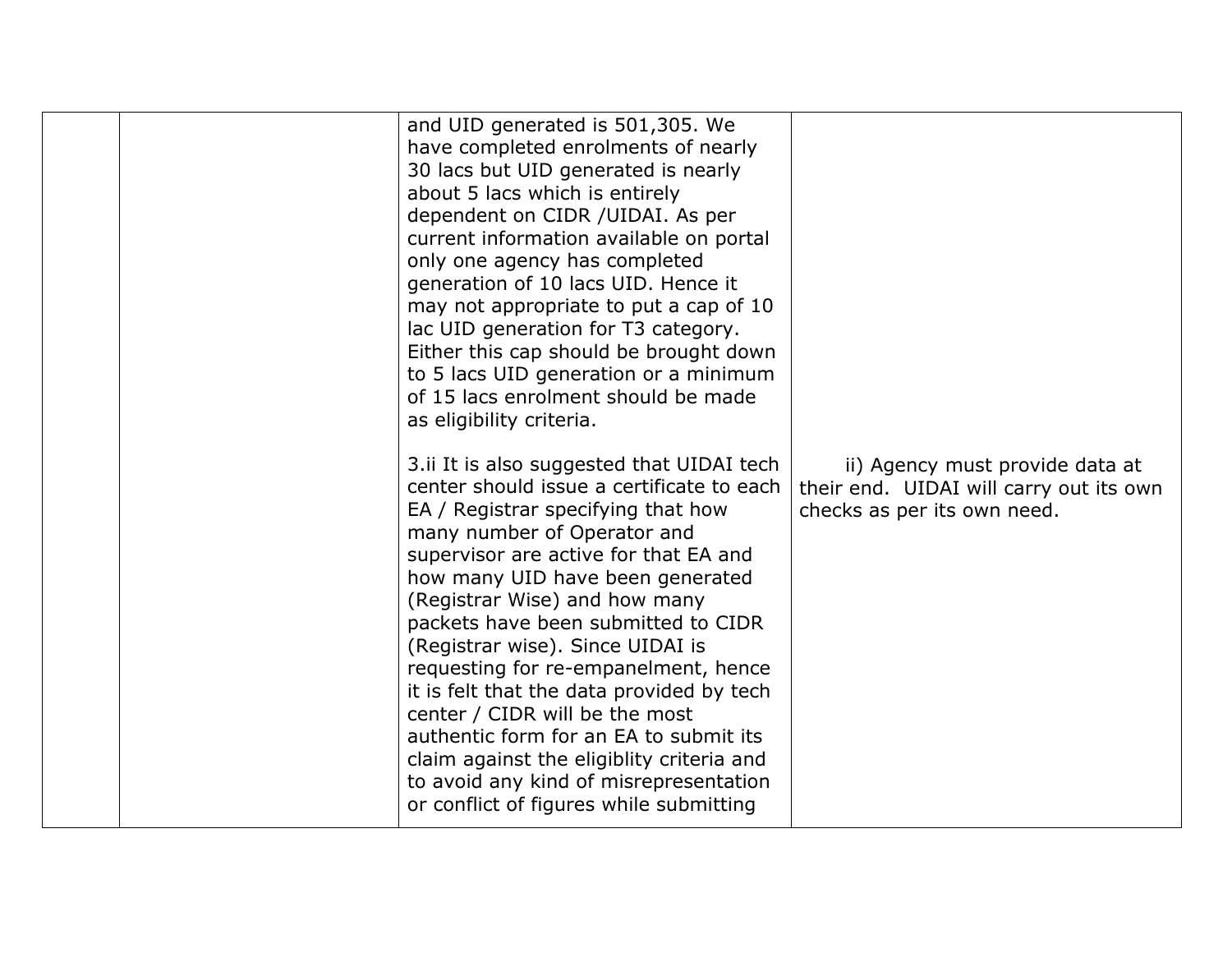|  | the claim.                                                                                                                                                                                                                                                                                                                        |                                                                                                                                                                                                                                                                                                                   |
|--|-----------------------------------------------------------------------------------------------------------------------------------------------------------------------------------------------------------------------------------------------------------------------------------------------------------------------------------|-------------------------------------------------------------------------------------------------------------------------------------------------------------------------------------------------------------------------------------------------------------------------------------------------------------------|
|  | 4.i) It is not easy for EA to obtain<br>certificate from every registrar within<br>such short duration. Hence it is<br>requested to extend the last date of<br>submission by 15 days.                                                                                                                                             | 4. i) Para 4 of the Invitation for<br>Proposal and Clause 9.1(e) are<br>amended as under:<br>The time limit for submission of<br>the Proposal remains unchanged<br>i.e. 15.6.2011. However, the<br>certificate<br>of<br>satisfactory<br>performance from the Registrar<br>may be submitted latest by<br>30.6.2011 |
|  | 4.ii) It is requested that submission of<br>bids in person / by-hand should be<br>applicable also.                                                                                                                                                                                                                                | ii)It is acceptable                                                                                                                                                                                                                                                                                               |
|  | 5. Since EA will enter into contractual<br>agreement with Registrar who'll select<br>EA for their specific region. It is<br>requested that there should not be any<br>Bank Guarantee clause applicable on<br>EA w.r.t UIDAI as EA in any case will<br>furnish Performance Bank Guarantee to<br>the Registrar who select the EA to | 5. Clause remains unchanged                                                                                                                                                                                                                                                                                       |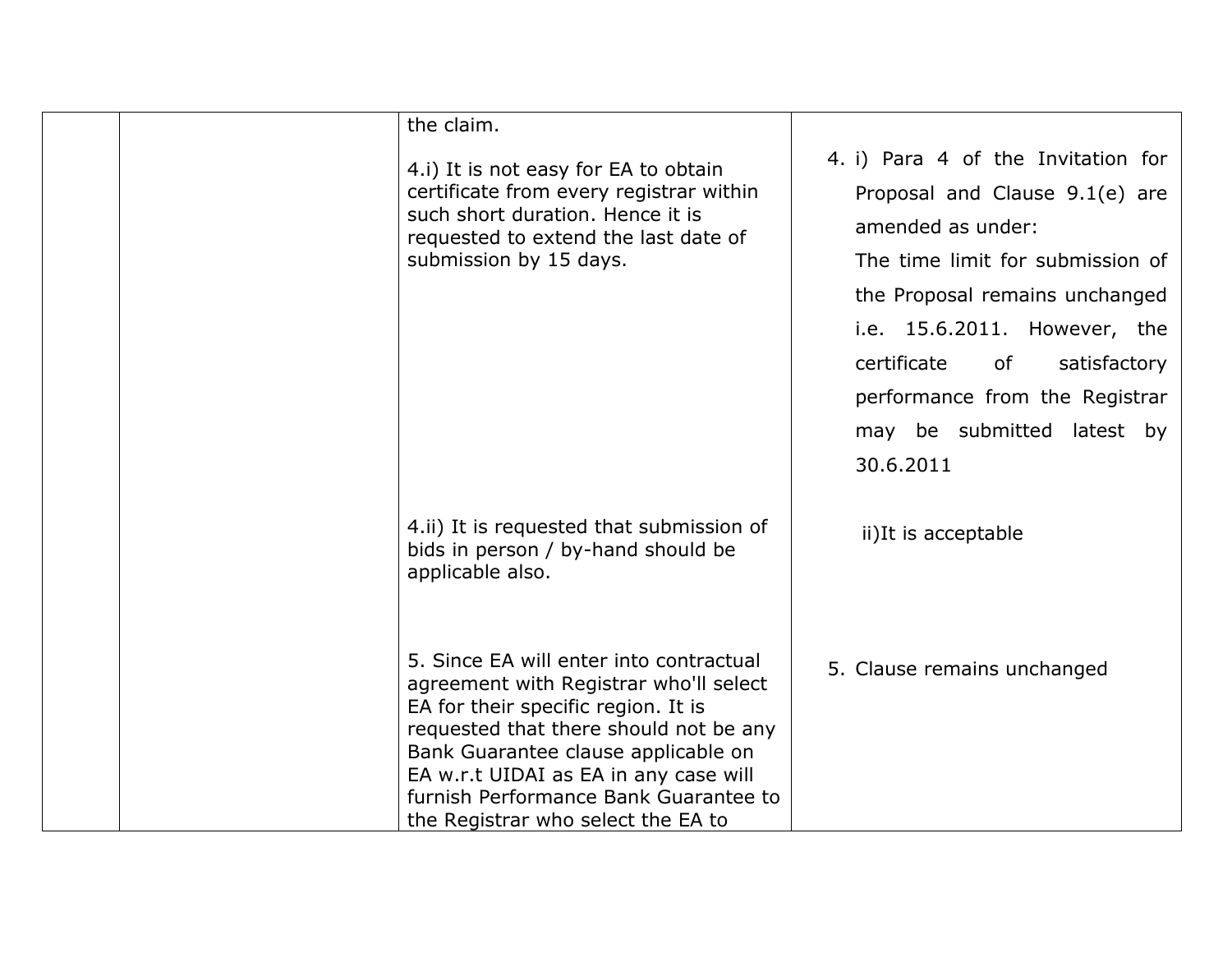|    |                 | conduct UID operation for them. Hence<br>it is requested that EA need not to<br>furnish any Bank Guarantee to UIDAI.                                                             |                                                                                                                                                                                                                                                                                                          |
|----|-----------------|----------------------------------------------------------------------------------------------------------------------------------------------------------------------------------|----------------------------------------------------------------------------------------------------------------------------------------------------------------------------------------------------------------------------------------------------------------------------------------------------------|
| 35 | Sahaj Corporate | 1. No link is available on UID Portal.<br>Pls highlight the required link.                                                                                                       | 1. As published in the papers on<br>30.5.2011, the on-line application<br>form is not being made available now.<br>Kindly submit hard copy of your<br>application along with a soft copy<br>containing<br>all<br>the<br>supporting<br>documents<br>UIDAI<br>to<br>reach<br>by<br>15.6.2011, 3 PM latest. |
|    |                 | 2. Part A point (i) should this be in<br>the form of a separate letter or<br>included in the Annexures. If in<br>the annexure then which one?<br>3. Does the existing empanelled | 2. A separate letter along with<br>where<br>supporting<br>document<br>necessary.<br>3. Yes,<br>agencies<br>already                                                                                                                                                                                       |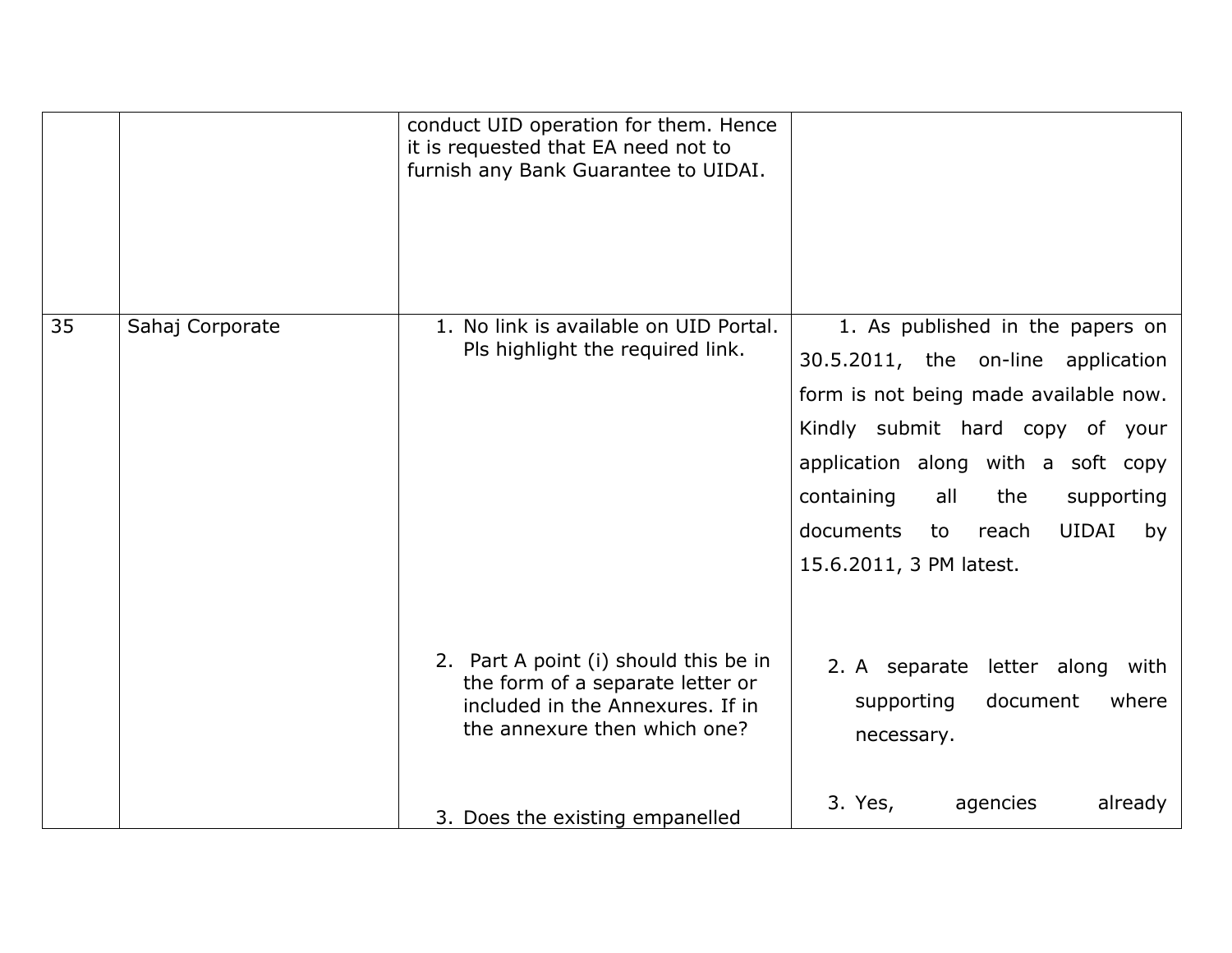| agencies have to provide the BG<br>as well.                                                                                                                                                                                                   | empanelled<br>wishing<br>and<br>to<br>enhance<br>and<br>their<br>renew<br>empanelment are also required<br>to submit BG.                                                                            |
|-----------------------------------------------------------------------------------------------------------------------------------------------------------------------------------------------------------------------------------------------|-----------------------------------------------------------------------------------------------------------------------------------------------------------------------------------------------------|
| 4. Part c mentions "fees for<br>enhancement", but the RFE does<br>not mention any relevant details<br>for fees of enhancement.                                                                                                                | 4. Renewal and enhancement may<br>be treated as the same. While<br>renewing their empanelment,<br><b>EAs</b><br>can<br>also<br>request<br>for<br>enhancement of the Tech and<br>Financial category. |
| 5. Would it be permitted if an<br>existing empanelled agencies<br>financials are yet to be prepared<br>and financials of 2007-08, 2008-<br>09 and 2009-10 is submitted<br>along with the bid while 2010-11<br>financials are submitted later. | 5. The<br>provisional<br>financial<br>statement for 2010-11<br>from<br>your auditor would be sufficient.                                                                                            |
| 6. The biometric capturing should<br>not be evaluated based on the<br>figures provided in the UIDAI<br>portal but based on the number                                                                                                         | 6. Clause remains unchanged                                                                                                                                                                         |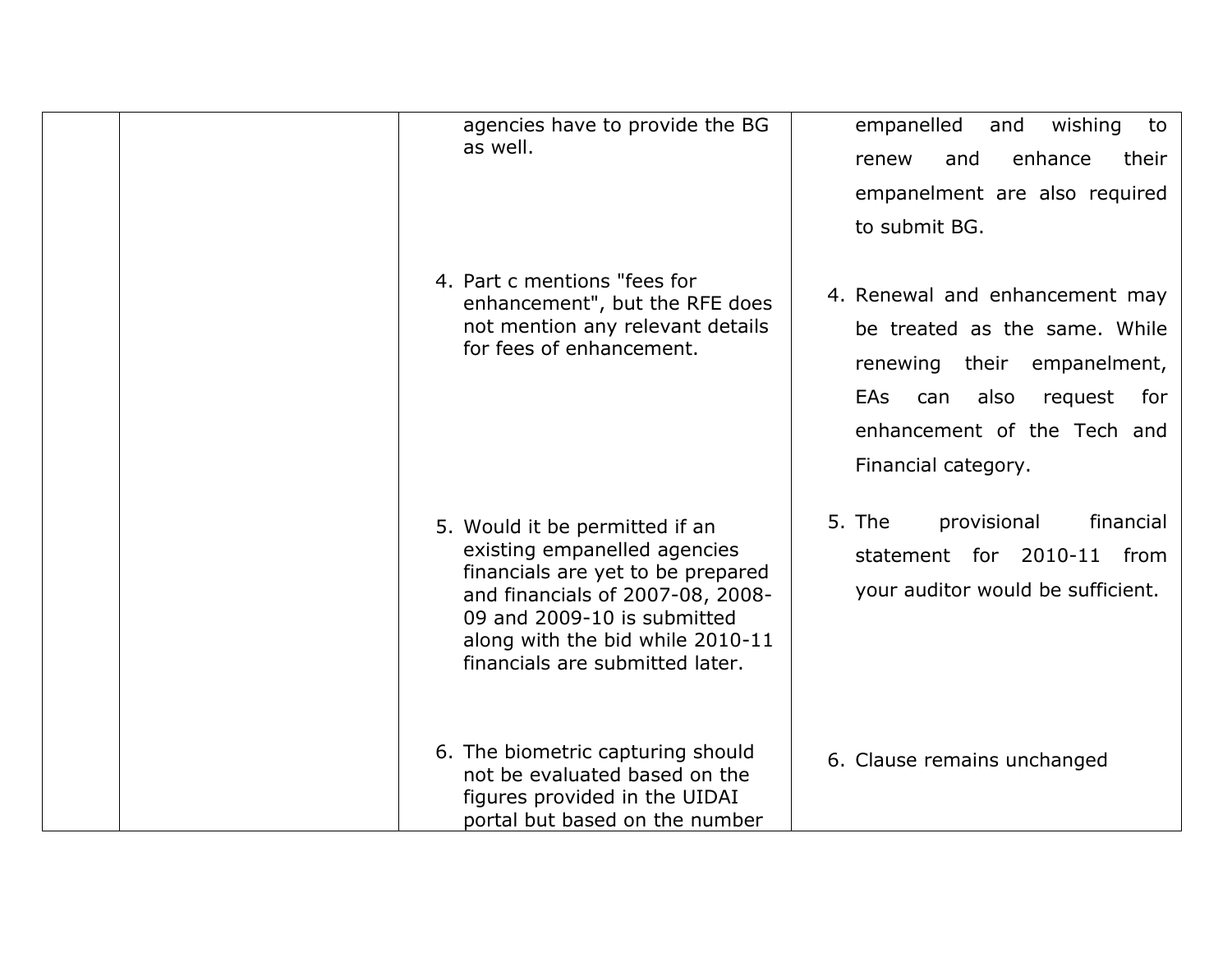|    |                   | of data uploaded by EA since<br>there is huge backlog in UIDAI<br>CIDR and the data reflected in<br>the UIDAI portal does not give a<br>correct figure of an EA<br>enrolments.                                                                  |        |             |           |
|----|-------------------|-------------------------------------------------------------------------------------------------------------------------------------------------------------------------------------------------------------------------------------------------|--------|-------------|-----------|
| 36 | <b>VFS Global</b> | 1. Section 5.1 page no. 11 With<br>regards to the photo copy of<br>Certificate of Incorporation from<br>the Registrars of Companies,<br>would we need to certify (attest)<br>the photo copy from the<br>authorized signatory of the<br>company? | 1. Yes |             |           |
|    |                   | 2. Section 5.3 page no. 11 Would<br>the photocopy of auditor' certified<br>financial statements required to<br>be attested by the authorized<br>signatory of the company?                                                                       | 2. Yes |             |           |
|    |                   | 3. For FY 2010-11, in place of<br>Auditor's certificate specifying the                                                                                                                                                                          | 3. The | provisional | financial |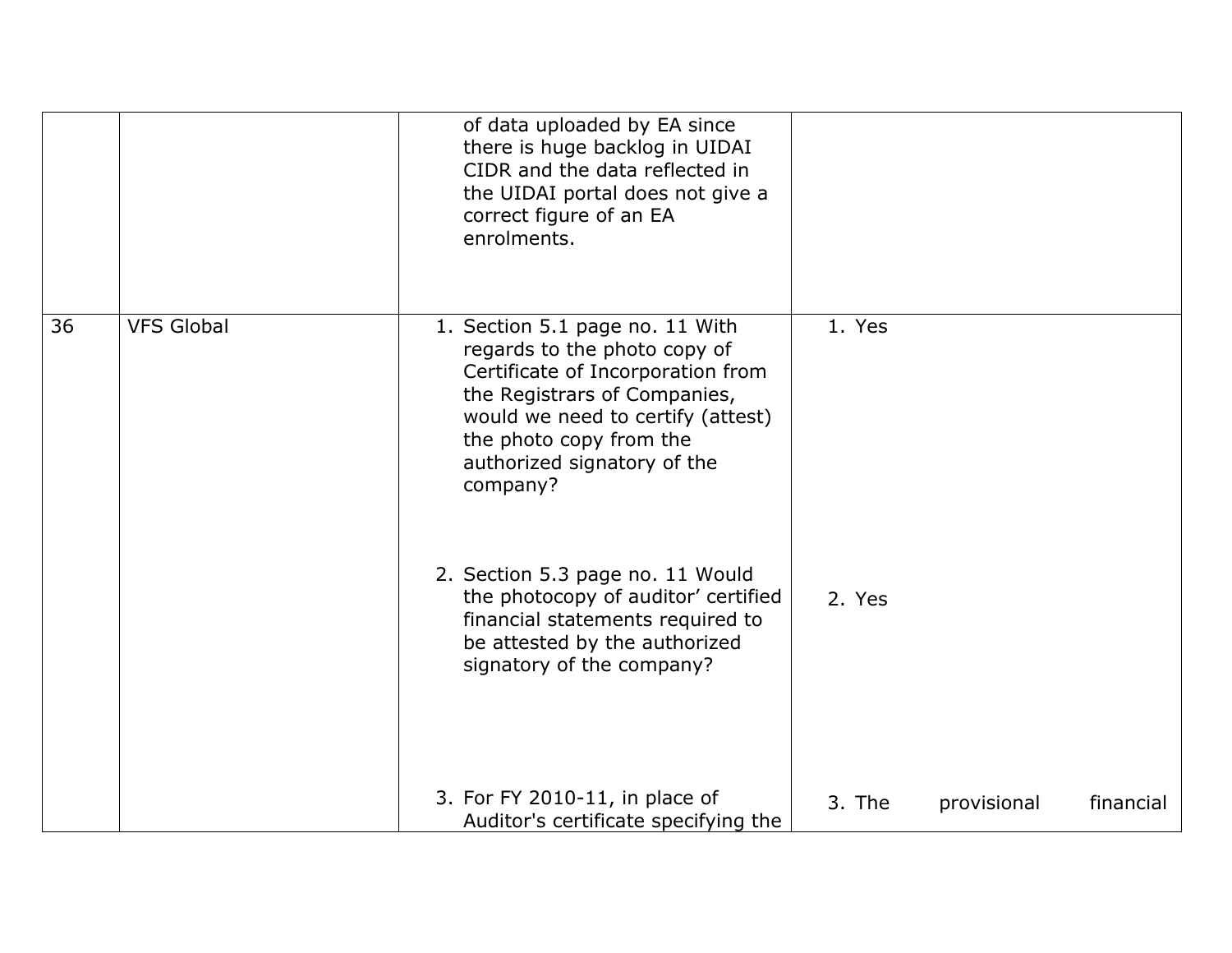| Net worth and Turnover can we<br>provide a certificate by a<br>practicing Chartered Accountant?                                                                                    | statement for 2010-11 may be<br>signed by the auditor of the<br>company.                         |
|------------------------------------------------------------------------------------------------------------------------------------------------------------------------------------|--------------------------------------------------------------------------------------------------|
| 4. Section 5.4 page no. 11<br>Declaration to be : Is this the<br>same as the Covering letter in<br>Annexure 1 (which has to be<br>printed on the letter head of the<br>company?)   | 4. It is a self declaration hence the<br>covering letter statement should<br>also be sufficient. |
| 5. Section 8.5 page no 24 Request<br>more clarity/details on<br>transferring data to UIDAI                                                                                         | 5. This information is available on<br>UIDAI website and accordingly<br>referred to.             |
| 6. Section 9.1. e) page no 22 In<br>case the financials are supposed<br>to be attested by the authorized<br>signatory, would you want us to<br>scan and add the same in the<br>CD? | 6. Both hard copy and soft copy<br>may be made available.                                        |
| 7. Section 9.6.2 page no 28 Are the<br>General Eligibility criteria                                                                                                                | 7. Both these conditions are to be                                                               |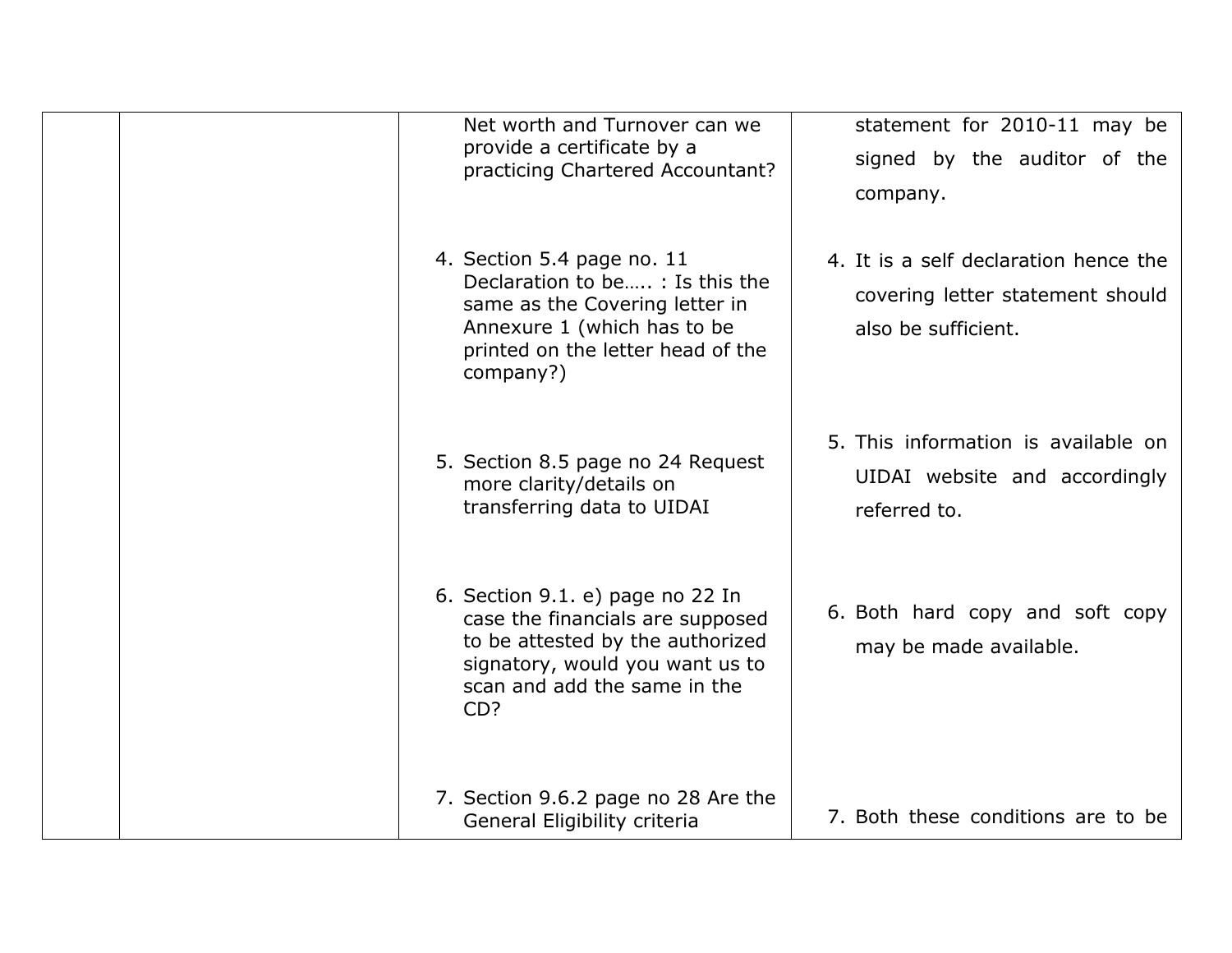|    |            | mentioned in section 9.6.2 same<br>as "Minimum Eligibility criteria"<br>as listed in section 4? If not,<br>what are the additional criteria in<br>"General Eligibility"?                                                                       | fulfilled.                                                                                                                                                                                                                                                                             |
|----|------------|------------------------------------------------------------------------------------------------------------------------------------------------------------------------------------------------------------------------------------------------|----------------------------------------------------------------------------------------------------------------------------------------------------------------------------------------------------------------------------------------------------------------------------------------|
| 37 | <b>CMC</b> | 1. Kindly Let us know the link as we<br>are unable locate the link for<br>uploading response or queries                                                                                                                                        | 1. As published in the papers on<br>30.5.2011, the on-line<br>application form is not being<br>made available now. Kindly<br>submit hard copy of your<br>application along with a soft copy<br>containing all the supporting<br>documents to reach UIDAI by<br>15.6.2011, 3 PM latest. |
|    |            | 2. Will UIDAI allow the companies<br>to bid as consortium member<br>with a<br>company<br>also<br>and<br>directly? E.g We bid along with a<br>consortium member for a state<br>and our consortium member bids<br>directly for some other state. | 2. No, you can apply only as one<br>entity.                                                                                                                                                                                                                                            |
|    |            | 3. Kindly clarify that companies<br>those who qualify under Tier F-4<br>and are interested to take job on<br>All India Basis<br>(States/UT's)<br>specify<br>the<br>also<br>need<br>to                                                          | 3. You can opt either All States and<br>UTs or for a few States/UTs.                                                                                                                                                                                                                   |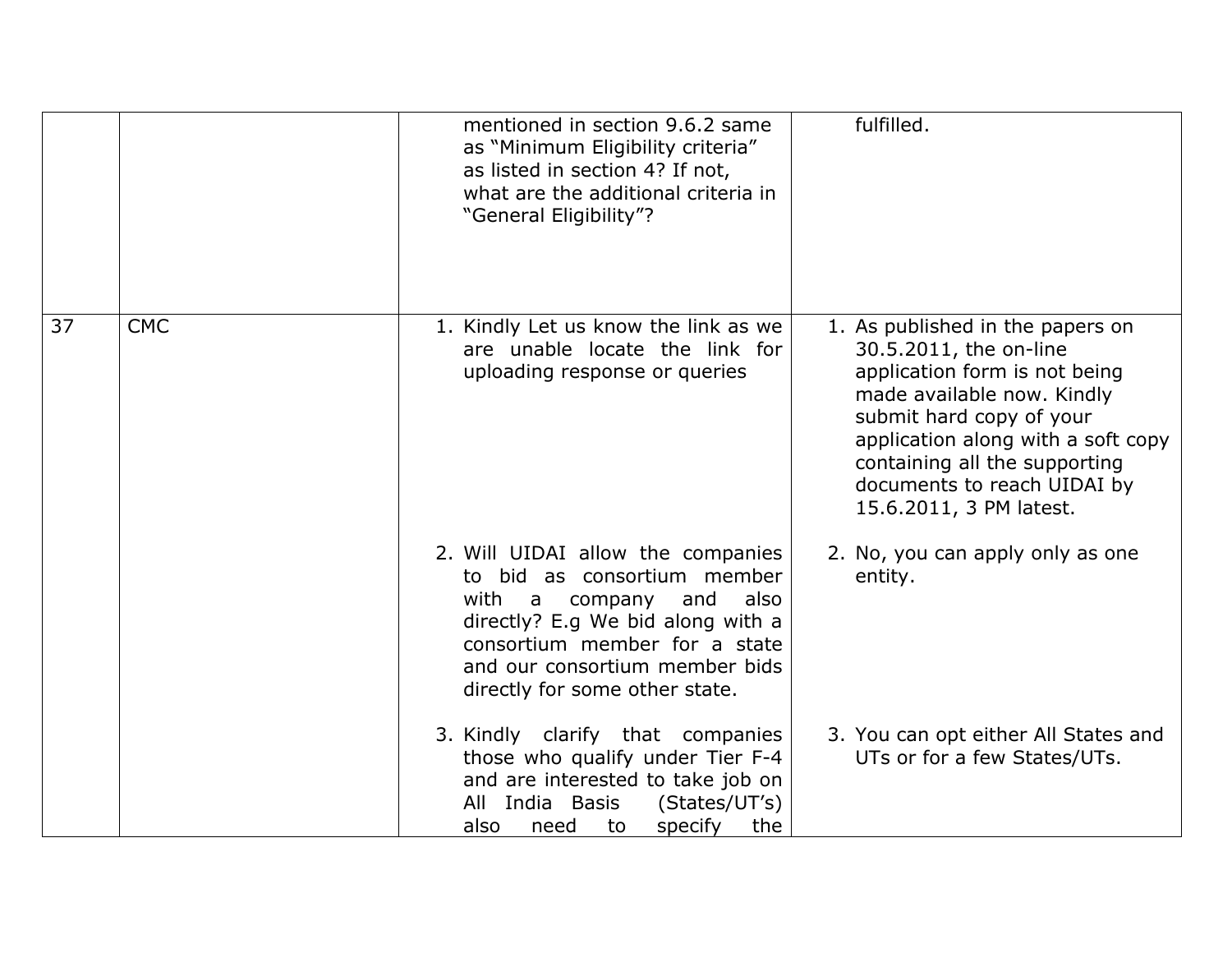| states/UT ?                                                                                                                                                                                                                                                                                                                                                                                                      |                                                                                                   |
|------------------------------------------------------------------------------------------------------------------------------------------------------------------------------------------------------------------------------------------------------------------------------------------------------------------------------------------------------------------------------------------------------------------|---------------------------------------------------------------------------------------------------|
| 4. Page 11<br>5.4 Declaration from the<br>Directors citing that the<br>organization has not been<br>blacklisted by Central/ State/<br>UT Government and has not<br>been charged for any<br>fraudulent activity and not be<br>under a declaration of<br>ineligibility for corrupt<br>practices.<br>Can this declaration be signed<br>the by the Person in whose<br>name the power of attorney<br>has been issued? | 4. This is a self declaration to be<br>signed by one of the Directors of<br>your company.         |
| 5. Can a Company be considered for<br>qualification for level T3 directly?                                                                                                                                                                                                                                                                                                                                       | 5. Yes provided you fulfill the<br>conditions as stated in the RFE.                               |
| 6. Can a Company be considered for<br>qualification for level T3 directly?                                                                                                                                                                                                                                                                                                                                       | 6. Yes provided you fulfill the<br>conditions as stated in the RFE.                               |
| 7. Will you allow the organizations<br>with<br>UIDAI<br>registered<br>as<br>"Registrar for UIDAI work "to<br>apply for empanelment?                                                                                                                                                                                                                                                                              | 7. Registrars can either enroll<br>residents themselves or use the<br>services of other agencies. |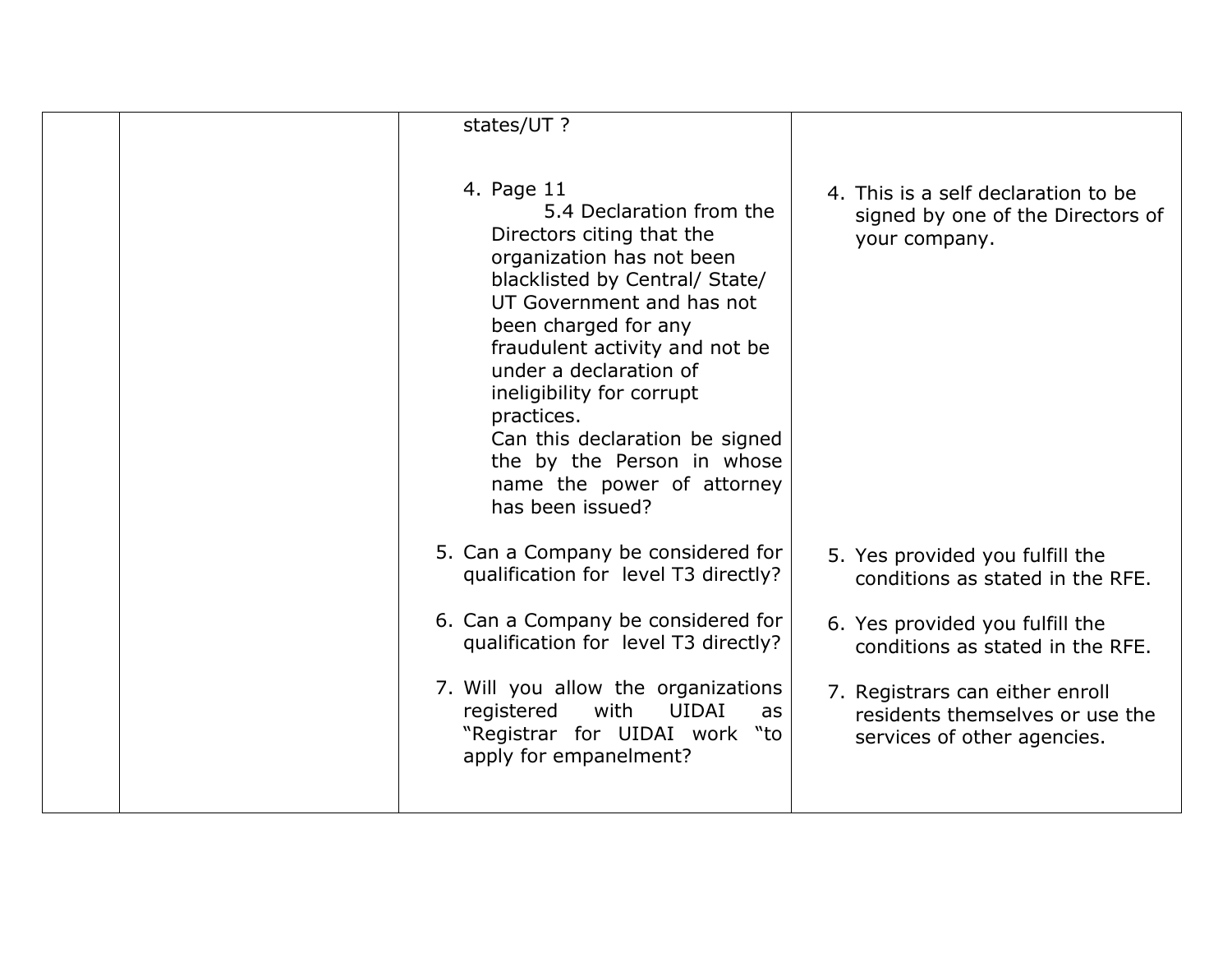| 38 | Vayam Technologies Ltd. | confirm<br>if<br>authorized<br>1. Please<br>signatory/company<br>secretary of<br>the organization<br>submit<br>the<br>declaration. | 1. Clause remains unchanged                                                                                                                                                                                                                                                                                                                           |
|----|-------------------------|------------------------------------------------------------------------------------------------------------------------------------|-------------------------------------------------------------------------------------------------------------------------------------------------------------------------------------------------------------------------------------------------------------------------------------------------------------------------------------------------------|
|    |                         | 2. Do we need to submit a technical<br>solution for the enrolment work<br>(scope of work)                                          | 2. No                                                                                                                                                                                                                                                                                                                                                 |
|    |                         | 3. Please suggest if we can directly<br>bid for Level T2                                                                           | 3. Yes provided you fulfill the<br>conditions as stated in the RFE.                                                                                                                                                                                                                                                                                   |
|    |                         | 4. Please suggest if we can bid for<br>T2 in Technical & F4 in financial<br>evaluation                                             | 4. Yes provided you fulfill the<br>conditions as stated in the RFE.                                                                                                                                                                                                                                                                                   |
|    |                         | 5. Does the operator has to be<br>trained/certified before applying<br>for RFE                                                     | 5. For level T1 not required. For<br>level T2, agency must have<br>employed at least 25 enrolment<br>operators and other staff trained<br>Aadhaar<br>certified<br>and<br>in<br>enrolment<br>processes.<br>Alternatively, they should have<br>50,000<br>completed<br>biometric<br>enrolments in the last 3 financial<br>in any other project. However, |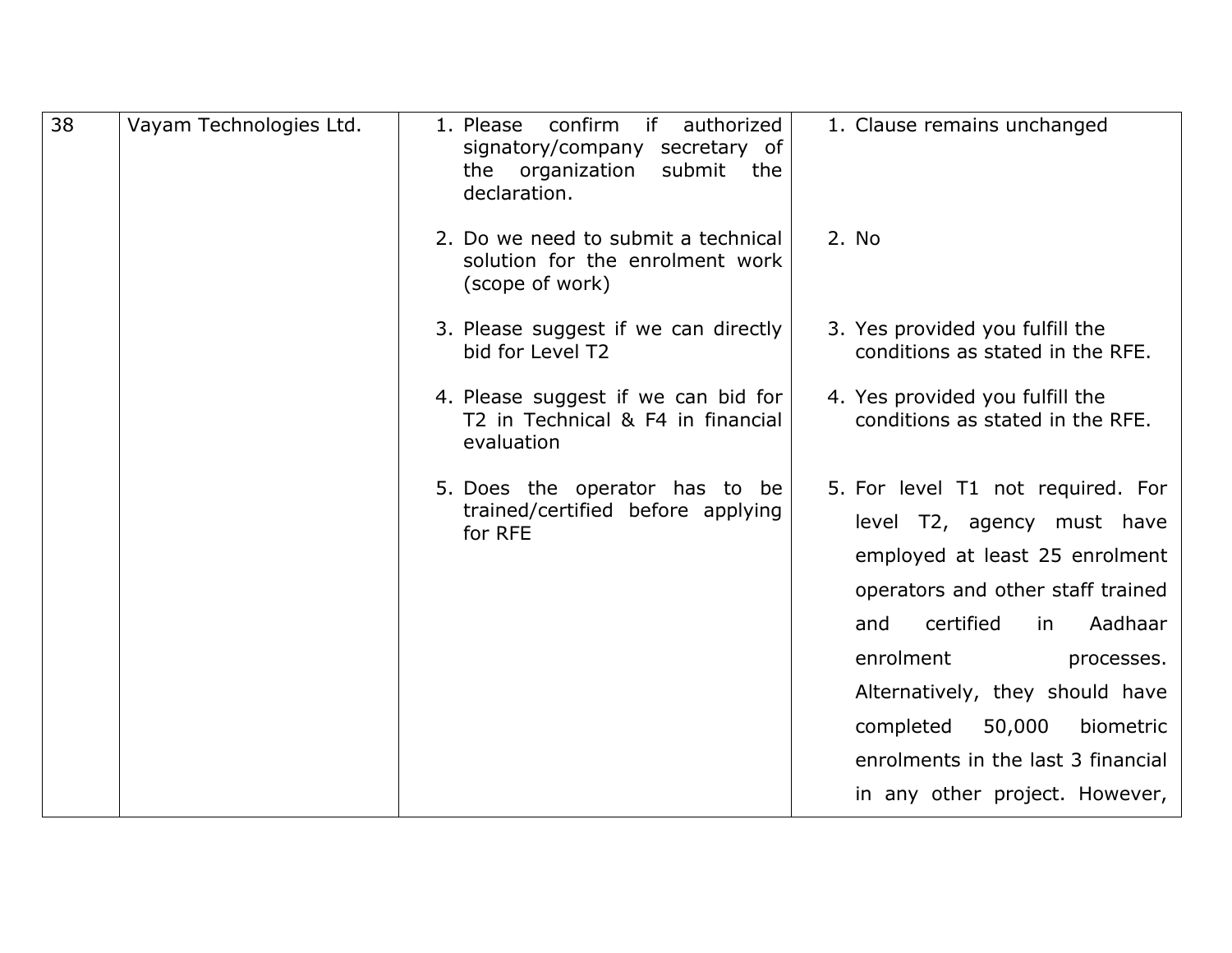|    |                           |                                                                                                                                                                                                                                                                                 | for Level T3 the agency must<br>have 75 certified enrolment<br>operators/supervisors in UIDAI<br>enrolment processes and 10 lakh<br>successful UIDAI enrolments.<br>For details refer section 6.1 of<br>the RFE.                                                                       |
|----|---------------------------|---------------------------------------------------------------------------------------------------------------------------------------------------------------------------------------------------------------------------------------------------------------------------------|----------------------------------------------------------------------------------------------------------------------------------------------------------------------------------------------------------------------------------------------------------------------------------------|
| 39 | Protex Computer Pvt. Ltd. | 1. By when the facility of On-line<br>will<br>submission<br>of RFE<br>be<br>available to enable us to submit<br>our request and complete the<br>process.                                                                                                                        | 1. As published in the papers on<br>30.5.2011, the on-line<br>application form is not being<br>made available now. Kindly<br>submit hard copy of your<br>application along with a soft copy<br>containing all the supporting<br>documents to reach UIDAI by<br>15.6.2011, 3 PM latest. |
|    |                           | 2. Statutory compliance (PF/ESIC<br>etc) is mandatory<br>but<br>no<br>documentary<br>evidence<br>of<br>registration<br>certificates<br>are<br>required to submit with RFE. Is<br>self declaration regarding these<br>compliances sufficient?<br>3. BG to be submitted within 30 | 2. Yes, it's a self declaration your<br>company has to make.<br>3. The Bank Guarantee should be                                                                                                                                                                                        |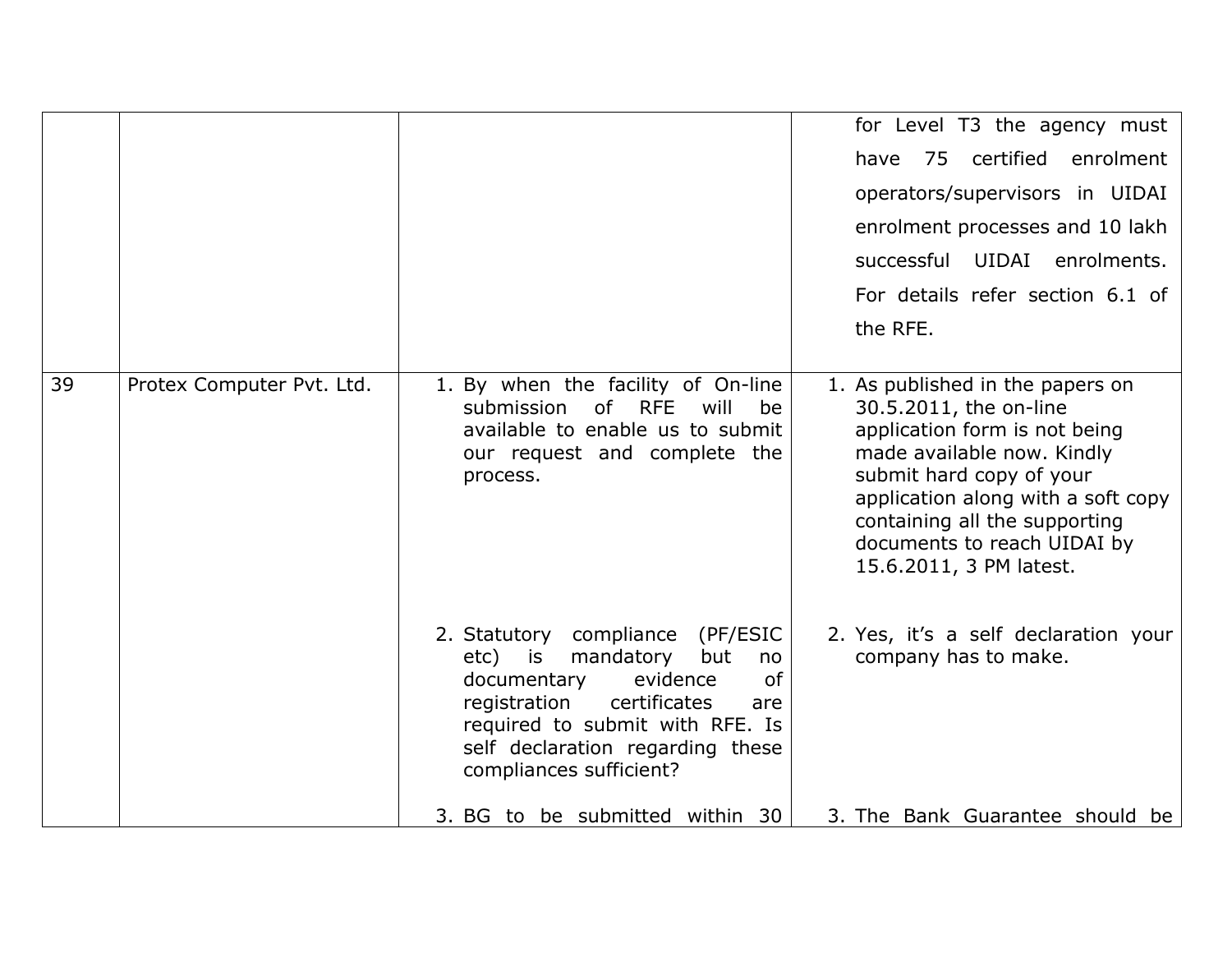| of<br>of<br>communication<br>days<br>EA.<br>acceptance<br>of<br>The successful applicants<br>will<br>have to submit BG within 15 days<br>Letter<br>Intent.<br>of the origin of the original control. The control of the control of the control of the control of the control in the control of the control of the control of the control of the control of the control of the control of the<br>or<br>Please confirm 15 or 30 days.                  | submitted within 30 days of the<br>date of communication of the<br>award and acceptance of the<br>empanelment as<br>Enrolment<br>Agency by UIDAI.                                                                                                                                                                                               |
|------------------------------------------------------------------------------------------------------------------------------------------------------------------------------------------------------------------------------------------------------------------------------------------------------------------------------------------------------------------------------------------------------------------------------------------------------|-------------------------------------------------------------------------------------------------------------------------------------------------------------------------------------------------------------------------------------------------------------------------------------------------------------------------------------------------|
| 4. We are an existing EA for 2<br>States. Can we change the State<br>at the time of request for renewal<br>or in between the period.                                                                                                                                                                                                                                                                                                                 | 4. You can change the State at the<br>time of renewal but not in<br>between.                                                                                                                                                                                                                                                                    |
| 5. Existing EAs are required to<br>the<br>submit<br>only<br>financial<br>statement for 2010-11 along with<br>Annexure-I & II or all documents<br>(Cert of incorporation/declaration<br>being<br>for the set of the set of the set of the set of the set of the set of the set of the set of the set of the set o<br>not<br>blacklisted/PAN/Service<br>$\text{Tax}$<br>Profile & details of work done<br>etc.) as required for<br>new<br>empanelment. | 5. Existing EAs are required to<br>submit the Financial document<br>2010-11.<br>the<br>for<br>year<br>certification,<br>Incorporation<br>PAN/Service Tax and profile of<br>the company is not required.<br>However, you will have to send a<br>self declaration stating that you<br>have not been black listed during<br>the previous year (s). |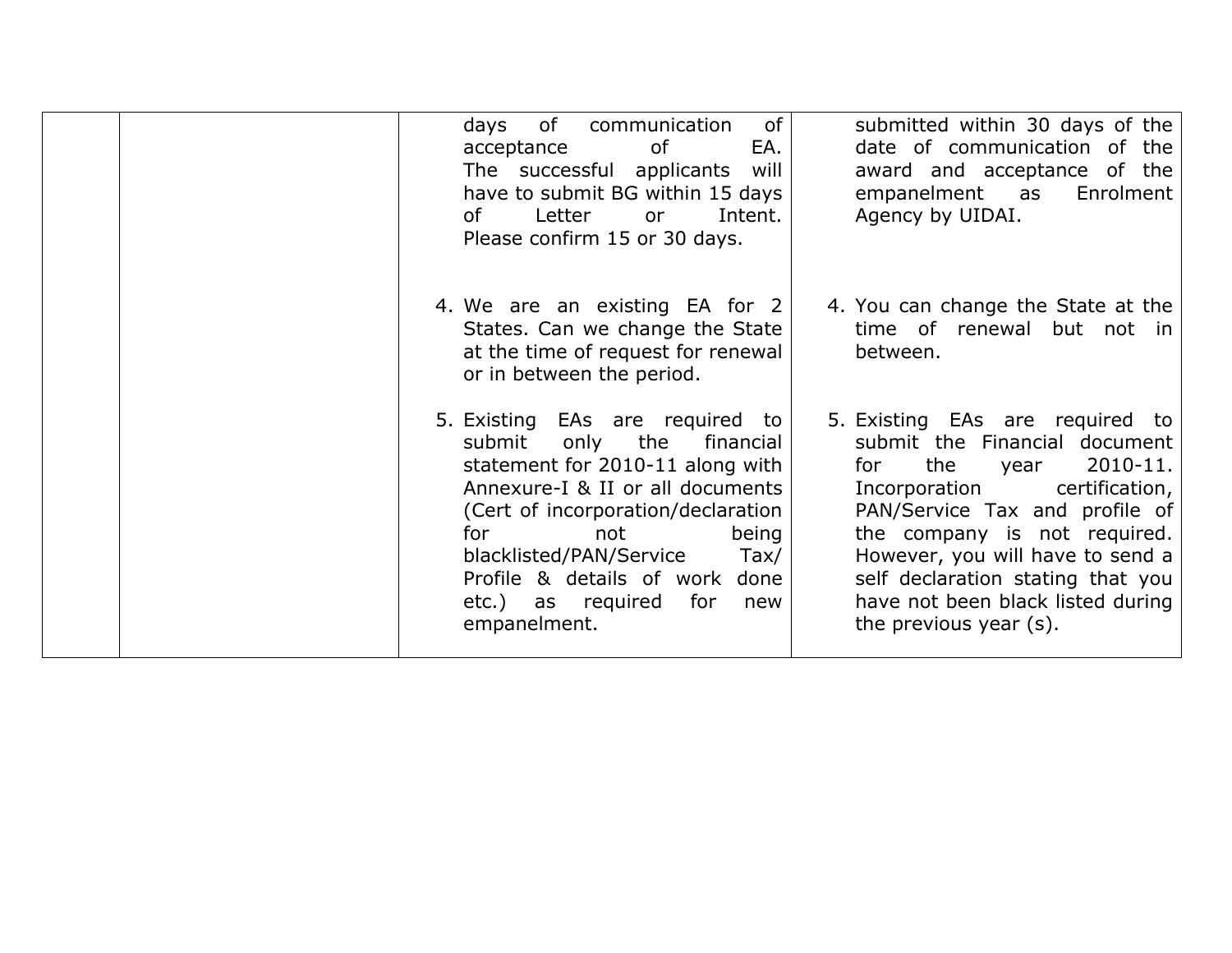| 40 | Harsh Pal, VSTL | 1. Page No 20: 8.3 Hire & Train<br>Manpower for Enrollment: 8.3.1:<br>Hiring Manpower: a) Operator<br>Point No. V: The operator should<br>have undergone training for UID<br>enrolment and obtained<br>certificate from a testing and<br>certifying agency authorized by<br>UIDAI.<br>Page No 20 & 21: 8.3 Hire &<br>Train Manpower for Enrollment:<br>8.3.1: Hiring Manpower: b)<br>Supervisor Point No. IV:<br>The Supervisor should have<br>passed the Supervisor test and<br>certified by a testing and<br>certifying agency authorized by | 1. UIDAI has appointed Sify to<br>conduct the test and certification<br>process for the enrolment station<br>operators and supervisors. All<br>details related to testing and<br>certification are published on<br>http://www.uidai.gov.in/<br>The examination fee for test is<br>Rs.365 and for retest is Rs.200.<br>All details are available on<br>http://uidai.sifyitest.com/ |
|----|-----------------|------------------------------------------------------------------------------------------------------------------------------------------------------------------------------------------------------------------------------------------------------------------------------------------------------------------------------------------------------------------------------------------------------------------------------------------------------------------------------------------------------------------------------------------------|-----------------------------------------------------------------------------------------------------------------------------------------------------------------------------------------------------------------------------------------------------------------------------------------------------------------------------------------------------------------------------------|
|    |                 | empanelled such Testing &<br>Certifying Agency, if yes, we like<br>to have complete details about<br>such testing and certifying<br>procedures, its charges and time<br>frame to complete the whole<br>process.                                                                                                                                                                                                                                                                                                                                |                                                                                                                                                                                                                                                                                                                                                                                   |
|    |                 | 2. VSTL is applying for Tier 1: Entry<br>Level Empanelment, in which 2<br>states are allowed maximum and<br>we need to decide at this point of<br>empanelment. We like to have                                                                                                                                                                                                                                                                                                                                                                 | 2. The setting of enrolment centres<br>is a dynamic process and the<br>State/UT Registrars are<br>responsible for initiating the<br>enrolments.                                                                                                                                                                                                                                   |